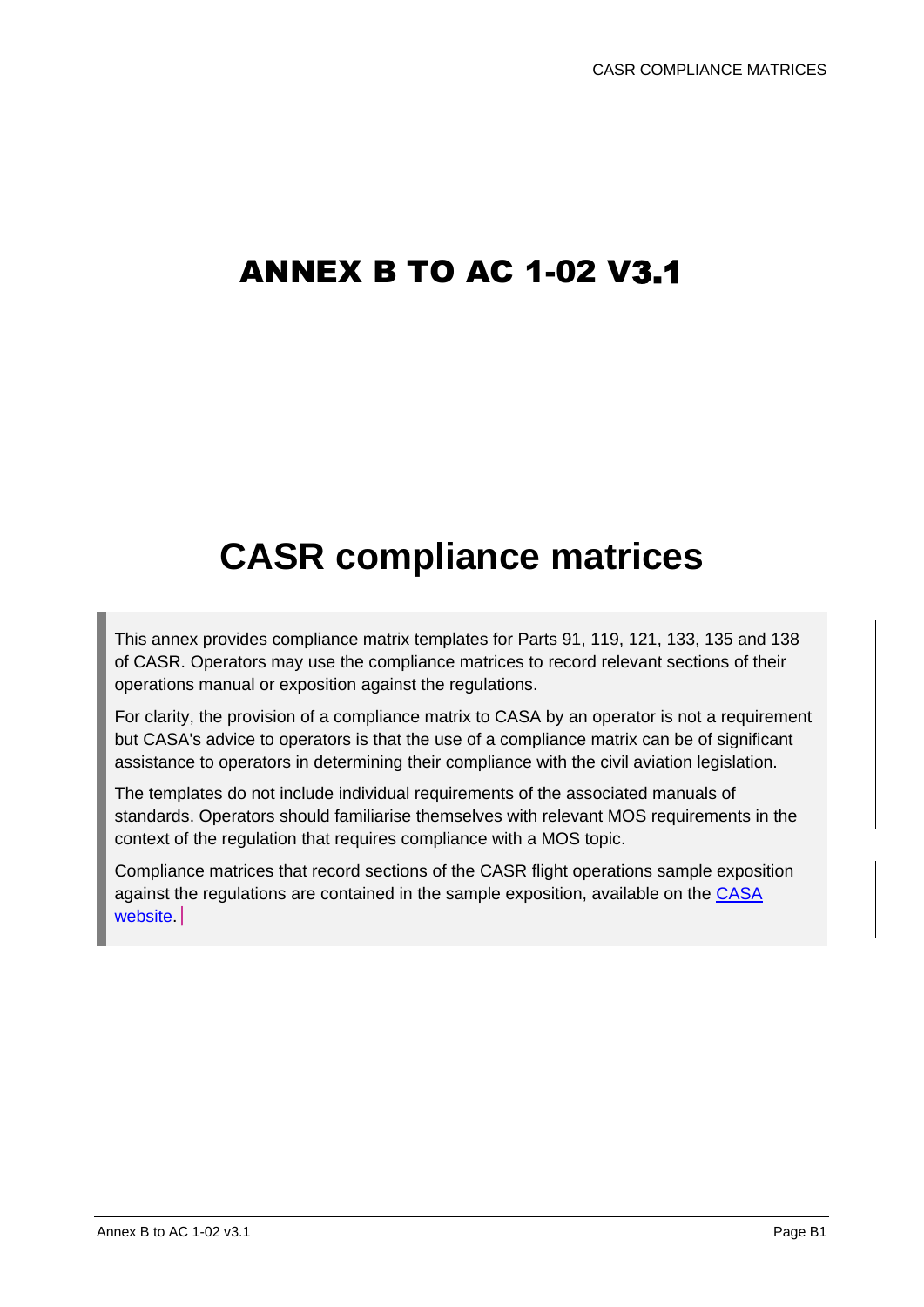## **CASR Part 91 compliance matrix**

|                             | <b>Legislation Reference</b>                                                                                                       | <b>Exposition/</b><br><b>Operations Manual</b> |             | <b>Comment</b> |
|-----------------------------|------------------------------------------------------------------------------------------------------------------------------------|------------------------------------------------|-------------|----------------|
| Reg                         | <b>Title</b>                                                                                                                       | Vol.                                           | Section no. |                |
|                             | <b>Subpart 91.A-Preliminary</b>                                                                                                    |                                                |             |                |
| 91.005                      | Application of Part 91-Australian<br>aircraft in Australian territory                                                              |                                                |             |                |
| 91.010                      | Application of Part 91-Australian<br>aircraft in foreign countries                                                                 |                                                |             |                |
| 91.015                      | Application of Part 91-Australian<br>aircraft over the high seas                                                                   |                                                |             |                |
| 91.020                      | Application of Part 91-foreign<br>registered aircraft                                                                              |                                                |             |                |
| 91.025                      | Application of Part 91-foreign<br>state aircraft                                                                                   |                                                |             |                |
| 91.030                      | Application of Part 91-aircraft to<br>which Part 101, 103 or 131 applies                                                           |                                                |             |                |
| 91.035                      | Application of Part 91-certain<br>provisions of this Part do not apply<br>if provisions of Part 105, 121, 133,<br>135 or 138 apply |                                                |             |                |
| 91.040                      | Issue of Manual of Standards for<br>Part 91                                                                                        |                                                |             |                |
| 91.045                      | Approvals by CASA for Part 91                                                                                                      |                                                |             |                |
| 91.050                      | Approvals by authorised persons<br>for Subpart 91.T                                                                                |                                                |             |                |
| <b>Subpart 91.C-General</b> |                                                                                                                                    |                                                |             |                |
|                             | Division 91.C.1-General flight limitations                                                                                         |                                                |             |                |
| 91.055                      | Aircraft not to be operated in<br>manner that creates a hazard                                                                     |                                                |             |                |
| 91.060                      | Unauthorised travel or placing of<br>cargo on aircraft                                                                             |                                                |             |                |
| 91.085                      | <b>NVIS flights</b>                                                                                                                |                                                |             |                |
| 91.090                      | All flights-airspeed limits                                                                                                        |                                                |             |                |
|                             | <b>Division 91.C.2-Operational documents</b>                                                                                       |                                                |             |                |
| 91.095                      | Compliance with flight manual etc.                                                                                                 |                                                |             |                |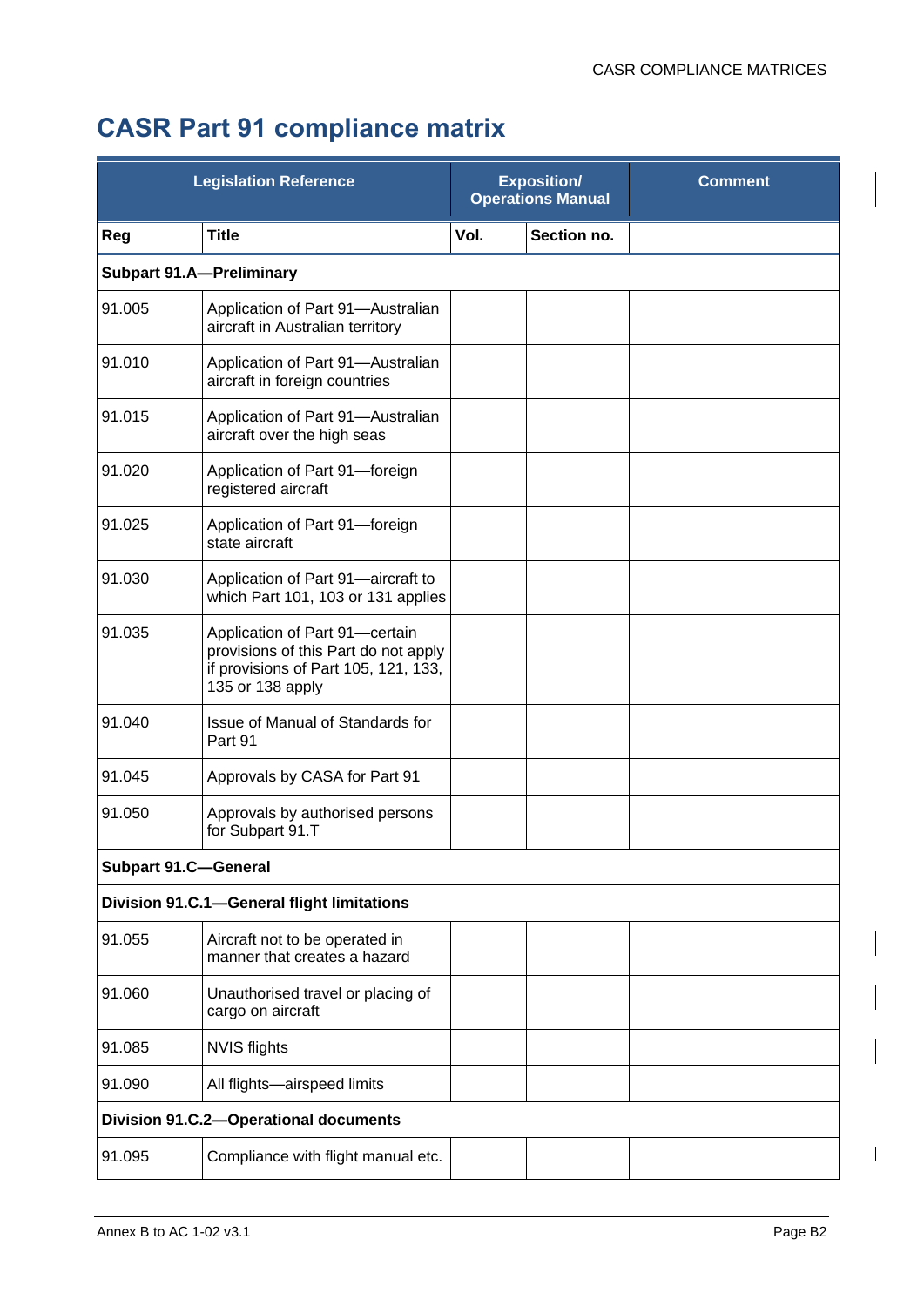|        | <b>Legislation Reference</b>                                                       | <b>Exposition/</b><br><b>Operations Manual</b> | <b>Comment</b> |
|--------|------------------------------------------------------------------------------------|------------------------------------------------|----------------|
|        | Division 91.C.3-Flight related documents                                           |                                                |                |
| 91.100 | Electronic documents                                                               |                                                |                |
| 91.105 | Carriage of documents                                                              |                                                |                |
| 91.110 | Carriage of documents for certain<br>flights                                       |                                                |                |
| 91.115 | Carriage of documents-flights<br>that begin or end outside<br>Australian territory |                                                |                |
| 91.120 | Journey logs-flights that begin or<br>end outside Australian territory             |                                                |                |
|        | Division 91.C.4-Reporting and recording defects and incidents etc.                 |                                                |                |
|        | Division 91.C.5—Search and rescue services and emergency and survival equipment    |                                                |                |
|        | Division 91.C.6-Miscellaneous requirements for aircraft                            |                                                |                |
| 91.140 | Operating an Australian aircraft<br>outside Australia                              |                                                |                |
| 91.145 | Requirements to be met before<br>Australian aircraft may fly                       |                                                |                |
| 91.150 | Operating aircraft with inoperative<br>equipment-placarding                        |                                                |                |
| 91.155 | Manipulating flight controls                                                       |                                                |                |
|        | Division 91.C.7-Firearms on aircraft                                               |                                                |                |
| 91.160 | Possessing firearm on aircraft                                                     |                                                |                |
| 91.165 | Discharging firearm on aircraft                                                    |                                                |                |
|        | Division 91.C.8-Portable electronic devices                                        |                                                |                |
| 91.170 | Operation of portable electronic<br>devices                                        |                                                |                |
| 91.175 | Operation of portable electronic<br>devices by crew members                        |                                                |                |
|        | Division 91.C.9-Special flight operations                                          |                                                |                |
| 91.180 | Air displays in Australian territory                                               |                                                |                |
| 91.185 | Conducting aerobatic manoeuvres                                                    |                                                |                |
| 91.190 | Dropping things from aircraft                                                      |                                                |                |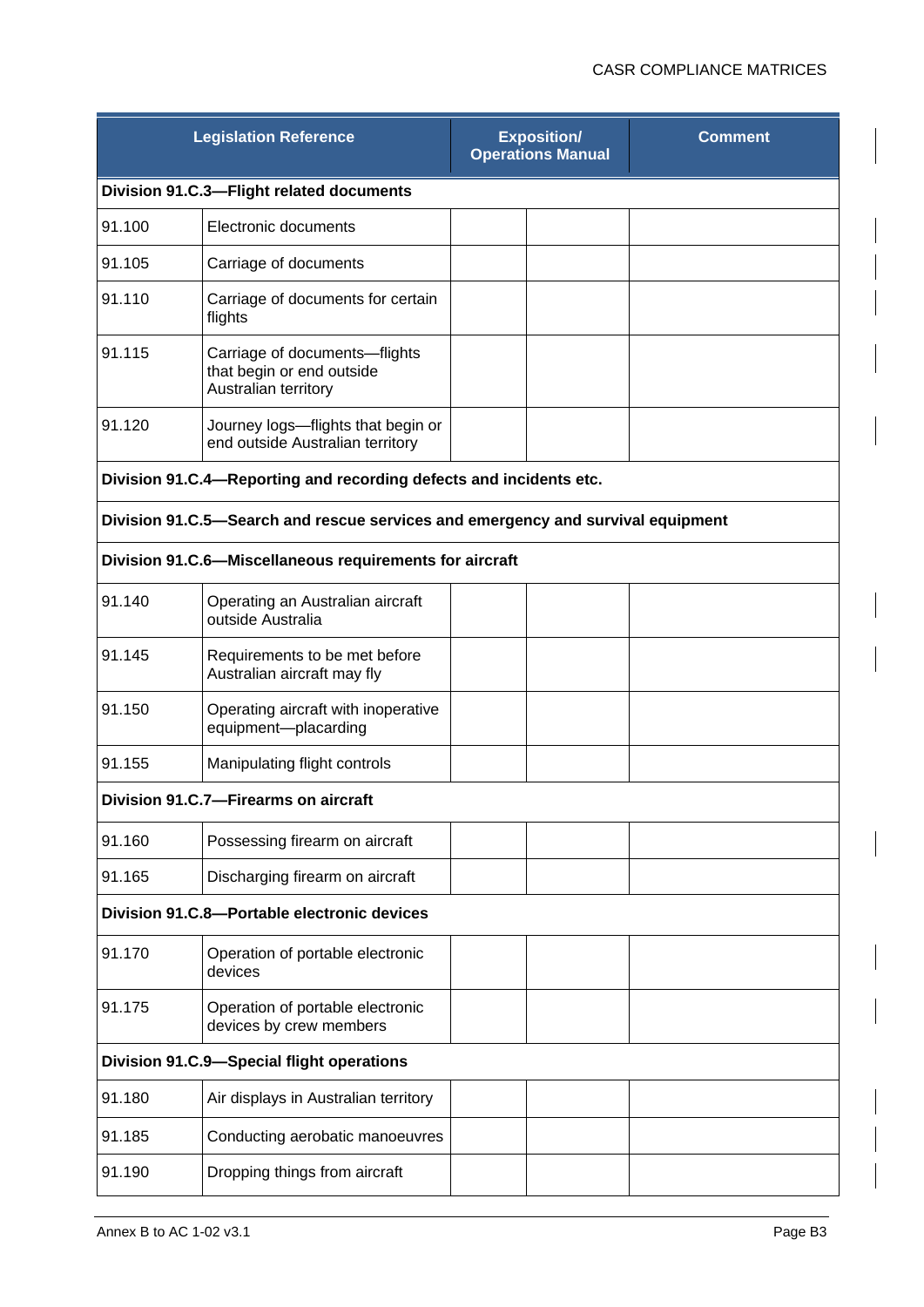|                                     | <b>Legislation Reference</b>                                 |  | <b>Exposition/</b><br><b>Operations Manual</b> | <b>Comment</b> |  |
|-------------------------------------|--------------------------------------------------------------|--|------------------------------------------------|----------------|--|
| 91.195                              | Picking up or setting down people<br>or things during flight |  |                                                |                |  |
| 91.200                              | Persons not to be carried in<br>certain parts of aircraft    |  |                                                |                |  |
| 91.205                              | Flying in formation                                          |  |                                                |                |  |
| 91.210                              | Towing of things by aircraft                                 |  |                                                |                |  |
|                                     | <b>Subpart 91.D-Operational procedures</b>                   |  |                                                |                |  |
| Division 91.D.1-Operational control |                                                              |  |                                                |                |  |
| 91.215                              | Authority and responsibilities of<br>pilot in command        |  |                                                |                |  |
| 91.220                              | Actions and directions by operator<br>or pilot in command    |  |                                                |                |  |
| 91.225                              | Crew members--power of arrest                                |  |                                                |                |  |
|                                     | Division 91.D.2-Flight preparation                           |  |                                                |                |  |
| 91.230                              | Flight preparation (weather<br>assessments) requirements     |  |                                                |                |  |
| 91.235                              | Flight preparation (alternate<br>aerodromes) requirements    |  |                                                |                |  |
|                                     | Division 91.D.3-Flight notifications and pre-flight checks   |  |                                                |                |  |
| 91.240                              | Flight notifications                                         |  |                                                |                |  |
| 91.245                              | Matters to be checked before<br>take-off                     |  |                                                |                |  |
|                                     | Division 91.D.4-Flight rules                                 |  |                                                |                |  |
|                                     | Subdivision 91.D.4.1-General                                 |  |                                                |                |  |
| 91.255                              | Air traffic services-prescribed<br>requirements              |  |                                                |                |  |
| 91.257                              | Air traffic control clearances and<br>instructions           |  |                                                |                |  |
| 91.260                              | Unauthorised entry into prohibited<br>or restricted areas    |  |                                                |                |  |
| 91.263                              | Air defence identification zone<br>flights                   |  |                                                |                |  |
| 91.265                              | Minimum height rules-populous<br>areas and public gatherings |  |                                                |                |  |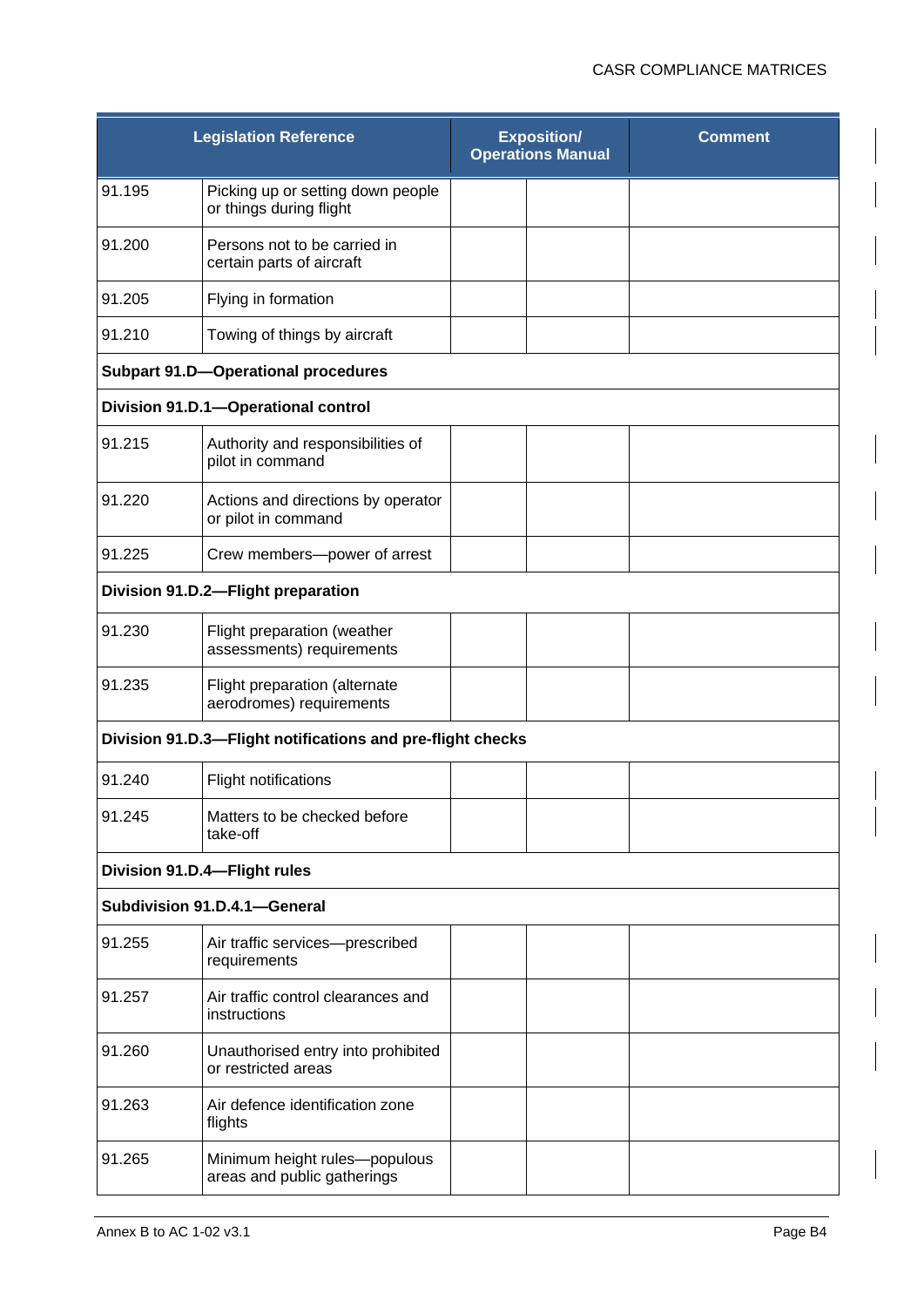|        | <b>Legislation Reference</b>                                                                                | <b>Exposition/</b><br><b>Operations Manual</b> |  | <b>Comment</b> |
|--------|-------------------------------------------------------------------------------------------------------------|------------------------------------------------|--|----------------|
| 91.267 | Minimum height rules-other<br>areas                                                                         |                                                |  |                |
| 91.270 | Aircraft to be flown under VFR or<br><b>IFR</b>                                                             |                                                |  |                |
|        | Subdivision 91.D.4.2-Visual flight rules                                                                    |                                                |  |                |
| 91.273 | <b>VFR flights</b>                                                                                          |                                                |  |                |
| 91.275 | Specified VFR cruising levels                                                                               |                                                |  |                |
| 91.277 | Minimum heights-VFR flights at<br>night                                                                     |                                                |  |                |
| 91.280 | VFR flights-compliance with<br>VMC criteria                                                                 |                                                |  |                |
| 91.283 | VFR flights-aircraft not to exceed<br>certain speeds                                                        |                                                |  |                |
| 91.285 | VFR flights-flights in class A<br>airspace                                                                  |                                                |  |                |
|        | Subdivision 91.D.4.3-Instrument flight rules                                                                |                                                |  |                |
| 91.287 | <b>IFR flights</b>                                                                                          |                                                |  |                |
| 91.290 | Specified IFR cruising levels                                                                               |                                                |  |                |
| 91.295 | IFR flights at non-specified<br>cruising levels-notifying Air<br><b>Traffic Services</b>                    |                                                |  |                |
| 91.300 | IFR flights at non-specified<br>cruising levels-avoiding collisions<br>with aircraft conducting VFR flights |                                                |  |                |
| 91.305 | Minimum heights-IFR flights                                                                                 |                                                |  |                |
| 91.307 | IFR take-off and landing minima                                                                             |                                                |  |                |
| 91.310 | Approach ban for IFR flights                                                                                |                                                |  |                |
| 91.315 | Taking off and landing in low<br>visibility                                                                 |                                                |  |                |
| 91.320 | Specified aircraft performance<br>categories                                                                |                                                |  |                |
|        | Subdivision 91.D.4.4-Avoiding collisions in the air                                                         |                                                |  |                |
| 91.325 | Basic rule                                                                                                  |                                                |  |                |
| 91.330 | Right of way rules                                                                                          |                                                |  |                |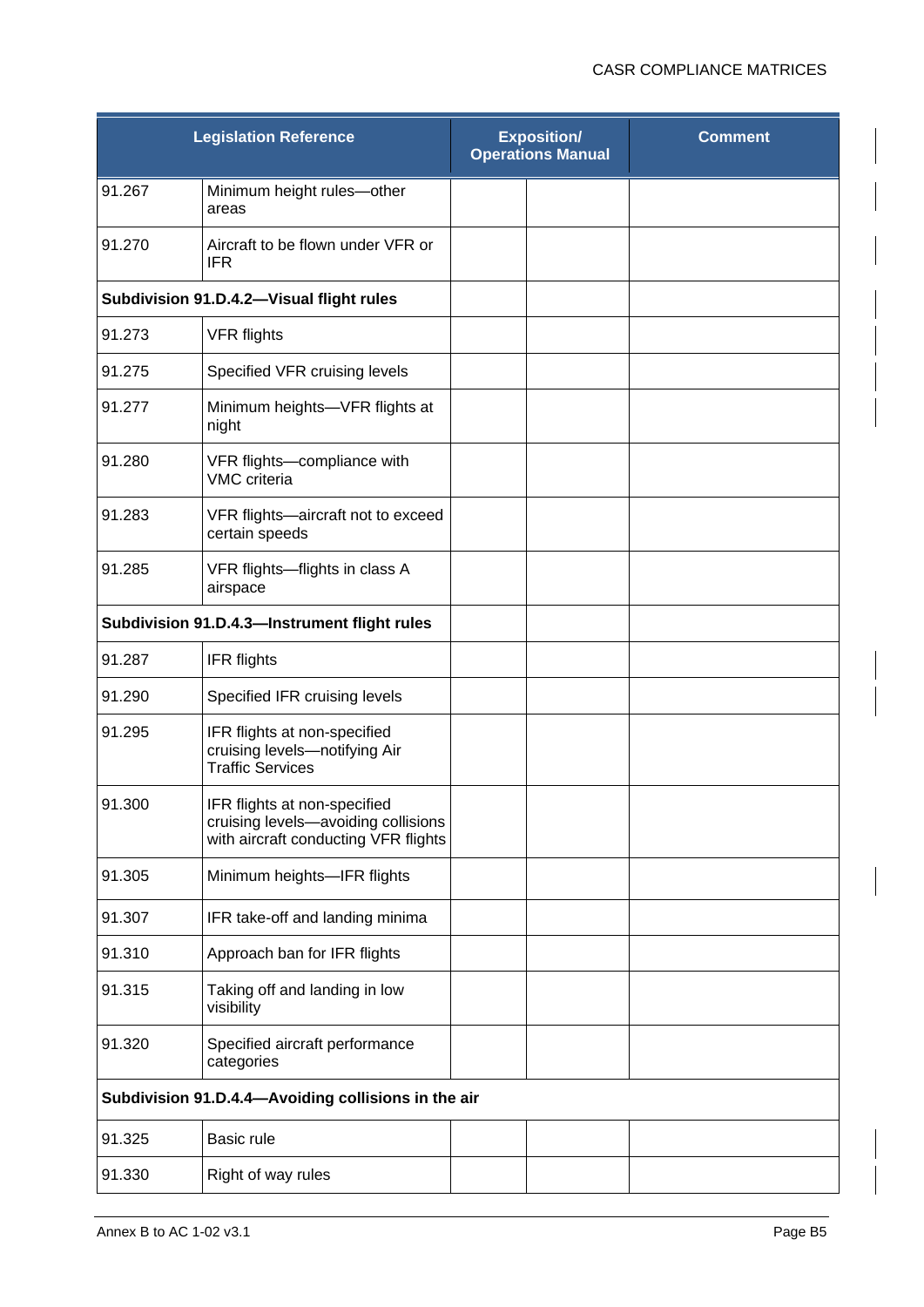|        | <b>Legislation Reference</b>                                                                                                                                 | <b>Exposition/</b><br><b>Operations Manual</b> | <b>Comment</b> |
|--------|--------------------------------------------------------------------------------------------------------------------------------------------------------------|------------------------------------------------|----------------|
| 91.335 | Additional right of way rules                                                                                                                                |                                                |                |
| 91.340 | Right of way rules for take-off and<br>landing                                                                                                               |                                                |                |
|        | Subdivision 91.D.4.5-Avoiding collisions on water                                                                                                            |                                                |                |
| 91.345 | Compliance with International<br>Regulations                                                                                                                 |                                                |                |
| 91.350 | Giving way to vessels                                                                                                                                        |                                                |                |
| 91.355 | Giving way on water                                                                                                                                          |                                                |                |
|        | Subdivision 91.D.4.6-Avoiding collisions at or in the vicinity of aerodromes                                                                                 |                                                |                |
| 91.360 | Meaning of in the vicinity of a<br>non-controlled aerodrome                                                                                                  |                                                |                |
| 91.365 | Taxiing or towing on movement<br>area of aerodrome                                                                                                           |                                                |                |
| 91.370 | Take-off or landing at<br>non-controlled aerodrome-all<br>aircraft                                                                                           |                                                |                |
| 91.375 | Operating on manoeuvring area,<br>or in the vicinity, of non-controlled<br>aerodrome-general requirements                                                    |                                                |                |
| 91.380 | Operating on manoeuvring area,<br>or in the vicinity, of non-controlled<br>aerodrome-landing and taking off<br>into the wind                                 |                                                |                |
| 91.385 | Operating on manoeuvring area,<br>or in the vicinity, of non-controlled<br>aerodrome-requirements that<br>apply after joining the circuit<br>pattern         |                                                |                |
| 91.390 | Operating on manoeuvring area,<br>or in the vicinity, of non-controlled<br>aerodrome-requirements related<br>to maintaining the same track after<br>take-off |                                                |                |
| 91.395 | Straight-in approaches at<br>non-controlled aerodromes                                                                                                       |                                                |                |
| 91.400 | Communicating at certified,<br>registered, military or designated<br>non-controlled aerodromes                                                               |                                                |                |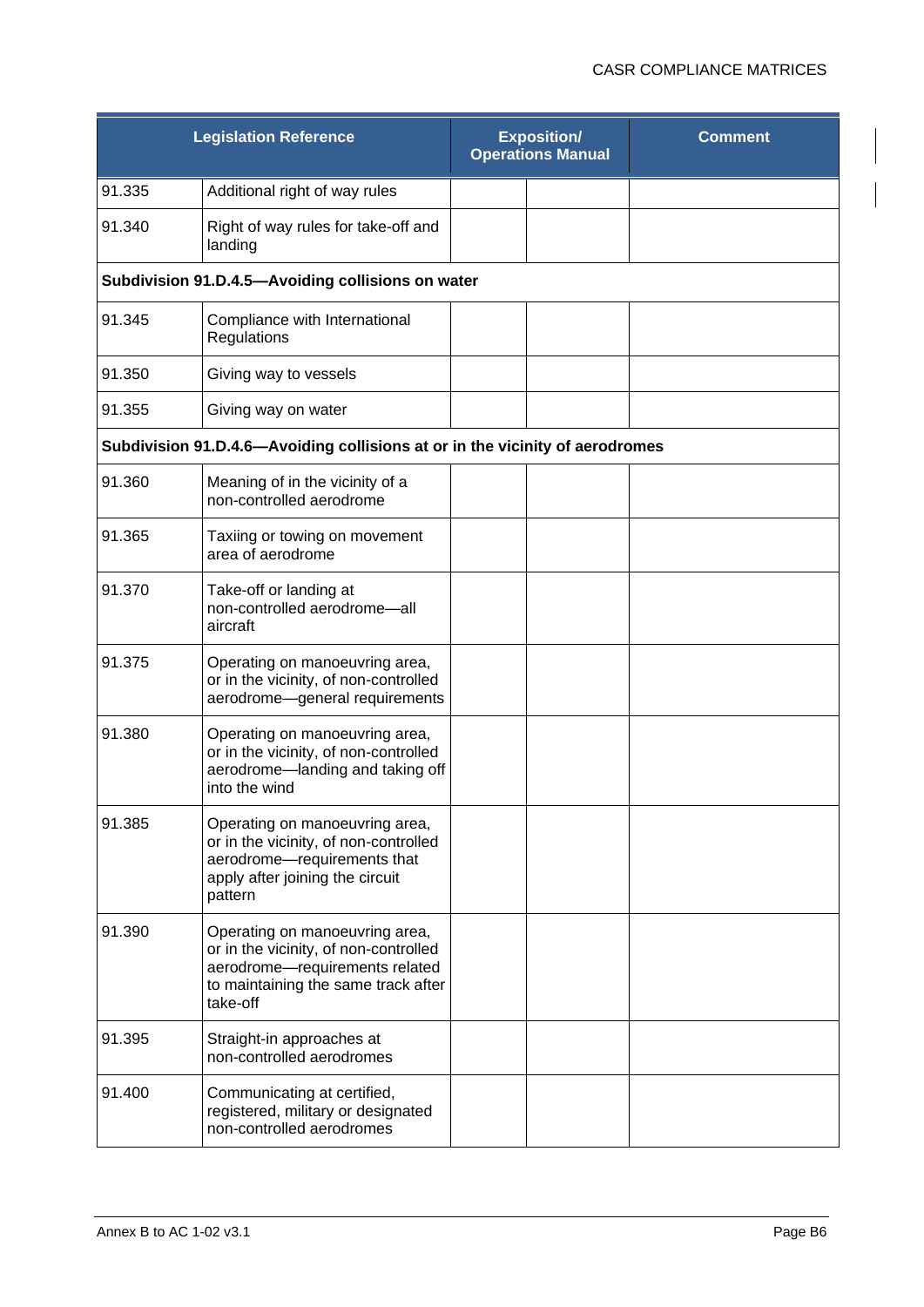|        | <b>Legislation Reference</b>                                       | <b>Exposition/</b><br><b>Operations Manual</b> | <b>Comment</b> |
|--------|--------------------------------------------------------------------|------------------------------------------------|----------------|
| 91.405 | Aircraft in aerodrome traffic at<br>controlled aerodromes          |                                                |                |
|        | Division 91.D.5-Taking off, landing and ground operations          |                                                |                |
| 91.410 | Use of aerodromes                                                  |                                                |                |
| 91.415 | Taxiing aircraft                                                   |                                                |                |
| 91.420 | Parked aircraft not to create<br>hazard                            |                                                |                |
| 91.425 | Safety when aeroplane operating<br>on ground                       |                                                |                |
| 91.430 | Safety when rotorcraft operating<br>on ground                      |                                                |                |
|        | Division 91.D.6-Fuel requirements                                  |                                                |                |
| 91.455 | Fuel requirements                                                  |                                                |                |
| 91.460 | Oil requirements                                                   |                                                |                |
| 91.465 | Contaminated, degraded or<br>inappropriate fuels                   |                                                |                |
| 91.470 | Fire hazards                                                       |                                                |                |
| 91.475 | Fuelling aircraft-fire fighting<br>equipment                       |                                                |                |
| 91.480 | Fuelling aircraft-electrical<br>bonding                            |                                                |                |
| 91.485 | Equipment or electronic devices<br>operating near aircraft         |                                                |                |
| 91.490 | Fuelling turbine-engine aircraft-<br>low-risk electronic devices   |                                                |                |
| 91.495 | Only turbine-engine aircraft to be<br>hot fuelled                  |                                                |                |
| 91.500 | Hot fuelling aircraft-general                                      |                                                |                |
| 91.505 | Hot fuelling aircraft-procedures<br>etc.                           |                                                |                |
| 91.510 | Fuelling aircraft-persons on<br>aircraft, boarding or disembarking |                                                |                |
| 91.515 | Fuelling aircraft if fuel vapour<br>detected                       |                                                |                |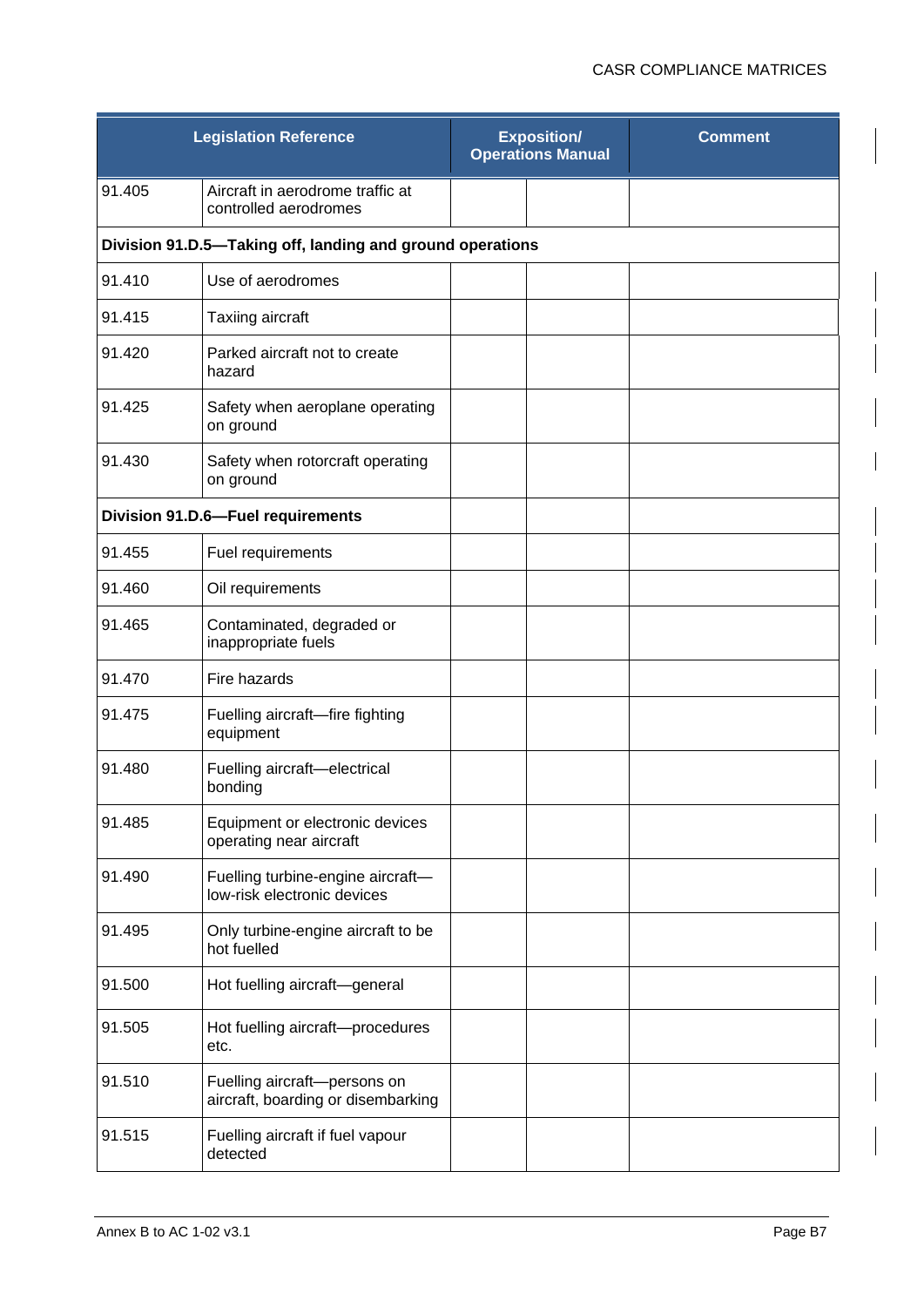|        | <b>Legislation Reference</b>                                         | <b>Exposition/</b><br><b>Operations Manual</b> |  | <b>Comment</b> |
|--------|----------------------------------------------------------------------|------------------------------------------------|--|----------------|
|        | Division 91.D.7-Safety of persons on aircraft and cargo requirements |                                                |  |                |
| 91.520 | Crew members to be fit for duty                                      |                                                |  |                |
| 91.525 | Offensive or disorderly behaviour<br>on aircraft                     |                                                |  |                |
| 91.530 | When smoking not permitted                                           |                                                |  |                |
| 91.535 | Crew safety during turbulence                                        |                                                |  |                |
| 91.540 | Means of passenger<br>communication                                  |                                                |  |                |
| 91.545 | Seating for persons on aircraft                                      |                                                |  |                |
| 91.550 | Seating for flight crew members                                      |                                                |  |                |
| 91.555 | Seating for crew members other<br>than flight crew members           |                                                |  |                |
| 91.560 | Restraint of infants and children                                    |                                                |  |                |
| 91.565 | Passengers-safety briefings and<br>instructions                      |                                                |  |                |
| 91.570 | Passengers-safety directions by<br>pilot in command                  |                                                |  |                |
| 91.575 | Passengers-compliance with<br>safety directions                      |                                                |  |                |
| 91.580 | Passengers-compliance with<br>safety instructions by cabin crew      |                                                |  |                |
| 91.585 | Restraint and stowage of cargo                                       |                                                |  |                |
| 91.590 | Restraint and stowage of carry-on<br>baggage                         |                                                |  |                |
| 91.595 | Restraint and stowage of certain<br>aircraft equipment               |                                                |  |                |
| 91.600 | Carriage of cargo-general                                            |                                                |  |                |
| 91.605 | Carriage of cargo-cargo<br>compartments                              |                                                |  |                |
| 91.610 | Carriage of cargo-unoccupied<br>seats                                |                                                |  |                |
| 91.615 | Carriage of cargo-loading<br>instructions                            |                                                |  |                |
| 91.620 | Carriage of animals                                                  |                                                |  |                |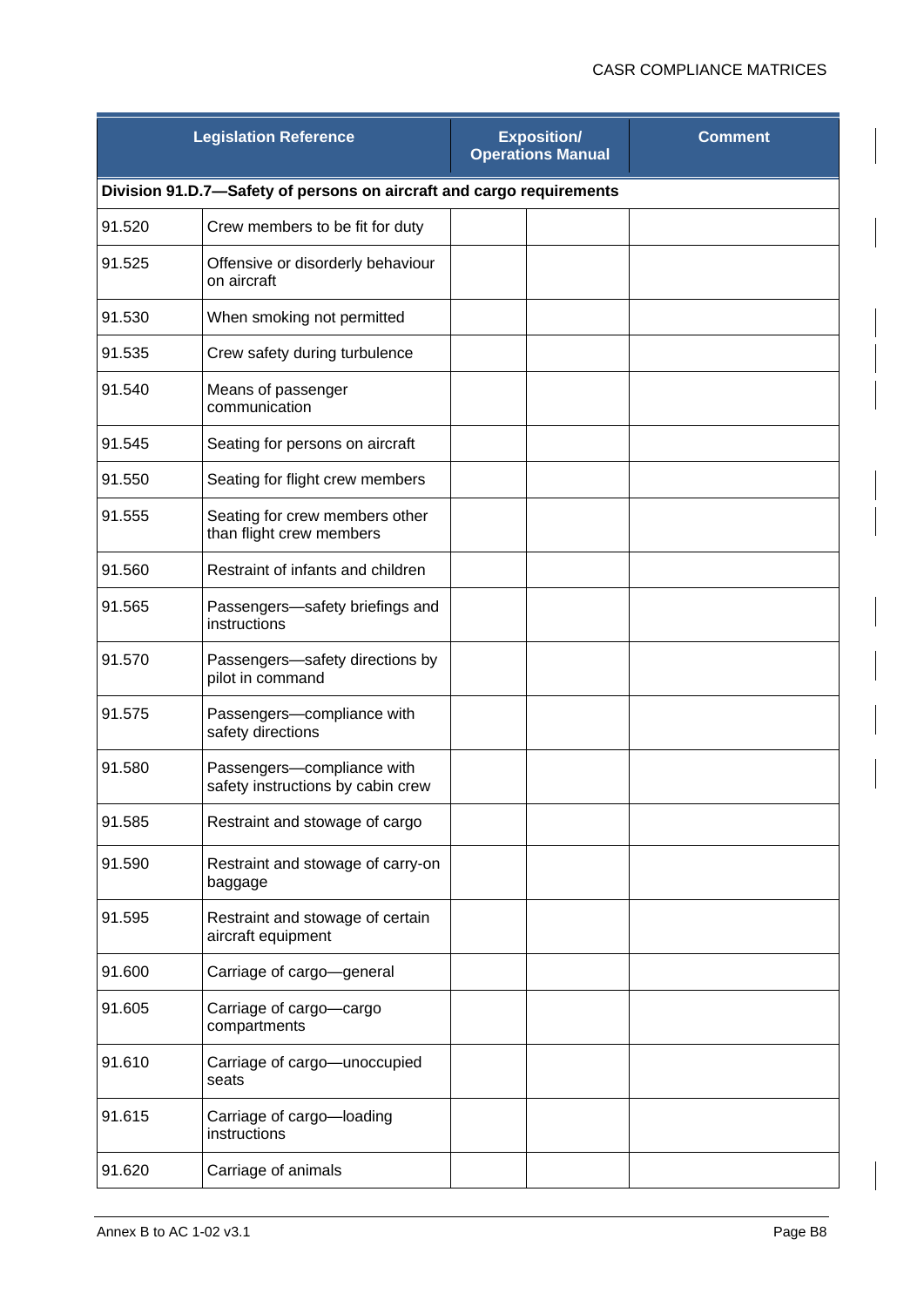|        | <b>Legislation Reference</b>                                                                              | <b>Exposition/</b><br><b>Operations Manual</b> | <b>Comment</b> |
|--------|-----------------------------------------------------------------------------------------------------------|------------------------------------------------|----------------|
|        | Division 91.D.8-Instruments, indicators, equipment and systems                                            |                                                |                |
| 91.625 | Use of radio-qualifications                                                                               |                                                |                |
| 91.630 | Use of radio-broadcasts and<br>reports                                                                    |                                                |                |
| 91.635 | Communication monitoring in<br>controlled airspaces                                                       |                                                |                |
| 91.640 | Use of radio outside controlled<br>airspaces-listening watch of<br>radio transmissions                    |                                                |                |
| 91.645 | Availability of instructions for flight<br>data and combination recorders                                 |                                                |                |
| 91.650 | Flight recorders-preserving<br>recordings of immediately<br>reportable matters                            |                                                |                |
| 91.655 | RVSM airspace                                                                                             |                                                |                |
| 91.660 | Performance-based navigation                                                                              |                                                |                |
|        | <b>Division 91.D.9-Miscellaneous</b>                                                                      |                                                |                |
|        | Division 91.D.10-Signals, emergencies and hazards                                                         |                                                |                |
| 91.670 | Standard visual signals                                                                                   |                                                |                |
| 91.675 | Pilot in command to report<br>hazards to air navigation                                                   |                                                |                |
| 91.680 | Pilot in command to report<br>emergencies                                                                 |                                                |                |
| 91.685 | Multi-engine aircraft-pilot in<br>command to land at nearest<br>suitable aerodrome if emergency<br>occurs |                                                |                |
| 91.690 | Pilot in command to report<br>contraventions relating to<br>emergencies                                   |                                                |                |
| 91.695 | Interception of aircraft                                                                                  |                                                |                |
| 91.700 | Aviation distress signals                                                                                 |                                                |                |
| 91.705 | Flight in icing conditions-<br>adherence of frost, ice or snow                                            |                                                |                |
| 91.710 | Flight in icing conditions-<br>requirements for flight                                                    |                                                |                |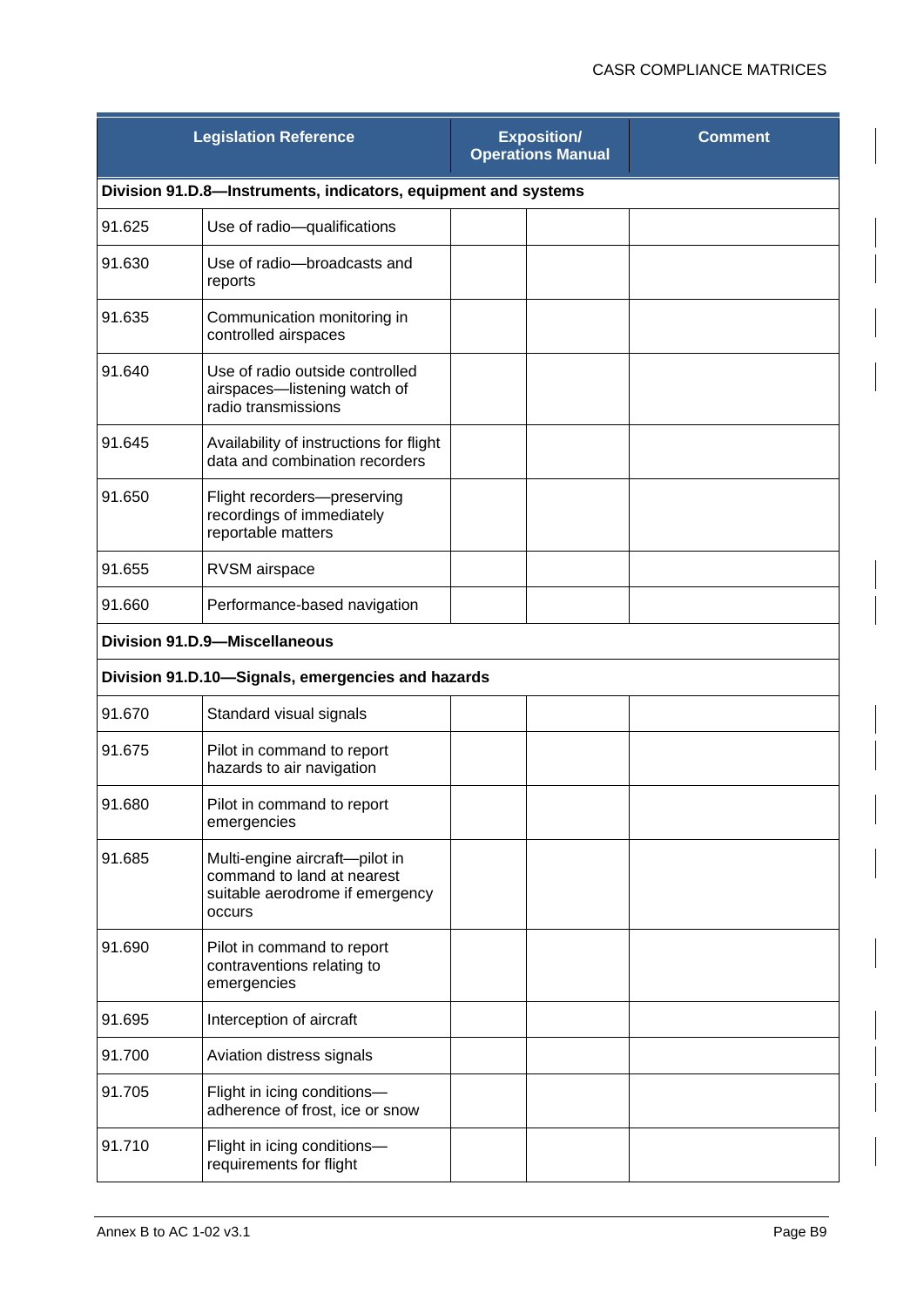|        | <b>Legislation Reference</b>                                                                                                          |  | <b>Exposition/</b><br><b>Operations Manual</b> | <b>Comment</b> |  |  |
|--------|---------------------------------------------------------------------------------------------------------------------------------------|--|------------------------------------------------|----------------|--|--|
|        | Division 91.D.11-Causing or simulating failures etc.                                                                                  |  |                                                |                |  |  |
|        | Subdivision 91.D.11.1-Causing or simulating instrument failure etc.                                                                   |  |                                                |                |  |  |
| 91.715 | Causing or simulating failure of<br>flight instruments                                                                                |  |                                                |                |  |  |
| 91.720 | Simulating IMC flying                                                                                                                 |  |                                                |                |  |  |
| 91.725 | Training flight limitations etc.                                                                                                      |  |                                                |                |  |  |
|        | Subdivision 91.D.11.2-Causing or simulating engine failure etc. for aeroplanes                                                        |  |                                                |                |  |  |
| 91.730 | Aeroplane flights in IMC or at<br>night-engine not to be shut down                                                                    |  |                                                |                |  |  |
| 91.735 | Single-engine aeroplane-VFR<br>flights by day-engine not to be<br>shut down                                                           |  |                                                |                |  |  |
| 91.740 | Single-engine aeroplane-<br>simulating engine failure in IMC or<br>at night                                                           |  |                                                |                |  |  |
| 91.745 | Multi-engine aeroplane-<br>simulating engine failure-general                                                                          |  |                                                |                |  |  |
| 91.750 | Multi-engine aeroplane-<br>simulating engine failures in IMC<br>or at night                                                           |  |                                                |                |  |  |
|        | Subdivision 91.D.11.3-Causing or simulating engine failure etc. for rotorcraft                                                        |  |                                                |                |  |  |
| 91.755 | Single-engine rotorcraft-engine<br>not to be shut down                                                                                |  |                                                |                |  |  |
| 91.760 | Single-engine rotorcraft-engine<br>failure not to be simulated and<br>autorotation of main rotor system<br>not to be initiated in IMC |  |                                                |                |  |  |
| 91.765 | Single-engine rotorcraft-<br>simulating engine failure or<br>initiating autorotation of main rotor<br>system at night                 |  |                                                |                |  |  |
| 91.770 | Multi-engine rotorcraft-engine not<br>to be shut down at certain<br>altitudes in IMC or at night                                      |  |                                                |                |  |  |
| 91.775 | Multi-engine rotorcraft-simulating<br>engine failure in IMC or at night                                                               |  |                                                |                |  |  |
|        | Division 91.D.12-Psychoactive substances                                                                                              |  |                                                |                |  |  |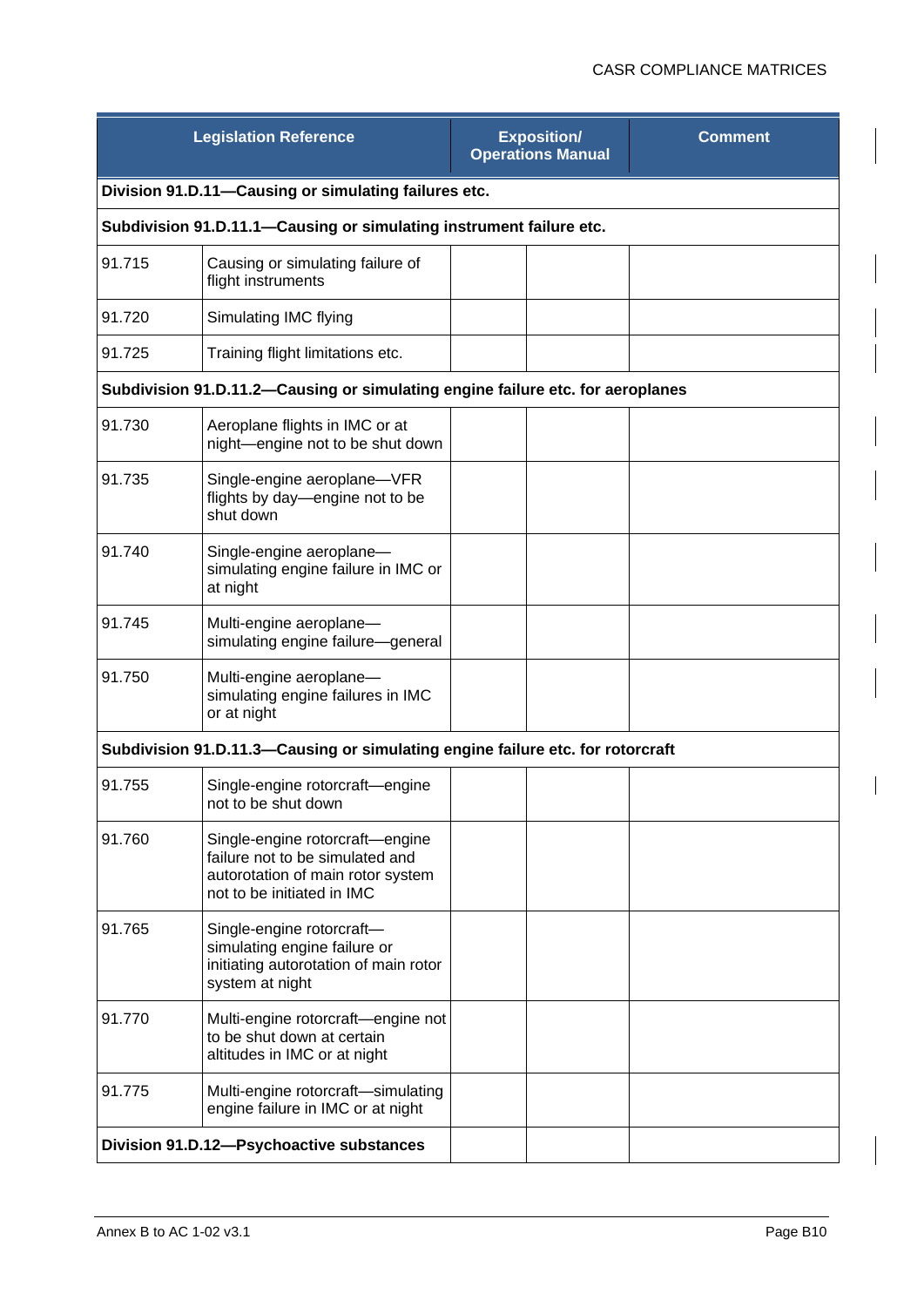|                               | <b>Legislation Reference</b>                                                                   | <b>Exposition/</b><br><b>Operations Manual</b> | <b>Comment</b> |
|-------------------------------|------------------------------------------------------------------------------------------------|------------------------------------------------|----------------|
| 91.780                        | Passengers-alcohol                                                                             |                                                |                |
| 91.785                        | Crew-provision of alcohol                                                                      |                                                |                |
| 91.790                        | Prohibiting person affected by<br>psychoactive substances from<br>boarding                     |                                                |                |
|                               | <b>Subpart 91.F-Performance</b>                                                                |                                                |                |
| 91.795                        | Take-off performance                                                                           |                                                |                |
| 91.800                        | Landing performance                                                                            |                                                |                |
|                               | Subpart 91.J-Weight and balance                                                                |                                                |                |
| 91.805                        | Loading of aircraft                                                                            |                                                |                |
| <b>Subpart 91.K-Equipment</b> |                                                                                                |                                                |                |
| 91.810                        | Requirements relating to<br>equipment                                                          |                                                |                |
| Subpart 91.P-Cabin crew       |                                                                                                |                                                |                |
| 91.820                        | Cabin crew-when required                                                                       |                                                |                |
| 91.825                        | Cabin crew-number                                                                              |                                                |                |
| 91.830                        | Cabin crew-knowledge of<br>emergency and safety equipment<br>and procedures                    |                                                |                |
| permits                       | Subpart 91.T-Operations under certain special certificates of airworthiness and special flight |                                                |                |
|                               | Division 91.T.1-Preliminary                                                                    |                                                |                |
| 91.835                        | Aircraft with more than one<br>certificate of airworthiness-<br>application of Subpart 91.T    |                                                |                |
|                               | Division 91.T.2-Restricted category aircraft-operating requirements                            |                                                |                |
| 91.840                        | Restricted category aircraft-<br>general operating requirements                                |                                                |                |
| 91.845                        | Restricted category aircraft-kinds<br>of operations permitted                                  |                                                |                |
|                               | Division 91.T.3-Provisionally certificated aircraft-operating requirements                     |                                                |                |
| 91.850                        | Provisionally certificated aircraft-<br>operating requirements                                 |                                                |                |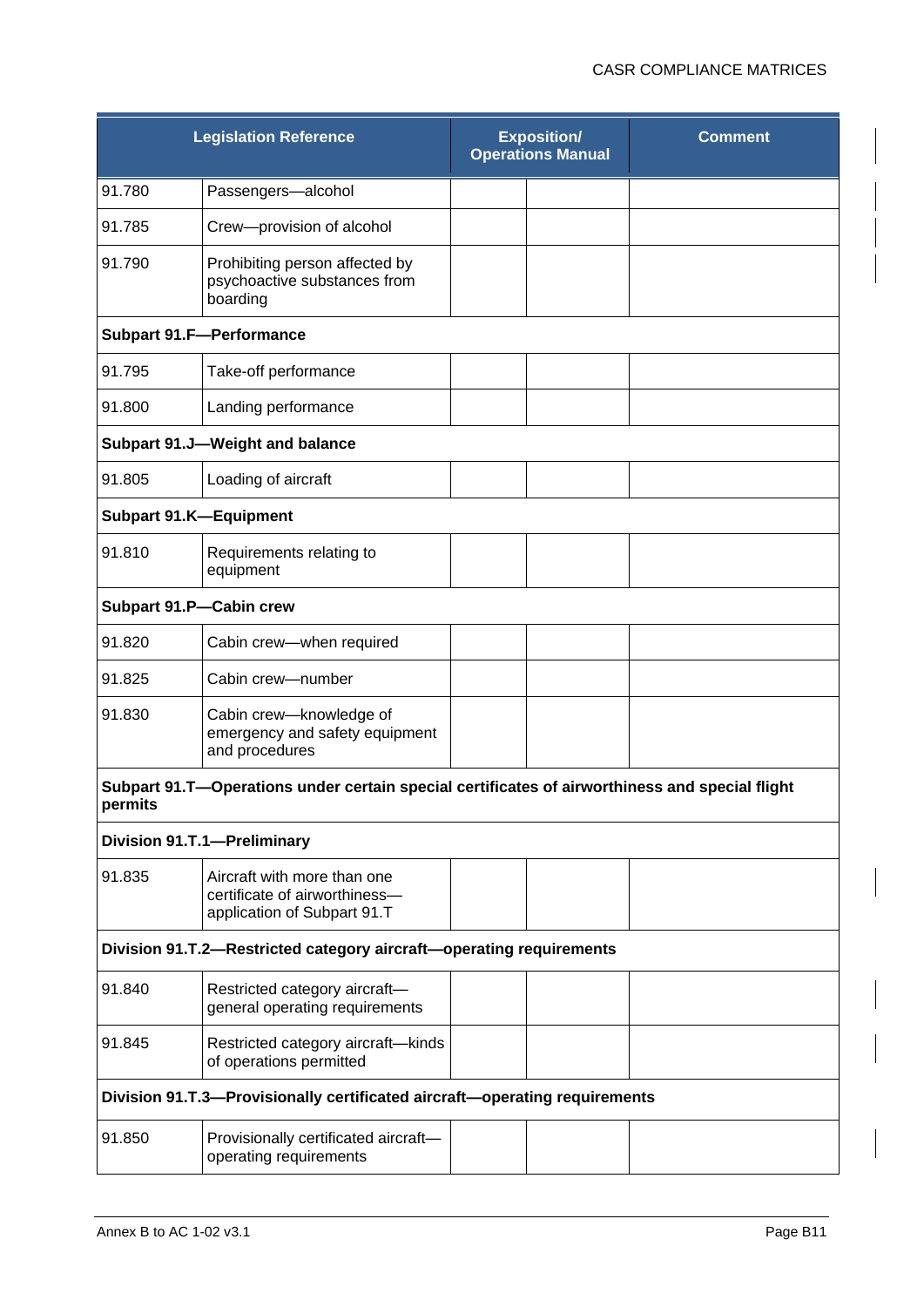|              | <b>Legislation Reference</b>                                                                                   | <b>Exposition/</b><br><b>Operations Manual</b> | <b>Comment</b> |
|--------------|----------------------------------------------------------------------------------------------------------------|------------------------------------------------|----------------|
| 91.855       | Provisionally certificated aircraft-<br>kinds of operations permitted                                          |                                                |                |
| 91.860       | Provisionally certificated aircraft-<br>operation for type certification or<br>supplemental type certification |                                                |                |
| 91.865       | Provisionally certificated aircraft-<br>requirements for the carriage of<br>people                             |                                                |                |
| 91.870       | Provisionally certificated aircraft-<br>additional requirements for<br>operators                               |                                                |                |
|              | Division 91.T.4-Experimental aircraft-operating requirements                                                   |                                                |                |
| 91.875       | Experimental aircraft-operating<br>requirements                                                                |                                                |                |
| 91.880       | Experimental aircraft-kinds of<br>operations permitted                                                         |                                                |                |
| 91.885       | Experimental aircraft-maximum<br>number of persons to be carried                                               |                                                |                |
| requirements | Division 91.T.5-Primary category aircraft and intermediate category aircraft-operating                         |                                                |                |
| 91.890       | Primary category aircraft and<br>intermediate category aircraft-<br>operating requirements                     |                                                |                |
|              | Division 91.T.6-Light sport aircraft-operating requirements                                                    |                                                |                |
| 91.895       | Light sport aircraft-operators                                                                                 |                                                |                |
| 91.900       | Light sport aircraft-pilots                                                                                    |                                                |                |
|              | Division 91.T.7-Special flight permits-operating requirements                                                  |                                                |                |
| 91.905       | Flights under special flight permits                                                                           |                                                |                |
|              | <b>Division 91.T.8-Miscellaneous</b>                                                                           |                                                |                |
| 91.910       | Application of Division 91.T.8                                                                                 |                                                |                |
| 91.915       | Aircraft with special certificates of<br>airworthiness-maintenance<br>release etc.                             |                                                |                |
| 91.920       | Aircraft with special certificates of<br>airworthiness-flight tests to be<br>conducted in certain areas        |                                                |                |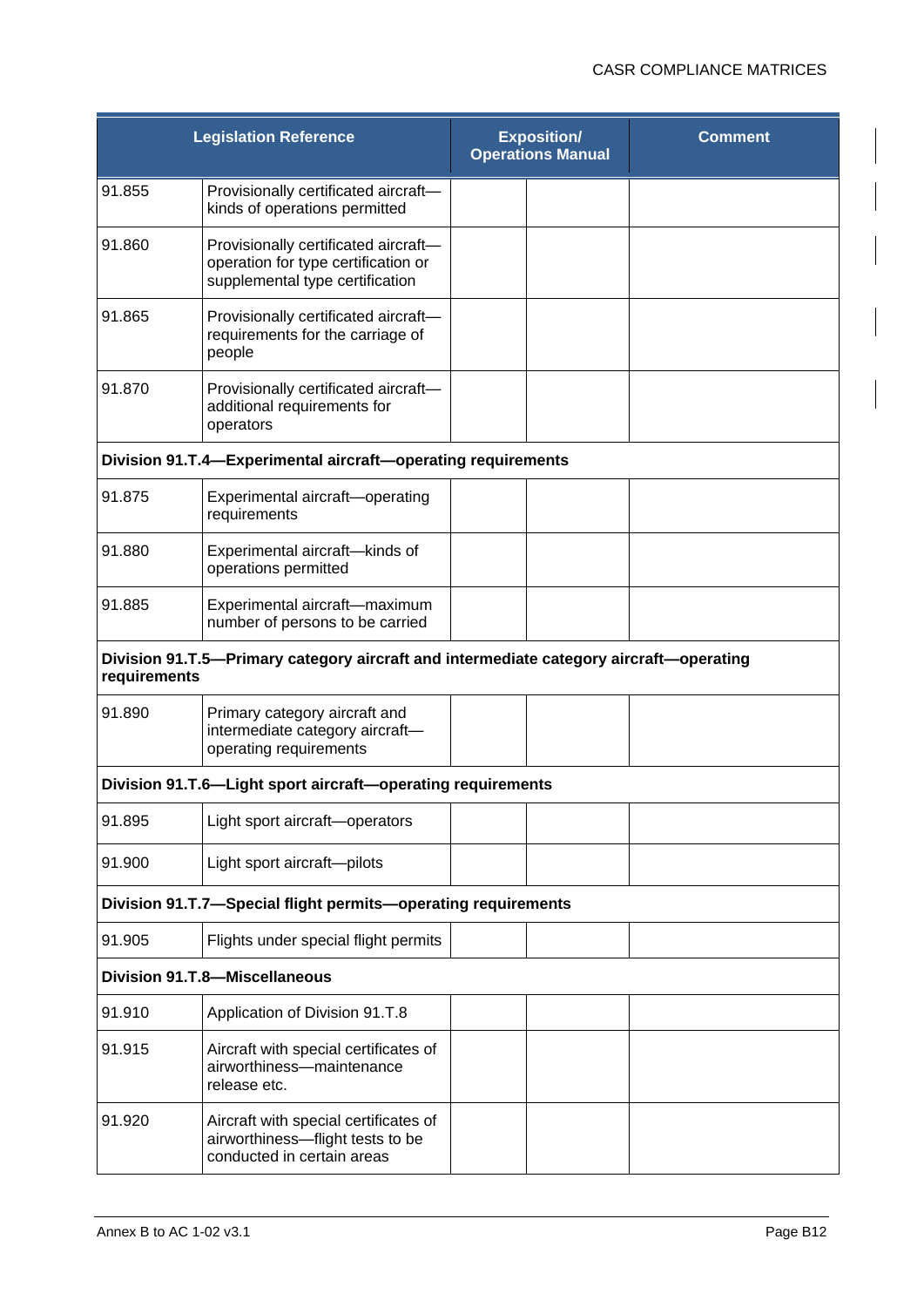|                       | <b>Legislation Reference</b>                                                                              | <b>Exposition/</b><br><b>Operations Manual</b> |  | <b>Comment</b> |
|-----------------------|-----------------------------------------------------------------------------------------------------------|------------------------------------------------|--|----------------|
|                       | Subpart 91.Y-Minimum equipment lists                                                                      |                                                |  |                |
|                       | Division 91.Y.1-Preliminary                                                                               |                                                |  |                |
| 91.925                | Definitions                                                                                               |                                                |  |                |
| 91.930                | Requirements for minimum<br>equipment lists                                                               |                                                |  |                |
|                       | Division 91.Y.2-Approval of minimum equipment lists                                                       |                                                |  |                |
| 91.935                | Approval of minimum equipment<br>lists                                                                    |                                                |  |                |
|                       | Division 91.Y.3-Variations of minimum equipment lists                                                     |                                                |  |                |
| 91.940                | Approval of variations                                                                                    |                                                |  |                |
|                       | Division 91.Y.4-Extensions of rectification intervals                                                     |                                                |  |                |
| 91.945                | Approval of extensions of<br>rectification intervals                                                      |                                                |  |                |
| 91.950                | Effect of approval                                                                                        |                                                |  |                |
| 91.955                | CASA to be notified of extensions<br>approved by a continuing<br>airworthiness management<br>organisation |                                                |  |                |
| Division 91.Y.5-Other |                                                                                                           |                                                |  |                |
| 91.960                | Operation of aircraft with multiple<br>inoperative items not permitted in<br>certain circumstances        |                                                |  |                |
|                       | Subpart 91.Z-Foreign aircraft                                                                             |                                                |  |                |
| 91.965                | Foreign registered aircraft-<br><b>Chicago Convention</b>                                                 |                                                |  |                |
| 91.970                | Foreign registered aircraft-<br>special flight authorisations                                             |                                                |  |                |
| 91.975                | Foreign state aircraft-approval to<br>fly in Australian territory                                         |                                                |  |                |
| 91.980                | Foreign registered aircraft-major<br>defect-CASA direction                                                |                                                |  |                |
| 91.985                | Foreign registered aircraft-CASA<br>to notify Contracting State of<br>direction                           |                                                |  |                |
| 91.990                | Foreign registered aircraft-CASA                                                                          |                                                |  |                |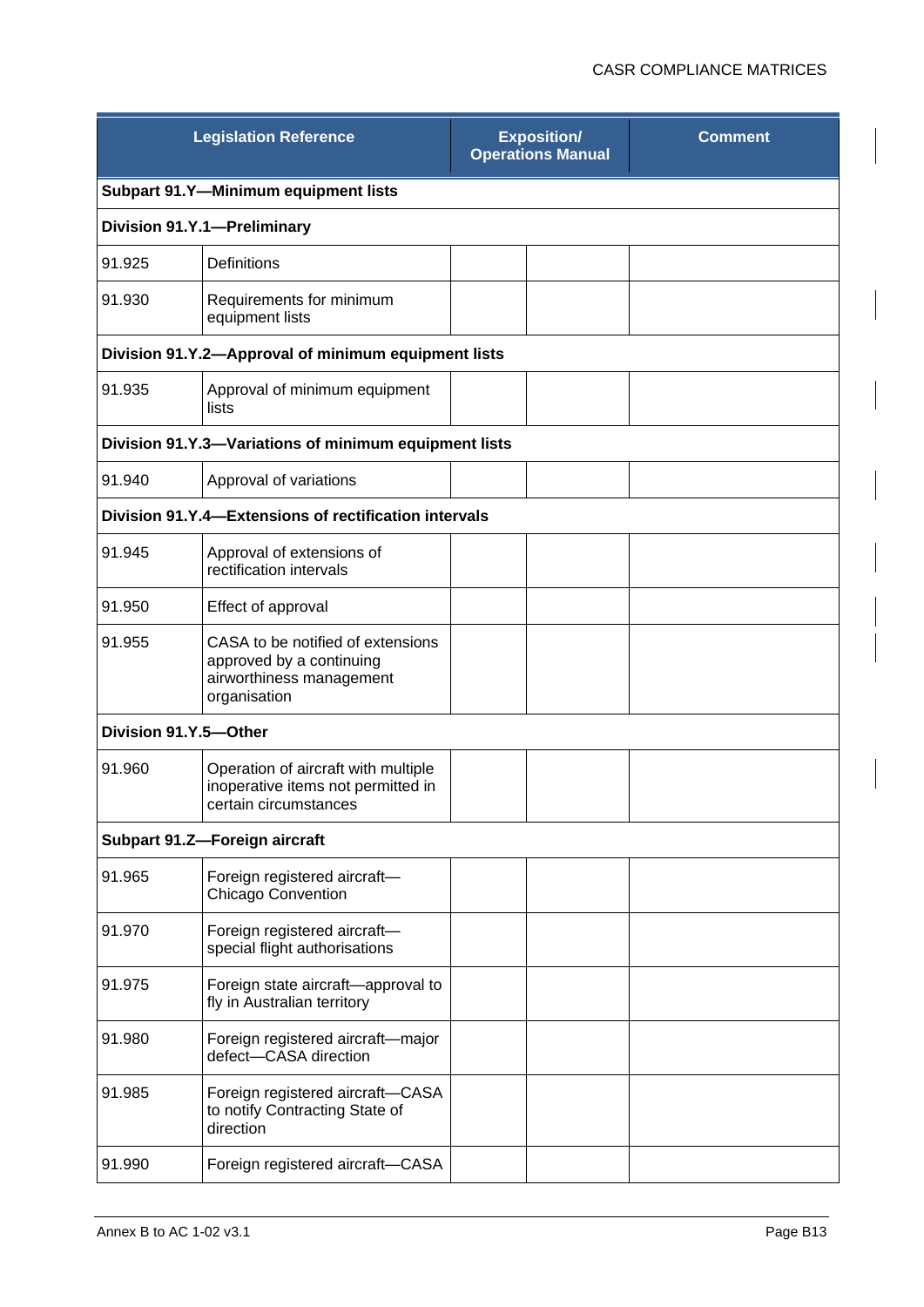|        | <b>Legislation Reference</b>                                             | <b>Exposition/</b><br><b>Operations Manual</b> | <b>Comment</b> |
|--------|--------------------------------------------------------------------------|------------------------------------------------|----------------|
|        | may revoke direction                                                     |                                                |                |
| 91.995 | Foreign registered aircraft-when<br>direction or revocation takes effect |                                                |                |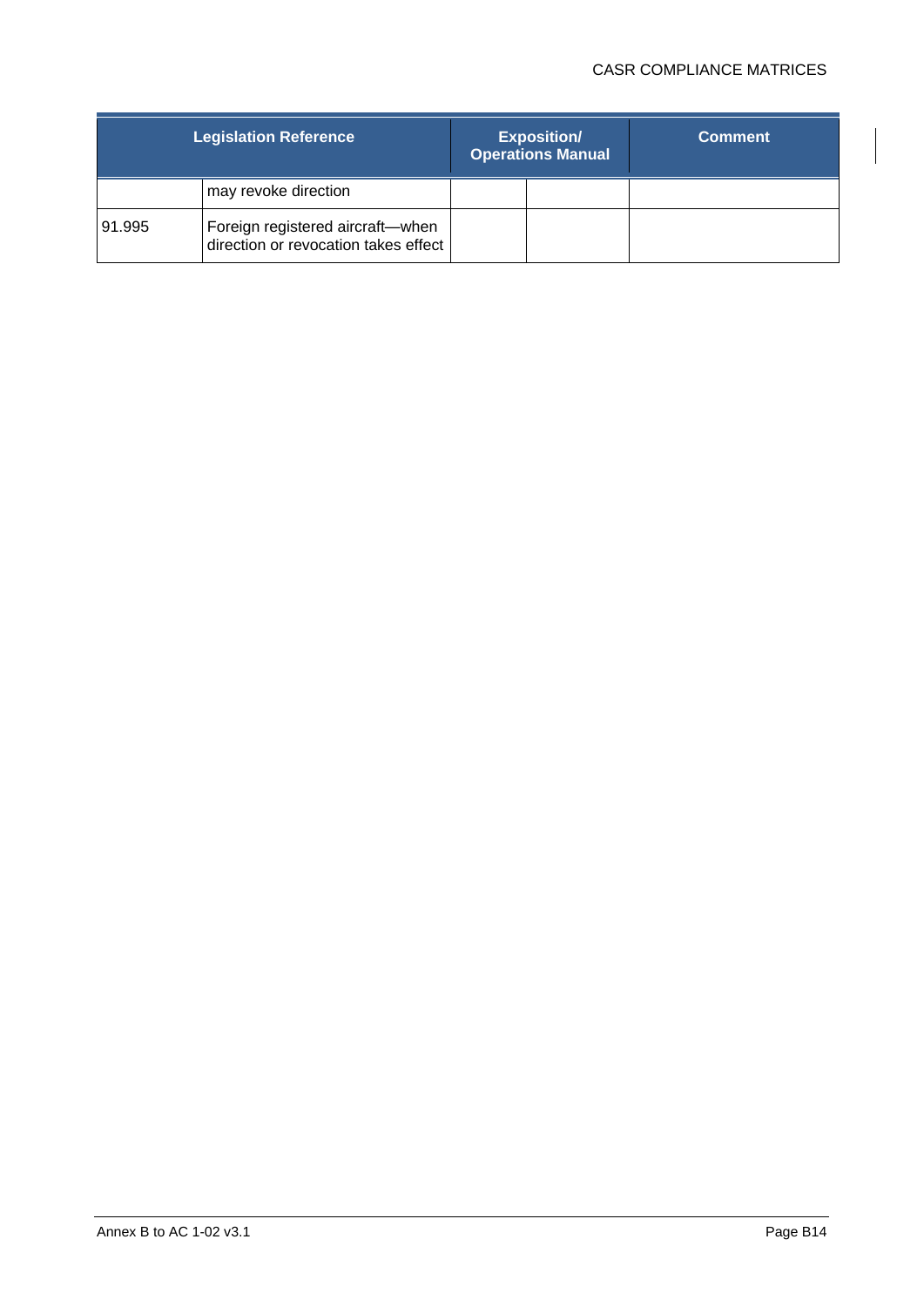## **CASR Part 119 compliance matrix**

| <b>Legislation Reference</b> |                                                                                         | <b>Exposition</b> |     | <b>Comment</b> |
|------------------------------|-----------------------------------------------------------------------------------------|-------------------|-----|----------------|
| Reg                          | <b>Title</b>                                                                            | Vol.              | No. |                |
|                              | <b>Subpart 119.A-General</b>                                                            |                   |     |                |
| 119.005                      | What Part 119 is about                                                                  |                   |     |                |
| 119.010                      | Definition of Australian air transport<br>operation                                     |                   |     |                |
| 119.015                      | Definitions of Australian air transport<br>AOC and Australian air transport<br>operator |                   |     |                |
| 119.020                      | Definition of significant change                                                        |                   |     |                |
| 119.025                      | Approvals by CASA for Part 119                                                          |                   |     |                |
| 119.030                      | Prescribed purpose-Australian air<br>transport operations                               |                   |     |                |
| 119.035                      | Prescribed position-safety manager                                                      |                   |     |                |
| 119.036                      | Required position-head of training<br>and checking                                      |                   |     |                |
| 119.040                      | Required material for reference library                                                 |                   |     |                |
| 119.045                      | Issue of Manual of Standards for<br>Part 119                                            |                   |     |                |
| 119.050                      | Australian air transport AOC required                                                   |                   |     |                |
| 119.055                      | Compliance with Australian air<br>transport AOCs                                        |                   |     |                |
| 119.060                      | Compliance with conditions of<br>Australian air transport AOCs                          |                   |     |                |
|                              | Subpart 119.B-Australian air transport AOCs                                             |                   |     |                |
| 119.065                      | Application                                                                             |                   |     |                |
| 119.070                      | Conditions for issue                                                                    |                   |     |                |
| 119.075                      | Approval of exposition                                                                  |                   |     |                |
| 119.080                      | Conditions of an Australian air<br>transport AOC                                        |                   |     |                |
|                              | Subpart 119.C-Changes relating to Australian air transport operators                    |                   |     |                |
| 119.085                      | Changes of name etc.                                                                    |                   |     |                |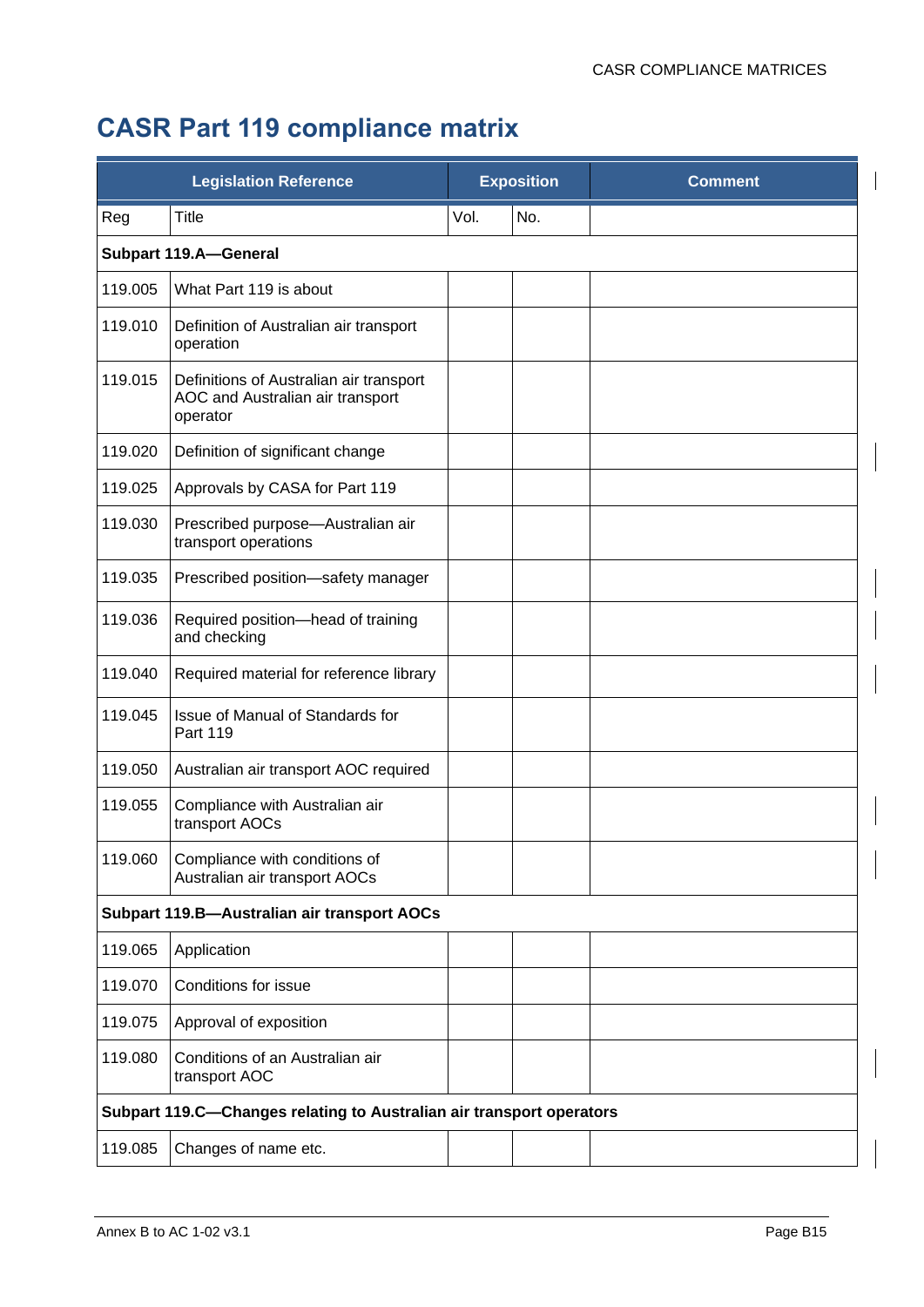|         | <b>Legislation Reference</b>                                                                   | <b>Exposition</b> | <b>Comment</b> |
|---------|------------------------------------------------------------------------------------------------|-------------------|----------------|
| 119.090 | Application for approval of significant<br>changes                                             |                   |                |
| 119.095 | Approval of significant changes                                                                |                   |                |
| 119.100 | Changes must be made in accordance<br>with process in exposition                               |                   |                |
| 119.105 | CASA directions relating to exposition<br>or key personnel                                     |                   |                |
|         | Subpart 119.D-Organisation and personnel                                                       |                   |                |
| 119.110 | Organisation and personnel                                                                     |                   |                |
| 119.115 | When key personnel cannot carry out<br>responsibilities                                        |                   |                |
| 119.120 | Familiarisation training for key<br>personnel                                                  |                   |                |
| 119.125 | Chief executive officer-experience                                                             |                   |                |
| 119.130 | Chief executive officer-<br>responsibilities and accountabilities                              |                   |                |
| 119.135 | Head of flying operations-<br>qualifications and experience                                    |                   |                |
| 119.140 | Head of flying operations-<br>responsibilities                                                 |                   |                |
| 119.145 | Head of training and checking-<br>qualifications and experience                                |                   |                |
| 119.150 | Head of training and checking-<br>responsibilities                                             |                   |                |
| 119.155 | Safety manager-experience                                                                      |                   |                |
| 119.160 | Safety manager-responsibilities                                                                |                   |                |
| 119.165 | Key personnel-additional qualification<br>and experience requirements                          |                   |                |
|         | Subpart 119.E-Training and checking for operational safety-critical personnel                  |                   |                |
| 119.170 | Training and checking system                                                                   |                   |                |
| 119.175 | Program for training and assessment<br>in human factors principles and<br>non-technical skills |                   |                |
| 119.180 | Training in human factors principles<br>and non-technical skills for flight crew<br>etc.       |                   |                |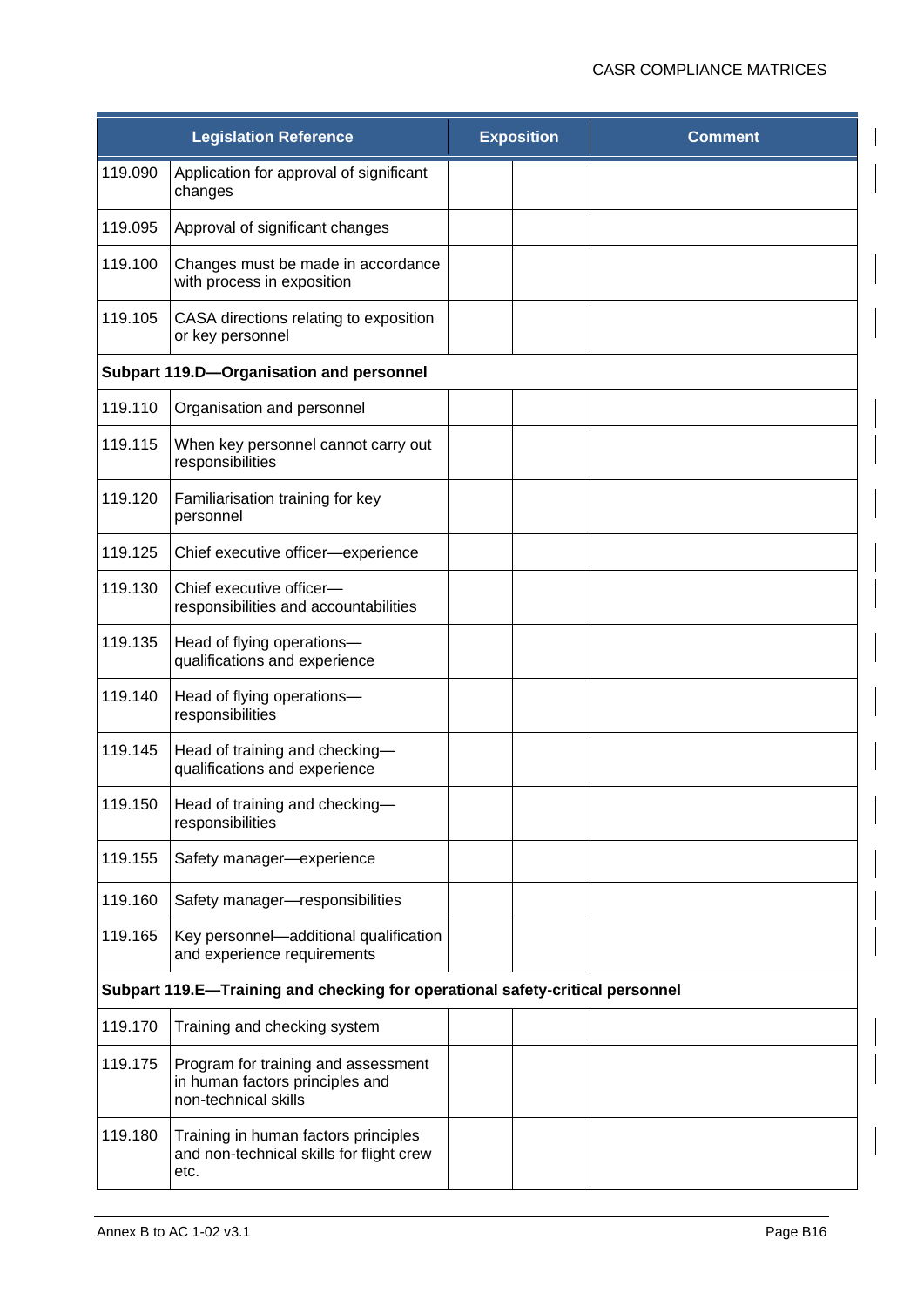|         | <b>Legislation Reference</b>                                                                                        | <b>Exposition</b> | <b>Comment</b> |  |
|---------|---------------------------------------------------------------------------------------------------------------------|-------------------|----------------|--|
| 119.185 | Training in human factors principles<br>and non-technical skills for other<br>operational safety-critical personnel |                   |                |  |
|         | <b>Subpart 119.F-Safety management</b>                                                                              |                   |                |  |
| 119.190 | Safety management system<br>requirements                                                                            |                   |                |  |
| 119.195 | Flight data analysis program<br>requirements                                                                        |                   |                |  |
|         | Subpart 119.G-Personnel fatigue management                                                                          |                   |                |  |
|         | Subpart 119.H-Expositions for Australian air transport operators                                                    |                   |                |  |
| 119.205 | Content of exposition                                                                                               |                   |                |  |
| 119.210 | Compliance with exposition by<br>operator                                                                           |                   |                |  |
| 119.215 | Providing personnel with exposition                                                                                 |                   |                |  |
| 119.220 | Compliance with exposition by<br>personnel                                                                          |                   |                |  |
|         | <b>Subpart 119.J-Records and documents</b>                                                                          |                   |                |  |
| 119.225 | Personnel training and checking<br>records-making records                                                           |                   |                |  |
| 119.230 | Personnel training and checking<br>records-availability of records                                                  |                   |                |  |
| 119.235 | Copies of flight crew licences and<br>medical certificates                                                          |                   |                |  |
| 119.240 | Retention periods for personnel<br>records                                                                          |                   |                |  |
| 119.245 | Retention periods for flight-related<br>documents                                                                   |                   |                |  |
| 119.250 | Retention periods for other<br>flight-related records                                                               |                   |                |  |
|         | Subpart 119.K-Miscellaneous offences                                                                                |                   |                |  |
| 119.255 | Dealings in relation to cancelled,<br>suspended, varied, pending or refused<br>civil aviation authorisations        |                   |                |  |
| 119.260 | Maximum period for use of foreign<br>registered aircraft in Australian territory                                    |                   |                |  |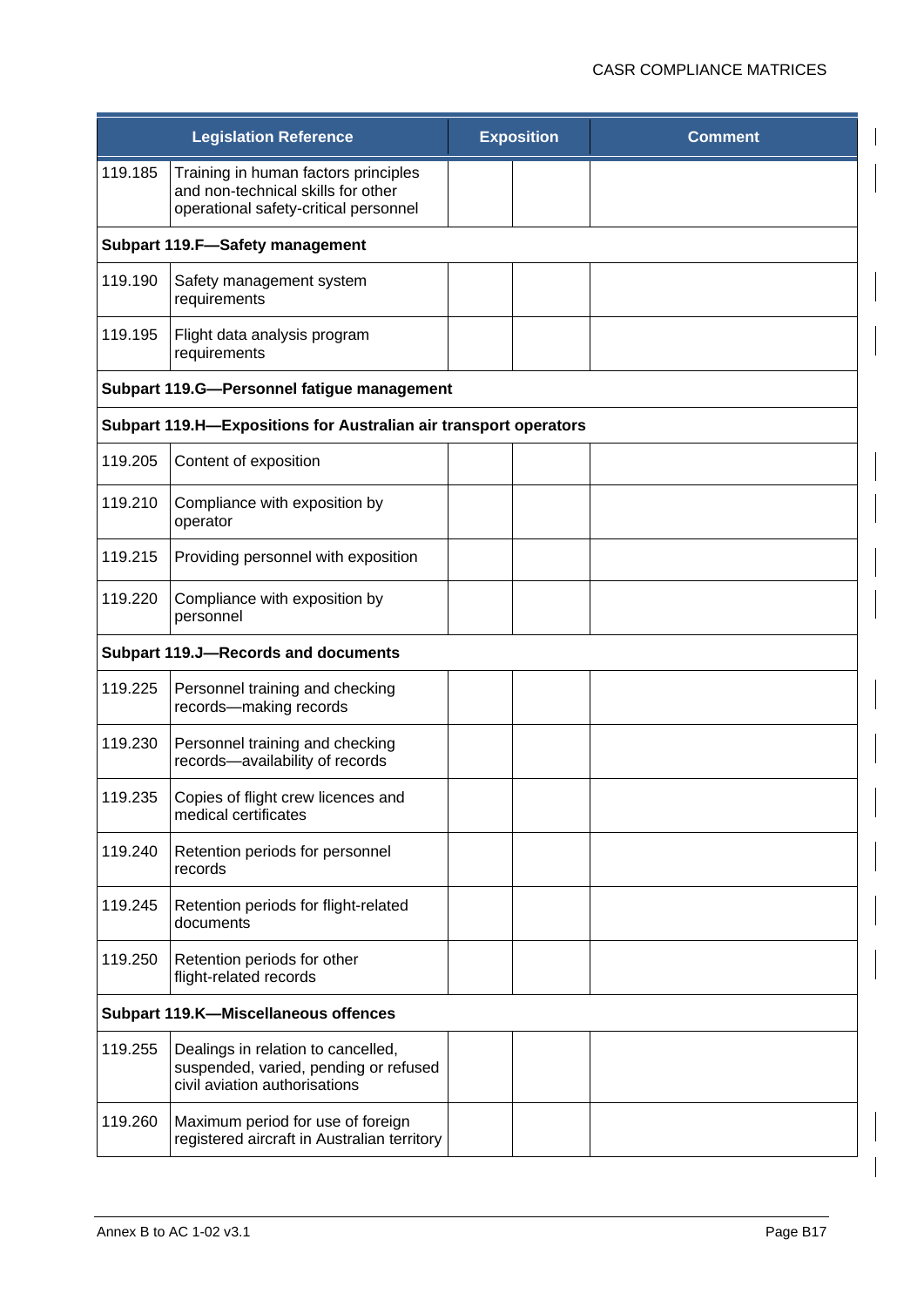## **CASR Part 121 compliance matrix**

| <b>Legislation Reference</b> |                                                                | <b>Exposition</b> |                | <b>Comment</b> |
|------------------------------|----------------------------------------------------------------|-------------------|----------------|----------------|
| Reg                          | <b>Title</b>                                                   | Vol.              | Section<br>no. |                |
|                              | <b>Subpart 121.A-Preliminary</b>                               |                   |                |                |
| 121.005                      | Application of Part 121                                        |                   |                |                |
| 121.010                      | Approvals by CASA for Part 121                                 |                   |                |                |
| 121.015                      | Issue of Manual of Standards for<br>Part 121                   |                   |                |                |
|                              | <b>Subpart 121.C-General</b>                                   |                   |                |                |
|                              | Division 121.C.1-General flight limitations                    |                   |                |                |
| 121.020                      | Permitted categories of aeroplanes                             |                   |                |                |
| 121.025                      | Aeroplane to be flown under the IFR                            |                   |                |                |
| 121.030                      | Flights further than the 60 minute<br>distance                 |                   |                |                |
| 121.035                      | Flights further than the threshold<br>distance                 |                   |                |                |
| 121.040                      | Flight distance limitation over water                          |                   |                |                |
| 121.045                      | Simulation of emergency or abnormal<br>situations, or IMC      |                   |                |                |
| 121.050                      | Ferrying an aeroplane with one engine<br>inoperative           |                   |                |                |
|                              | Division 121.C.2-Operational documents                         |                   |                |                |
| 121.055                      | Compliance with flight manual                                  |                   |                |                |
| 121.060                      | Operator to have minimum equipment<br>list for certain flights |                   |                |                |
| 121.065                      | Duty statement to be available to crew                         |                   |                |                |
| 121.070                      | Availability of checklists                                     |                   |                |                |
|                              | Division 121.C.3-Flight related documents                      |                   |                |                |
| 121.075                      | Electronic documents                                           |                   |                |                |
| 121.080                      | Availability of parts of exposition                            |                   |                |                |
| 121.085                      | Carriage of documents                                          |                   |                |                |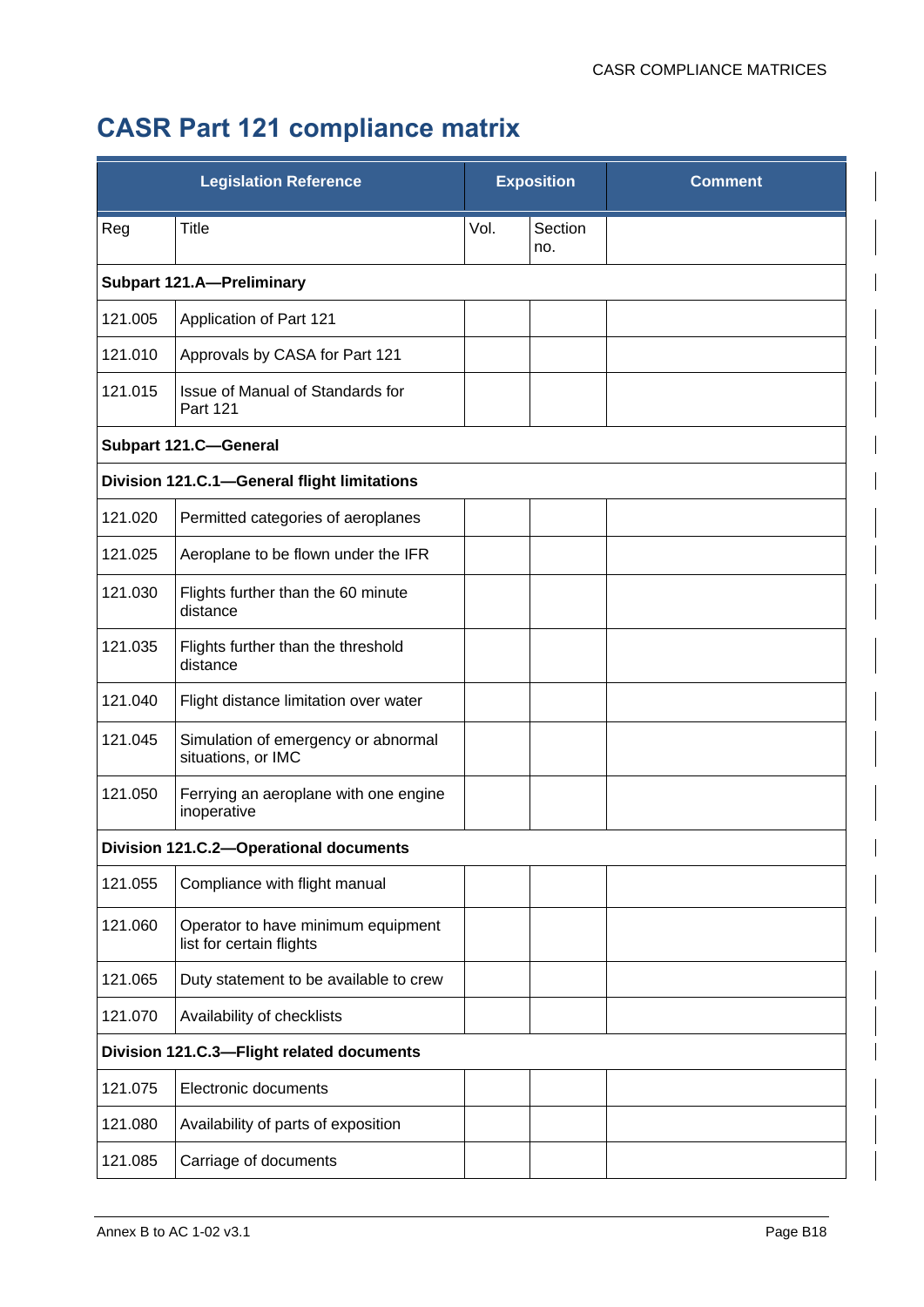| <b>Legislation Reference</b>                                        |                                                                                        | <b>Exposition</b> |  | <b>Comment</b> |  |  |
|---------------------------------------------------------------------|----------------------------------------------------------------------------------------|-------------------|--|----------------|--|--|
| 121.090                                                             | Accessibility of documents                                                             |                   |  |                |  |  |
| 121.095                                                             | Carriage of documents-flights that<br>begin or end outside Australian territory        |                   |  |                |  |  |
| 121.100                                                             | Keeping and updating documents etc.                                                    |                   |  |                |  |  |
| 121.105                                                             | Journey logs                                                                           |                   |  |                |  |  |
| 121.110                                                             | Passenger lists                                                                        |                   |  |                |  |  |
| 121.115                                                             | Flight preparation forms for flights that<br>begin or end outside Australian territory |                   |  |                |  |  |
| Division 121.C.4-Reporting and recording defects and incidents etc. |                                                                                        |                   |  |                |  |  |
| 121.120                                                             | Procedures for reporting and recording<br>defects etc.                                 |                   |  |                |  |  |
| 121.125                                                             | Procedures for reporting and recording<br>incidents                                    |                   |  |                |  |  |
|                                                                     | Division 121.C.5—Search and rescue services and emergency and survival equipment       |                   |  |                |  |  |
| 121.130                                                             | Information about search and rescue<br>services                                        |                   |  |                |  |  |
| 121.135                                                             | Information about emergency and<br>survival equipment                                  |                   |  |                |  |  |
|                                                                     | Division 121.C.6-Miscellaneous requirements                                            |                   |  |                |  |  |
| 121.140                                                             | Crew activities necessary for safe<br>operation                                        |                   |  |                |  |  |
| 121.145                                                             | Competence of ground support<br>personnel                                              |                   |  |                |  |  |
| 121.150                                                             | Flight crew seat authorisation and<br>briefing                                         |                   |  |                |  |  |
| 121.155                                                             | Cockpit authorisation and briefing                                                     |                   |  |                |  |  |
|                                                                     | <b>Subpart 121.D-Operational procedures</b>                                            |                   |  |                |  |  |
|                                                                     | Division 121.D.1-Operational control                                                   |                   |  |                |  |  |
| 121.160                                                             | Operational control                                                                    |                   |  |                |  |  |
|                                                                     | Division 121.D.2-Flight preparation                                                    |                   |  |                |  |  |
| 121.165                                                             | General flight preparation requirements                                                |                   |  |                |  |  |
| 121.170                                                             | Flight preparation (Part 121 alternate<br>aerodromes) requirements                     |                   |  |                |  |  |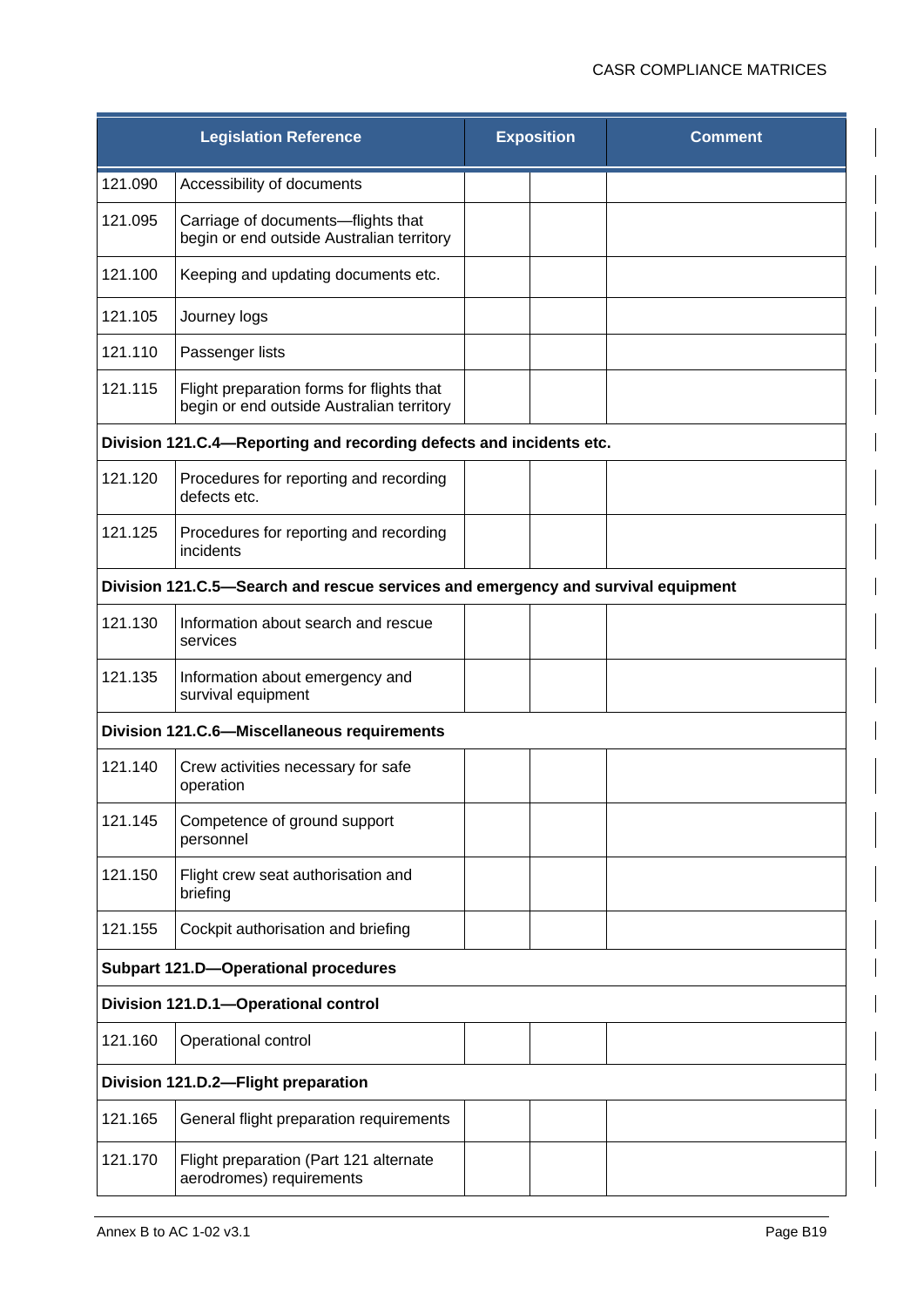| <b>Legislation Reference</b>  |                                                            | <b>Exposition</b> |  | <b>Comment</b> |  |  |  |
|-------------------------------|------------------------------------------------------------|-------------------|--|----------------|--|--|--|
|                               | Division 121.D.3-Flight planning                           |                   |  |                |  |  |  |
| 121.175                       | Operational flight plans                                   |                   |  |                |  |  |  |
| 121.180                       | Availability of flight planning information                |                   |  |                |  |  |  |
| Division 121.D.4-Flight rules |                                                            |                   |  |                |  |  |  |
| 121.185                       | Take-off and landing minima for<br>aerodromes              |                   |  |                |  |  |  |
| 121.190                       | Establishing lowest safe altitudes etc.                    |                   |  |                |  |  |  |
| 121.195                       | Exposition requirements for low-visibility<br>operations   |                   |  |                |  |  |  |
| 121.200                       | Stabilised approach requirements                           |                   |  |                |  |  |  |
|                               | Division 121.D.5-Aerodromes                                |                   |  |                |  |  |  |
| 121.205                       | Aerodrome requirements                                     |                   |  |                |  |  |  |
| 121.210                       | Procedures to determine information<br>about aerodromes    |                   |  |                |  |  |  |
| 121.215                       | Procedures for safety at aerodromes                        |                   |  |                |  |  |  |
| 121.220                       | Taking off from and landing on narrow<br>runways           |                   |  |                |  |  |  |
|                               | Division 121.D.6-Fuel requirements                         |                   |  |                |  |  |  |
| 121.225                       | Fuel procedures                                            |                   |  |                |  |  |  |
| 121.230                       | Oil requirements                                           |                   |  |                |  |  |  |
| 121.235                       | Fuel requirements                                          |                   |  |                |  |  |  |
| 121.240                       | Fuelling safety procedures                                 |                   |  |                |  |  |  |
|                               | Division 121.D.7-Passenger transport and medical transport |                   |  |                |  |  |  |
| 121.245                       | Application of Division 121.D.7                            |                   |  |                |  |  |  |
| 121.250                       | Carriage of restricted persons                             |                   |  |                |  |  |  |
| 121.255                       | Carry-on baggage                                           |                   |  |                |  |  |  |
| 121.260                       | Aisles to remain unobstructed                              |                   |  |                |  |  |  |
| 121.265                       | Stowage of passenger service<br>equipment etc.             |                   |  |                |  |  |  |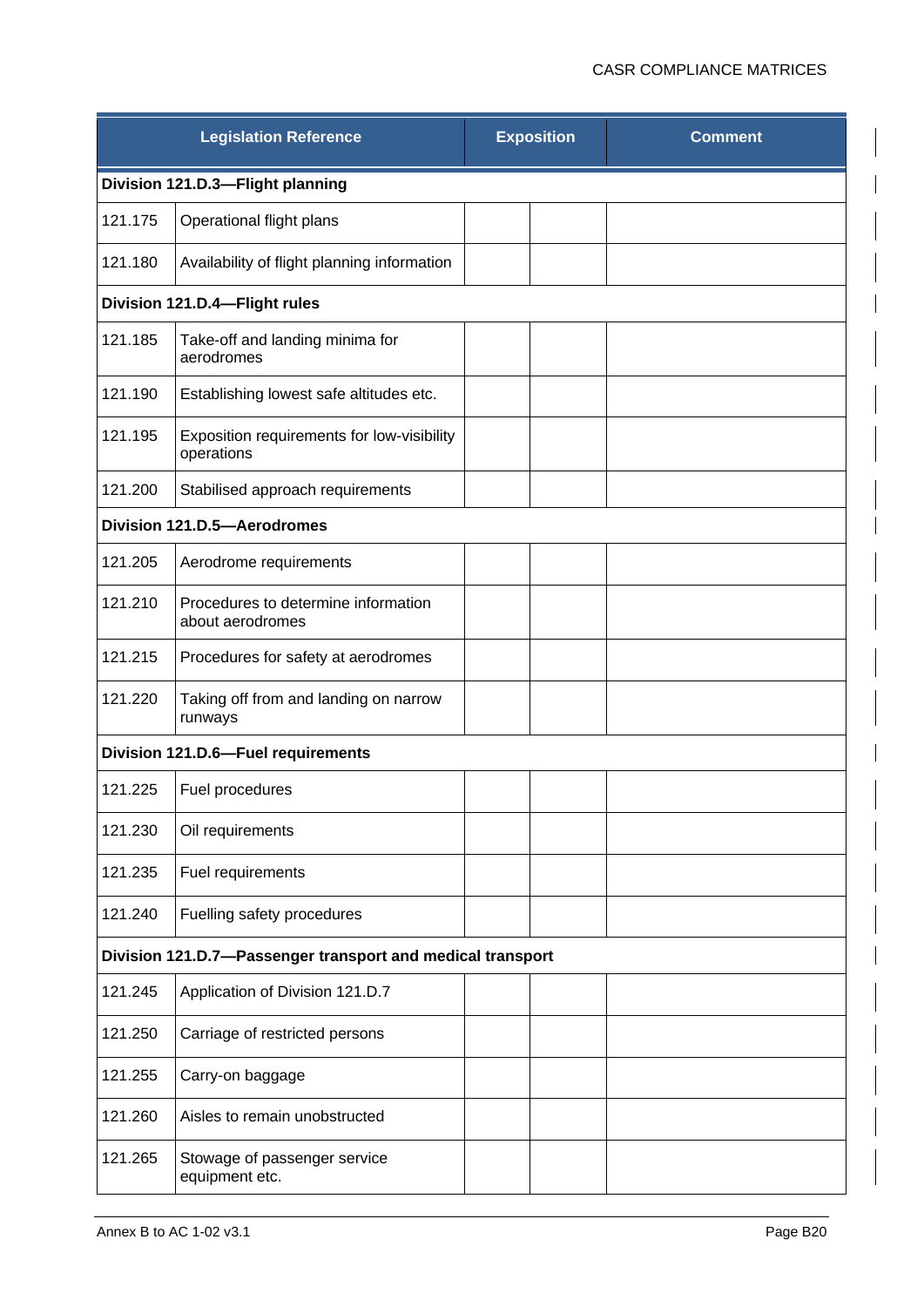| <b>Legislation Reference</b> |                                                                           | <b>Exposition</b> | <b>Comment</b> |
|------------------------------|---------------------------------------------------------------------------|-------------------|----------------|
| 121.270                      | Passengers in emergency exit row seats                                    |                   |                |
| 121.275                      | Carriage of passengers with reduced<br>mobility                           |                   |                |
| 121.280                      | Safety briefing cards                                                     |                   |                |
| 121.285                      | Safety briefings, instructions and<br>demonstrations                      |                   |                |
| 121.290                      | Additional safety briefing for passengers<br>in emergency exit rows       |                   |                |
| 121.295                      | Safety briefing in the event of an<br>emergency                           |                   |                |
|                              | Division 121.D.8-Instruments, indicators, equipment and systems           |                   |                |
| 121.300                      | Airborne weather radar equipment                                          |                   |                |
| 121.305                      | Head-up displays, enhanced vision<br>systems and synthetic vision systems |                   |                |
| 121.310                      | Crew protective breathing equipment                                       |                   |                |
| 121.315                      | Hand-held fire extinguishers                                              |                   |                |
| 121.320                      | Procedures relating to first-aid kits                                     |                   |                |
| 121.325                      | Procedures relating to universal<br>precaution kits                       |                   |                |
| 121.330                      | Procedures relating to emergency<br>medical kits                          |                   |                |
| 121.335                      | Life-saving equipment for life rafts                                      |                   |                |
| 121.340                      | Survival equipment procedures                                             |                   |                |
|                              | <b>Division 121.D.9-Miscellaneous</b>                                     |                   |                |
| 121.345                      | Procedures relating to ice                                                |                   |                |
| 121.350                      | Procedures relating to portable<br>electronic devices                     |                   |                |
| 121.355                      | Procedures relating to carriage of<br>animals                             |                   |                |
| 121.360                      | Polar operations                                                          |                   |                |
| 121.365                      | Cosmic radiation                                                          |                   |                |
| 121.370                      | Exceeding cosmic radiation limits                                         |                   |                |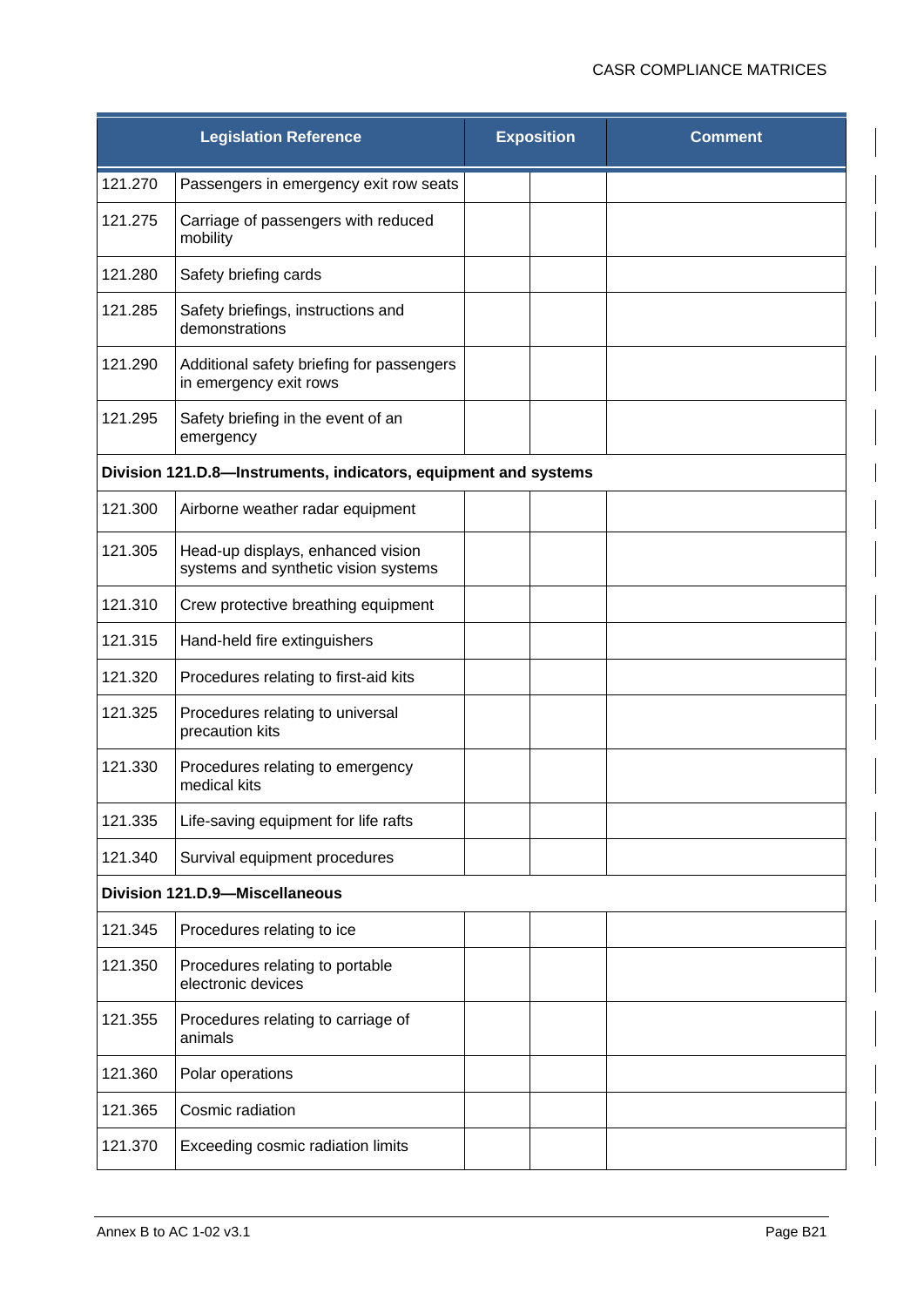|         | <b>Legislation Reference</b>                                                   | <b>Exposition</b> | <b>Comment</b> |
|---------|--------------------------------------------------------------------------------|-------------------|----------------|
| 121.375 | Obstruction of emergency exits                                                 |                   |                |
| 121.380 | Assignment of cabin crew seats                                                 |                   |                |
| 121.385 | CASA approvals relating to take-offs<br>and landings                           |                   |                |
|         | <b>Subpart 121.F-Performance</b>                                               |                   |                |
| 121.390 | Performance data                                                               |                   |                |
| 121.395 | Take-off performance                                                           |                   |                |
| 121.420 | Landing performance                                                            |                   |                |
| 121.425 | Computerised performance data<br>systems not fitted to aeroplanes              |                   |                |
| 121.430 | Procedures relating to inoperative<br>engines                                  |                   |                |
|         | Subpart 121.J-Weight and balance                                               |                   |                |
| 121.435 | Loading of aeroplane                                                           |                   |                |
| 121.440 | Procedures for loading aeroplane etc.                                          |                   |                |
| 121.445 | Pilot in command must have information<br>about aeroplane's weight and balance |                   |                |
| 121.450 | Computerised weight and balance<br>systems not fitted to aeroplanes            |                   |                |
| 121.455 | Weight and balance documents                                                   |                   |                |
|         | Subpart 121.K-Equipment                                                        |                   |                |
| 121.460 | Requirements relating to equipment                                             |                   |                |
|         | Subpart 121.N-Flight crew                                                      |                   |                |
|         | Division 121.N.1-General                                                       |                   |                |
| 121.470 | Additional application of this Subpart                                         |                   |                |
| 121.475 | Composition, number, qualifications and<br>training                            |                   |                |
| 121.480 | Experience                                                                     |                   |                |
| 121.485 | Competence                                                                     |                   |                |
| 121.490 | Assignment to duty as pilot in command                                         |                   |                |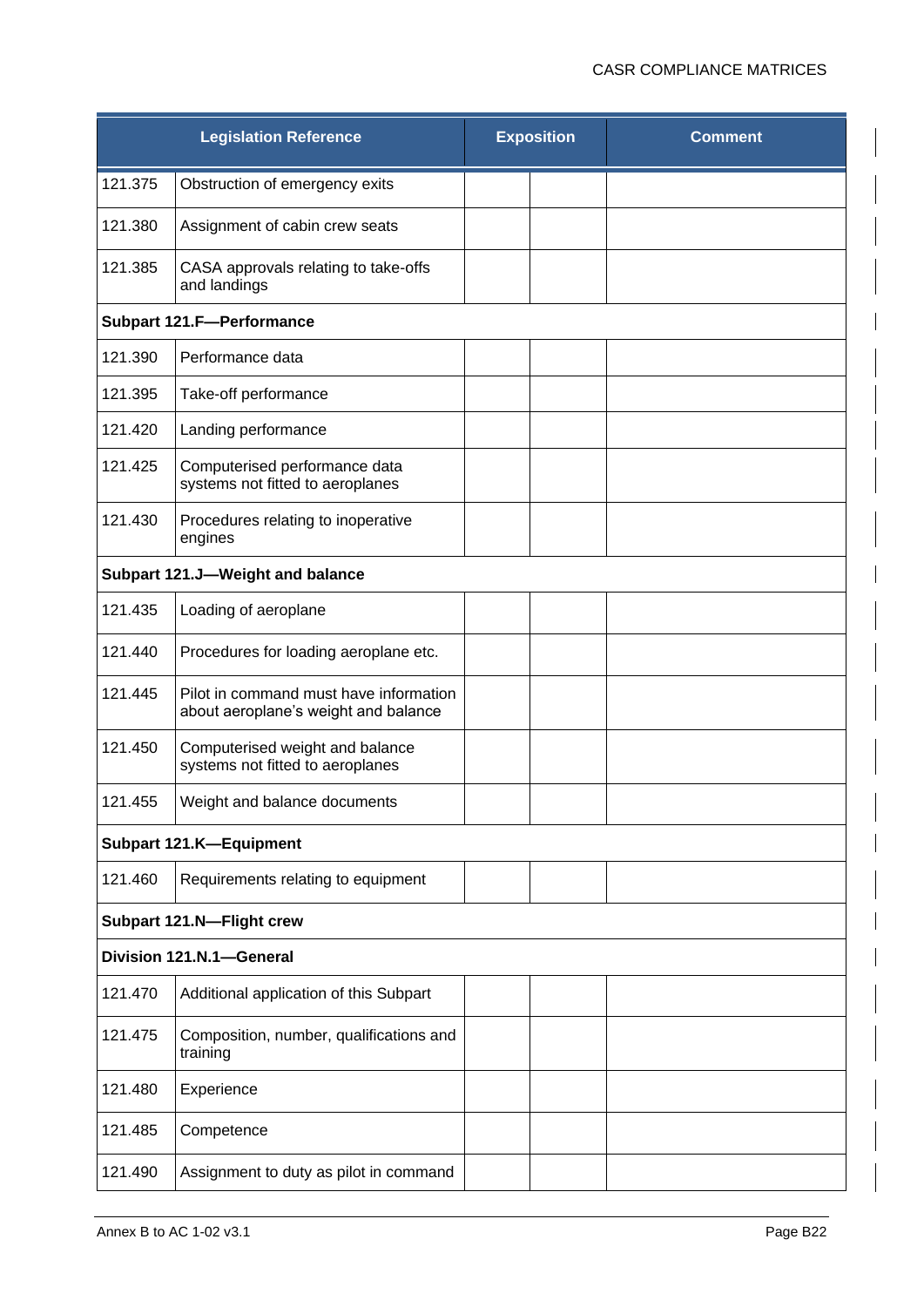| <b>Legislation Reference</b>                                       |                                                                      | <b>Exposition</b> |  | <b>Comment</b> |  |  |
|--------------------------------------------------------------------|----------------------------------------------------------------------|-------------------|--|----------------|--|--|
| 121.495                                                            | Pilot in command                                                     |                   |  |                |  |  |
| 121.500                                                            | Co-pilots                                                            |                   |  |                |  |  |
| 121.505                                                            | Cruise relief co-pilots                                              |                   |  |                |  |  |
| 121.510                                                            | Use of approved flight simulators for<br>training or checking        |                   |  |                |  |  |
| 121.515                                                            | Knowledge of route and aerodromes                                    |                   |  |                |  |  |
| Division 121.N.2-Operation of aeroplanes of different type ratings |                                                                      |                   |  |                |  |  |
| 121.520                                                            | Application of Division 121.N.2                                      |                   |  |                |  |  |
| 121.525                                                            | Assignment of flight crew to aeroplanes<br>of different type ratings |                   |  |                |  |  |
| 121.530                                                            | Credit for checks, qualifications, training<br>and experience        |                   |  |                |  |  |
|                                                                    | Division 121.N.3-Relief                                              |                   |  |                |  |  |
| 121.535                                                            | Relief of pilot in command                                           |                   |  |                |  |  |
|                                                                    | Division 121.N.4-Recent experience                                   |                   |  |                |  |  |
| 121.540                                                            | Pilot in command and co-pilot-recent<br>experience requirements      |                   |  |                |  |  |
| 121.545                                                            | Cruise relief co-pilot-recent experience<br>requirements             |                   |  |                |  |  |
| 121.550                                                            | Flight engineers-recent experience<br>requirements                   |                   |  |                |  |  |
|                                                                    | Division 121.N.5- Non-recurrent training and checking etc.           |                   |  |                |  |  |
| 121.555                                                            | Meeting initial training requirements                                |                   |  |                |  |  |
| 121.560                                                            | Meeting conversion training<br>requirements                          |                   |  |                |  |  |
| 121.565                                                            | Command training requirements                                        |                   |  |                |  |  |
|                                                                    | Division 121.N.6- Recurrent training and checking                    |                   |  |                |  |  |
| 121.570                                                            | Recurrent training and checking<br>requirements                      |                   |  |                |  |  |
| 121.575                                                            | Holding valid Part 121 proficiency check                             |                   |  |                |  |  |
| 121.580                                                            | Part 121 proficiency check                                           |                   |  |                |  |  |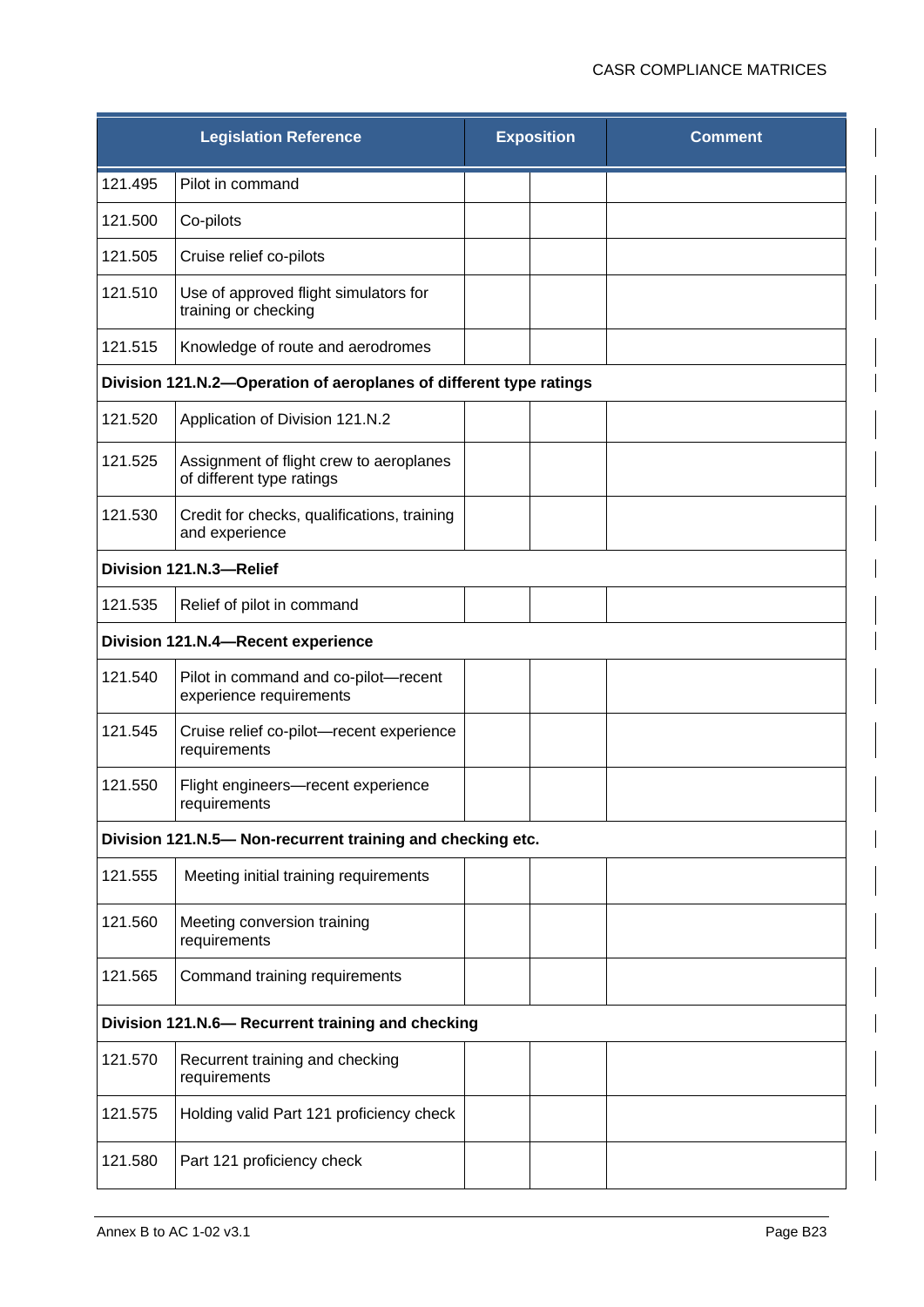| <b>Legislation Reference</b> |                                                                                      | <b>Exposition</b> |  | <b>Comment</b> |
|------------------------------|--------------------------------------------------------------------------------------|-------------------|--|----------------|
| 121.585                      | Holding valid line check                                                             |                   |  |                |
| 121.590                      | Line check requirements                                                              |                   |  |                |
| 121.595                      | Holding valid refresher check                                                        |                   |  |                |
| 121.600                      | Refresher training and checking<br>requirements                                      |                   |  |                |
| 121.605                      | Holding valid annual emergency and<br>safety equipment check                         |                   |  |                |
| 121.610                      | Annual emergency and safety<br>equipment training and checking<br>requirements       |                   |  |                |
| 121.615                      | Holding valid 3 yearly emergency and<br>safety equipment check                       |                   |  |                |
| 121.620                      | The 3 yearly emergency and safety<br>equipment training and checking<br>requirements |                   |  |                |
|                              | Subpart 121.P-Cabin crew                                                             |                   |  |                |
|                              | Division 121.P.1-Preliminary                                                         |                   |  |                |
| 121.625                      | Application of Subpart 121.P.1                                                       |                   |  |                |
| 121.630                      | When cabin crew are required                                                         |                   |  |                |
|                              | Division 121.P.2-General                                                             |                   |  |                |
| 121.635                      | Number of cabin crew                                                                 |                   |  |                |
| 121.640                      | Qualifications, experience and training                                              |                   |  |                |
| 121.645                      | Competence                                                                           |                   |  |                |
| 121.650                      | Minimum age                                                                          |                   |  |                |
| 121.655                      | English proficiency                                                                  |                   |  |                |
| 121.660                      | Assignment to duty as senior cabin crew<br>member                                    |                   |  |                |
| 121.665                      | Training and checking for senior cabin<br>crew member                                |                   |  |                |
| 121.670                      | Operating with a reduced number of<br>cabin crew                                     |                   |  |                |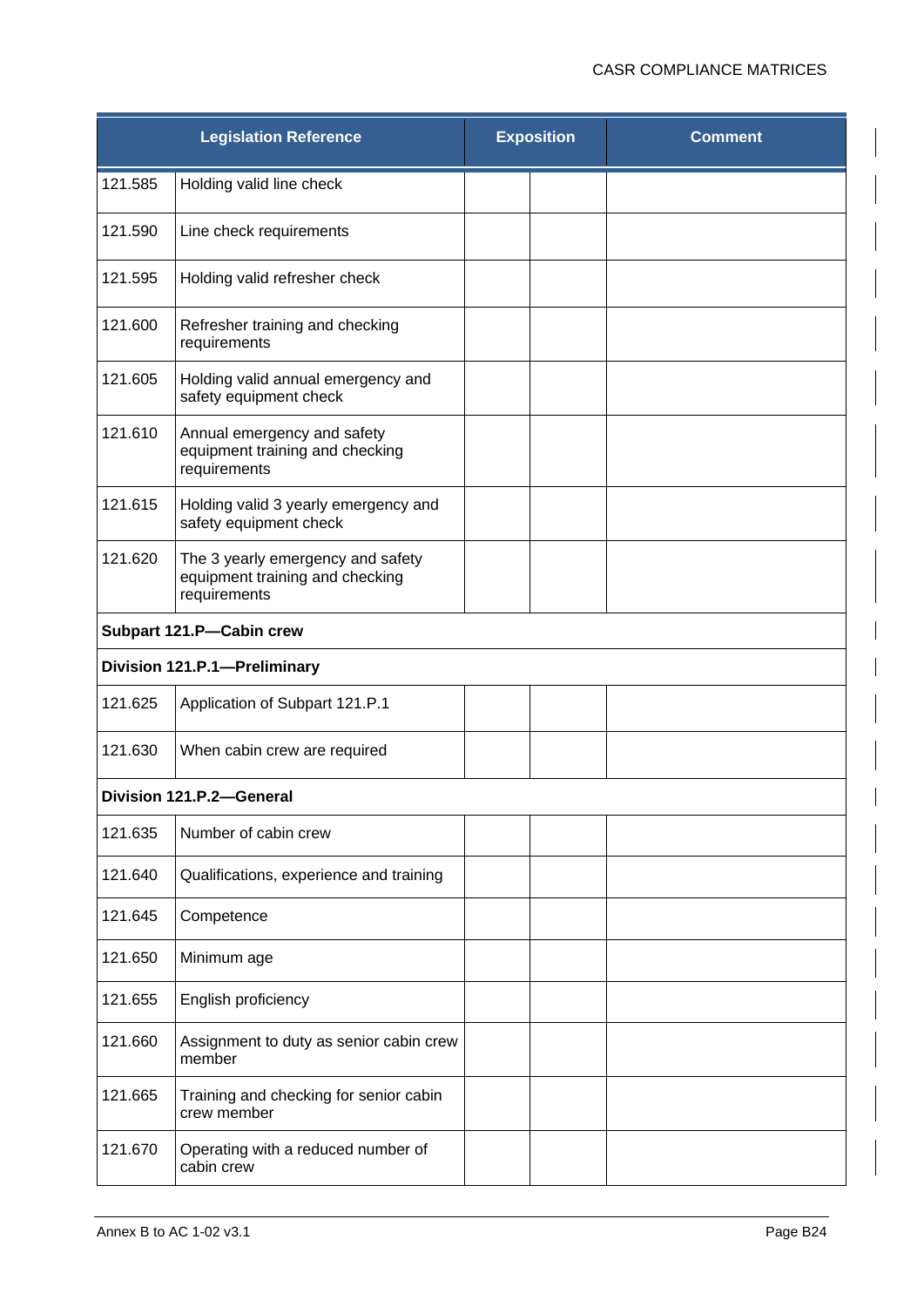|                                                | <b>Legislation Reference</b>                                          | <b>Exposition</b> |  | <b>Comment</b> |  |
|------------------------------------------------|-----------------------------------------------------------------------|-------------------|--|----------------|--|
| 121.675                                        | Second senior cabin crew member                                       |                   |  |                |  |
| 121.680                                        | Training facilities and devices                                       |                   |  |                |  |
|                                                | Division 121.P.3-Operation of aeroplanes of different aeroplane types |                   |  |                |  |
| 121.685                                        | Application of Division 121.P.3                                       |                   |  |                |  |
| 121.690                                        | Content of exposition in relation to<br>aeroplane types               |                   |  |                |  |
| 121.695                                        | Maximum number of aeroplane types                                     |                   |  |                |  |
| 121.700                                        | Assignment to different aeroplane types                               |                   |  |                |  |
|                                                | Division 121.P.4-Recent experience                                    |                   |  |                |  |
| 121.705                                        | Recent experience requirements-6<br>months before flight              |                   |  |                |  |
|                                                | Division 121.P.5-Non-recurrent training and checking                  |                   |  |                |  |
| 121.710                                        | Meeting initial training requirements                                 |                   |  |                |  |
| 121.715                                        | Meeting conversion training<br>requirements                           |                   |  |                |  |
| 121.720                                        | Meeting differences training<br>requirements                          |                   |  |                |  |
|                                                | Division 121.P.6-Recurrent training and checking                      |                   |  |                |  |
| 121.725                                        | Annual training and holding valid annual<br>training check            |                   |  |                |  |
| 121.730                                        | Holding valid line check                                              |                   |  |                |  |
| 121.735                                        | Three yearly training and holding valid 3<br>yearly training check    |                   |  |                |  |
|                                                | Division 121.P.7-When cabin crew are carried but not required         |                   |  |                |  |
| 121.740                                        | Competence                                                            |                   |  |                |  |
| 121.745                                        | Minimum age                                                           |                   |  |                |  |
| 121.750                                        | Annual emergency and safety<br>equipment check                        |                   |  |                |  |
|                                                | Subpart 121.V-Emergency evacuation procedures                         |                   |  |                |  |
| 121.755                                        | Emergency evacuation procedures                                       |                   |  |                |  |
| Subpart 121.V-Certain single-engine aeroplanes |                                                                       |                   |  |                |  |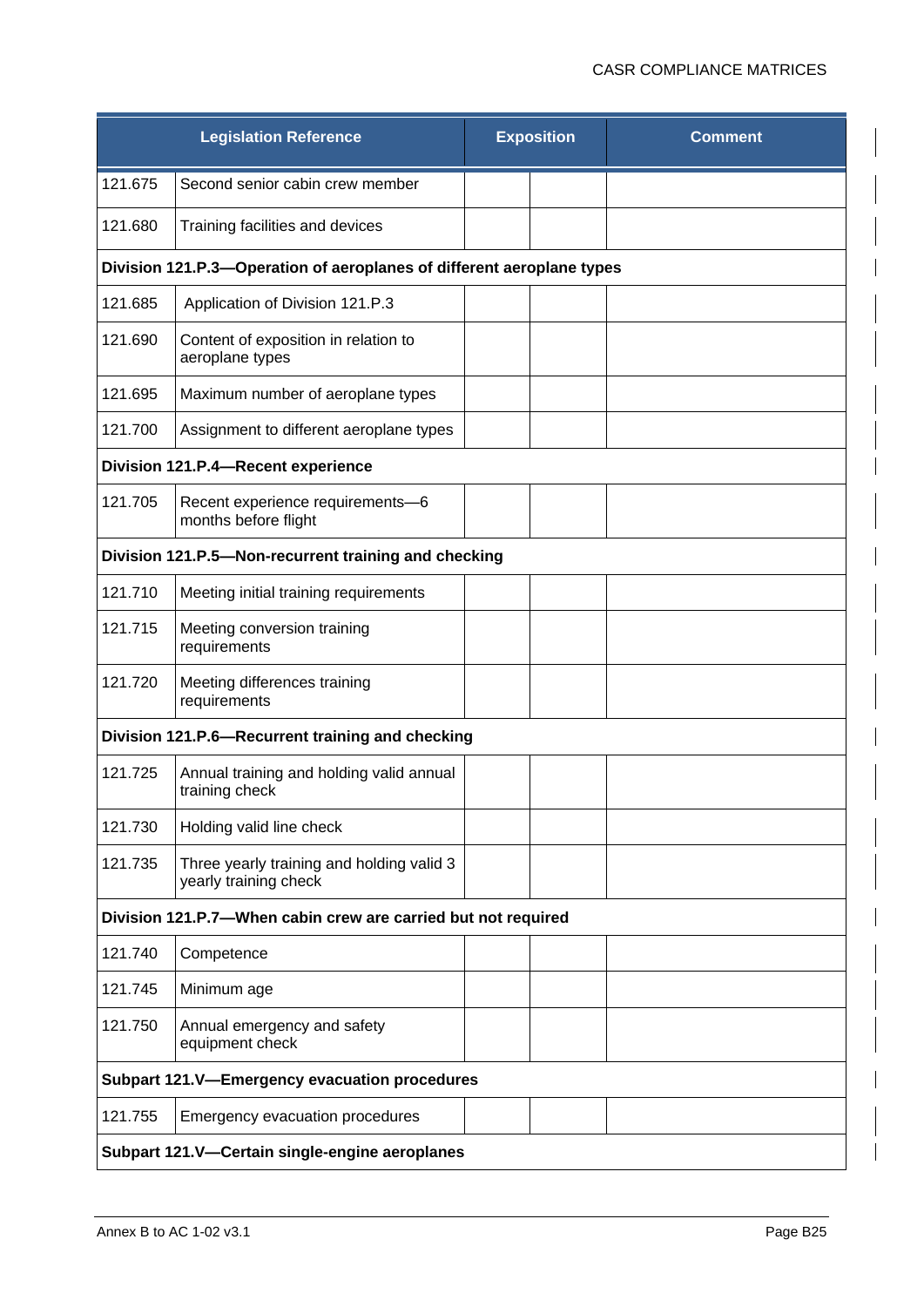|         | <b>Legislation Reference</b>                                        | <b>Exposition</b> | <b>Comment</b> |
|---------|---------------------------------------------------------------------|-------------------|----------------|
| 121.760 | Application of Part 135 to certain<br>operations                    |                   |                |
| 121.765 | At least 2 pilots required for certain IFR<br>flights               |                   |                |
| 121.770 | Trend monitoring systems required for<br>certain VFR flights by day |                   |                |
| 121.775 | Terrain awareness and warning system                                |                   |                |
| 121.780 | Aircraft not to be flown under the VFR at<br>night                  |                   |                |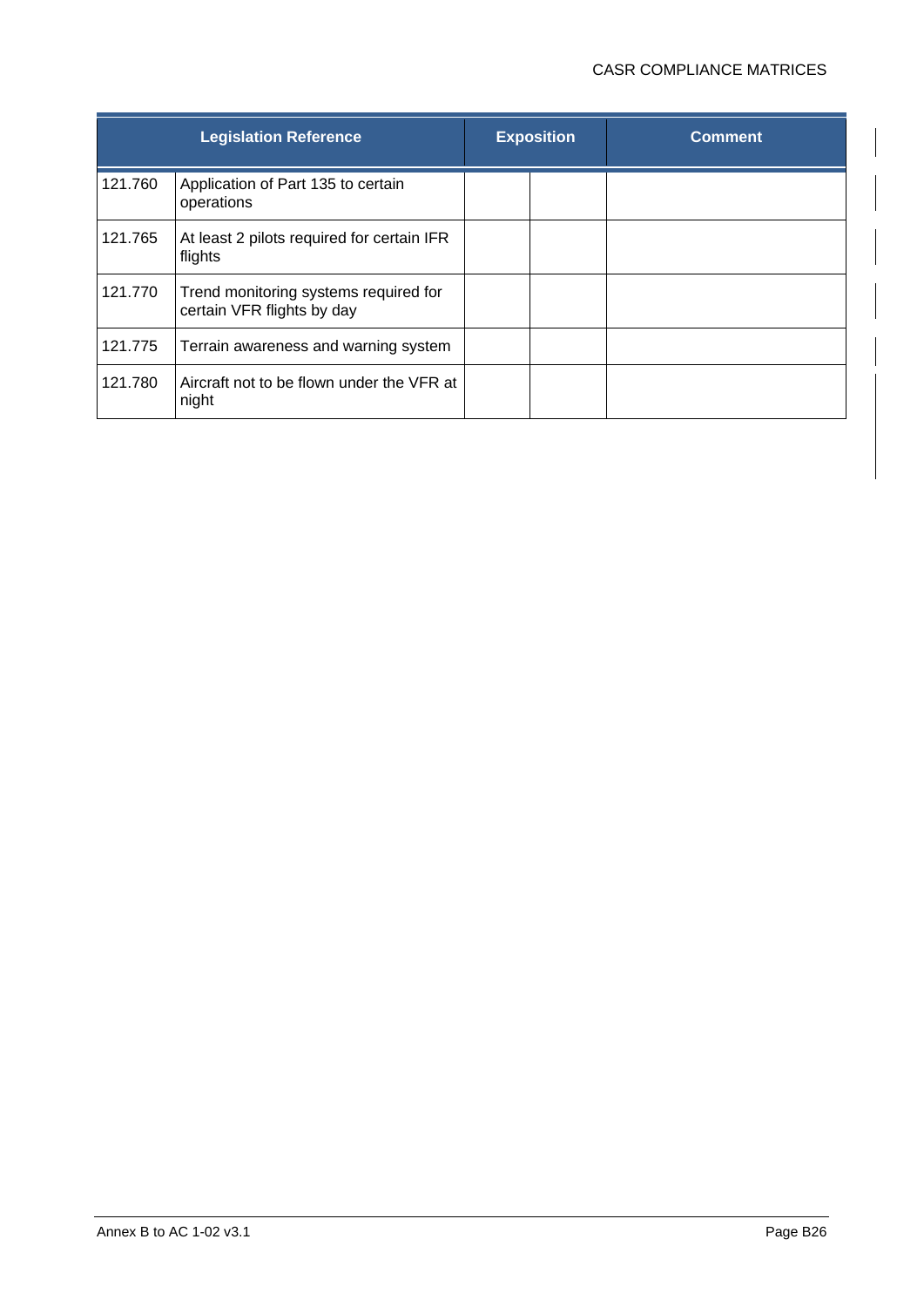## **CASR Part 133 compliance matrix**

|         | <b>Legislation Reference</b>                                                           |      | <b>Exposition</b> | <b>Comment</b> |
|---------|----------------------------------------------------------------------------------------|------|-------------------|----------------|
| Reg     | <b>Title</b>                                                                           | Vol. | Section<br>no.    |                |
|         | <b>Subpart 133.A-Preliminary</b>                                                       |      |                   |                |
| 133.005 | Application of Part 133                                                                |      |                   |                |
| 133.010 | Definition of suitable forced landing<br>area for rotorcraft flights                   |      |                   |                |
| 133.015 | Approvals by CASA for Part 133                                                         |      |                   |                |
| 133.020 | Issue of Manual of Standards for<br>Part 133                                           |      |                   |                |
|         | <b>Subpart 133.C-General</b>                                                           |      |                   |                |
|         | Division 133.C.1-General flight limitations                                            |      |                   |                |
| 133.025 | Permitted categories of rotorcraft                                                     |      |                   |                |
|         | Division 133.C.2-Operational documents                                                 |      |                   |                |
| 133.030 | Compliance with flight manual                                                          |      |                   |                |
| 133.035 | Operator to have minimum equipment<br>list for certain flights                         |      |                   |                |
| 133.040 | Availability of checklists                                                             |      |                   |                |
|         | Division 133.C.3-Flight related documents                                              |      |                   |                |
| 133.045 | Electronic documents                                                                   |      |                   |                |
| 133.050 | Availability of parts of exposition                                                    |      |                   |                |
| 133.055 | Carriage of documents                                                                  |      |                   |                |
| 133.060 | Availability or carriage of documents for<br>certain flights                           |      |                   |                |
| 133.065 | Carriage of documents-flights that<br>begin or end outside Australian territory        |      |                   |                |
| 133.070 | Keeping and updating documents etc.                                                    |      |                   |                |
| 133.075 | Journey logs                                                                           |      |                   |                |
| 133.080 | Passenger lists                                                                        |      |                   |                |
| 133.085 | Flight preparation forms for flights that<br>begin or end outside Australian territory |      |                   |                |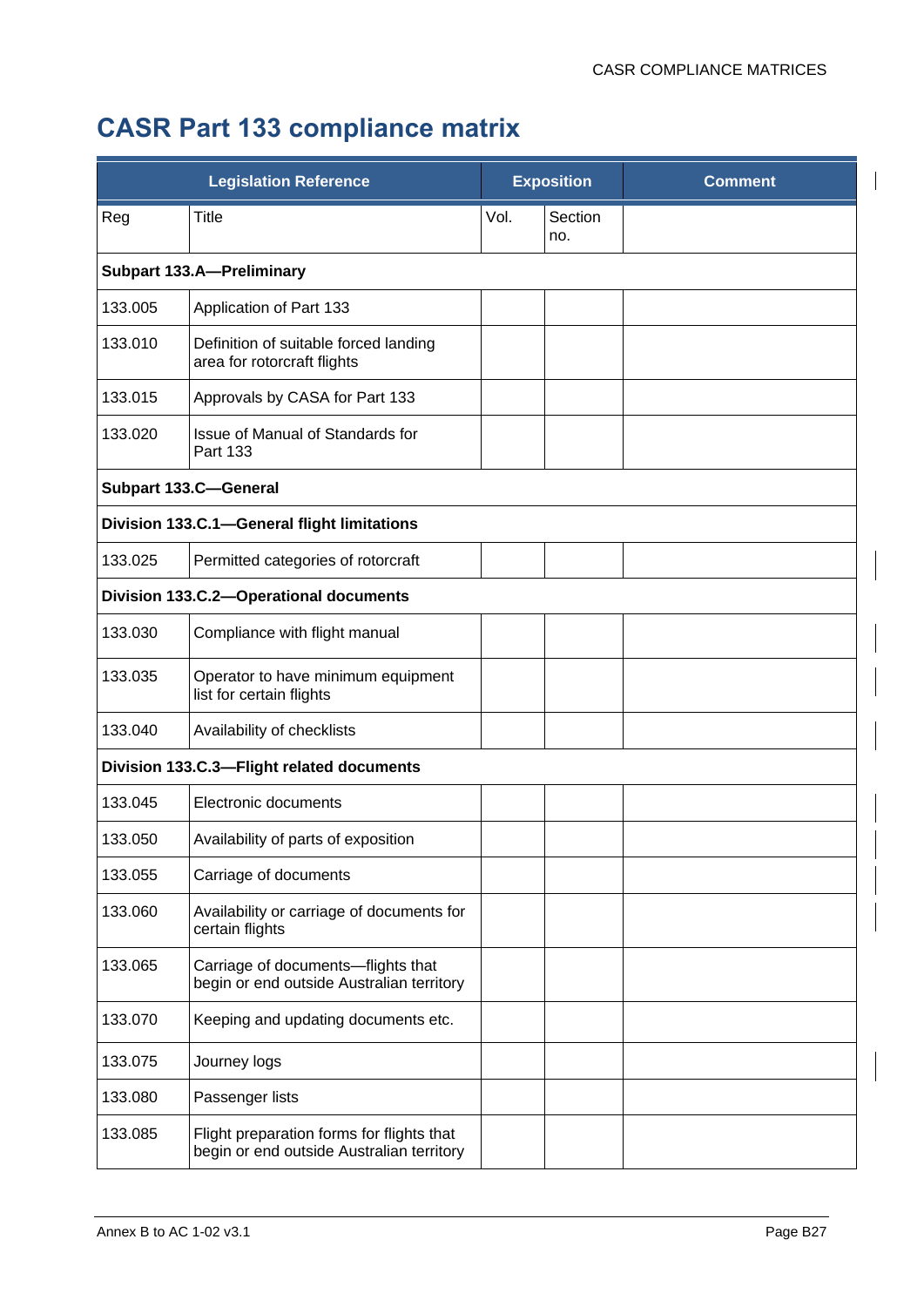|                                             | <b>Legislation Reference</b>                                                     |  | <b>Exposition</b> | <b>Comment</b> |  |
|---------------------------------------------|----------------------------------------------------------------------------------|--|-------------------|----------------|--|
|                                             | Division 133.C.4-Reporting and recording defects and incidents etc.              |  |                   |                |  |
| 133.090                                     | Procedures for reporting and recording<br>defects etc.                           |  |                   |                |  |
| 133.095                                     | Procedures for reporting and recording<br>incidents                              |  |                   |                |  |
|                                             | Division 133.C.5-Search and rescue services and emergency and survival equipment |  |                   |                |  |
| 133.100                                     | Information about search and rescue<br>services                                  |  |                   |                |  |
| 133.105                                     | Information about emergency and<br>survival equipment                            |  |                   |                |  |
| Division 133.C.6-Miscellaneous requirements |                                                                                  |  |                   |                |  |
| 133.110                                     | Crew activities necessary for safe<br>operation                                  |  |                   |                |  |
| 133.115                                     | Competence of ground support<br>personnel                                        |  |                   |                |  |
| 133.120                                     | Crew station authorisation and briefing                                          |  |                   |                |  |
|                                             | <b>Subpart 133.D-Operational procedures</b>                                      |  |                   |                |  |
|                                             | Division 133.D.1-Operational control                                             |  |                   |                |  |
| 133.125                                     | Operational control                                                              |  |                   |                |  |
|                                             | Division 133.D.2-Flight preparation                                              |  |                   |                |  |
| 133.130                                     | Flight preparation requirements                                                  |  |                   |                |  |
|                                             | Division 133.D.3-Flight planning                                                 |  |                   |                |  |
| 133.135                                     | Operational flight plans                                                         |  |                   |                |  |
| 133.140                                     | Availability of flight planning information                                      |  |                   |                |  |
|                                             | Division 133.D.4-Flight rules                                                    |  |                   |                |  |
| 133.145                                     | Take-off and landing minima                                                      |  |                   |                |  |
| 133.150                                     | Flights to or from foreign countries that<br>do not use ICAO procedures          |  |                   |                |  |
| 133.155                                     | Authorised instrument approach<br>procedures not in the AIP                      |  |                   |                |  |
| 133.160                                     | Exposition requirements for low-visibility<br>operations                         |  |                   |                |  |
| 133.165                                     | IFR flights without destination alternate                                        |  |                   |                |  |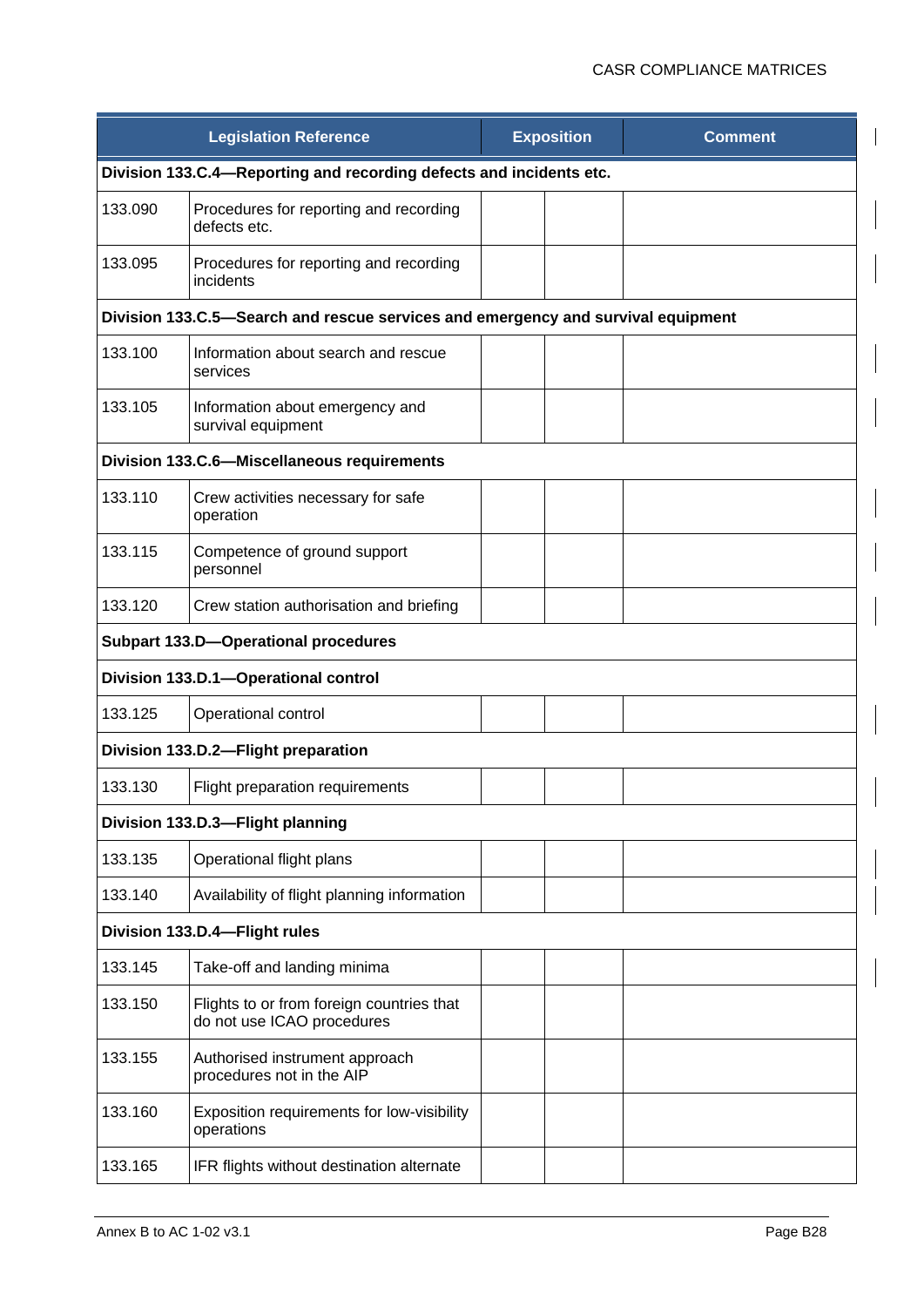|         | <b>Legislation Reference</b>                                              | <b>Exposition</b> | <b>Comment</b> |
|---------|---------------------------------------------------------------------------|-------------------|----------------|
|         | aerodromes                                                                |                   |                |
| 133.167 | Minimum height rules for medical<br>transport operations                  |                   |                |
|         | Division 133.D.5-Aerodromes                                               |                   |                |
| 133.170 | Procedures to determine information<br>about aerodromes                   |                   |                |
| 133.175 | Procedures for safety at aerodromes                                       |                   |                |
|         | Division 133.D.6-Fuel requirements                                        |                   |                |
| 133.180 | Fuel procedures                                                           |                   |                |
| 133.185 | Oil requirements                                                          |                   |                |
| 133.190 | Fuel requirements                                                         |                   |                |
| 133.195 | Fuelling safety procedures                                                |                   |                |
|         | Division 133.D.7-Passenger transport and medical transport                |                   |                |
| 133.200 | Application of Division 133.D.7                                           |                   |                |
| 133.205 | Simulation of emergency or abnormal<br>situations                         |                   |                |
| 133.210 | Carriage of restricted persons                                            |                   |                |
| 133.215 | Carry-on baggage                                                          |                   |                |
| 133.220 | Obstruction of emergency exits                                            |                   |                |
| 133.225 | Passengers in seats adjacent to<br>emergency exits                        |                   |                |
| 133.230 | Carriage of passengers with reduced<br>mobility                           |                   |                |
| 133.235 | Safety briefing cards                                                     |                   |                |
| 133.240 | Safety briefings, instructions and<br>demonstrations                      |                   |                |
| 133.245 | Safety briefing in the event of an<br>emergency                           |                   |                |
|         | Division 133.D.8-Instruments, indicators, equipment and systems           |                   |                |
| 133.250 | Airborne weather radar equipment                                          |                   |                |
| 133.255 | Head-up displays, enhanced vision<br>systems and synthetic vision systems |                   |                |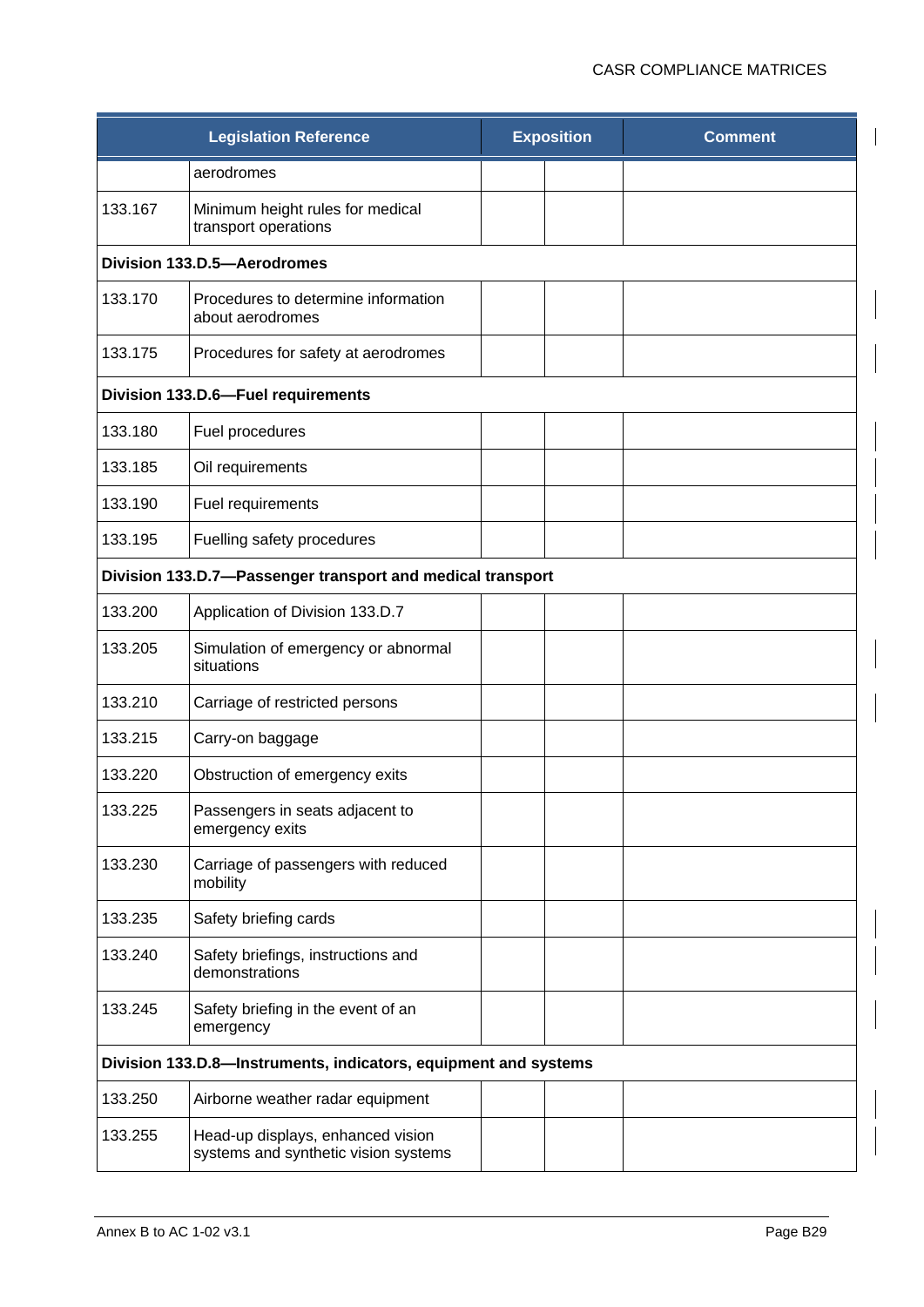|         | <b>Legislation Reference</b>                                                                          |  | <b>Exposition</b> | <b>Comment</b> |  |  |  |  |
|---------|-------------------------------------------------------------------------------------------------------|--|-------------------|----------------|--|--|--|--|
| 133.260 | Survival equipment procedures                                                                         |  |                   |                |  |  |  |  |
| 133.265 | <b>NVIS flights</b>                                                                                   |  |                   |                |  |  |  |  |
| 133.270 | Securing moveable equipment                                                                           |  |                   |                |  |  |  |  |
|         | Division 133.D.9-Miscellaneous                                                                        |  |                   |                |  |  |  |  |
| 133.275 | Procedures relating to ice                                                                            |  |                   |                |  |  |  |  |
| 133.280 | Procedures relating to portable electronic<br>devices                                                 |  |                   |                |  |  |  |  |
| 133.285 | Procedures relating to carriage of<br>animals                                                         |  |                   |                |  |  |  |  |
| 133.290 | Polar operations                                                                                      |  |                   |                |  |  |  |  |
| 133.295 | External load operations involving<br>winching a person                                               |  |                   |                |  |  |  |  |
|         | <b>Subpart 133.F-Performance</b>                                                                      |  |                   |                |  |  |  |  |
| 133.305 | Take-off performance                                                                                  |  |                   |                |  |  |  |  |
| 133.310 | Landing performance                                                                                   |  |                   |                |  |  |  |  |
| 133.315 | Flight in a performance class                                                                         |  |                   |                |  |  |  |  |
| 133.320 | Rotorcraft permitted to fly in performance<br>class 1 or 2, or performance class 2 with<br>exposure   |  |                   |                |  |  |  |  |
| 133.325 | Flight in performance class 2 with<br>exposure                                                        |  |                   |                |  |  |  |  |
| 133.330 | Flight in performance class 1 for certain<br>rotorcraft                                               |  |                   |                |  |  |  |  |
| 133.335 | Flight in performance class 1 or 2, or<br>performance class 2 with exposure for<br>certain rotorcraft |  |                   |                |  |  |  |  |
| 133.340 | Flight in performance class 3 over<br>populous areas                                                  |  |                   |                |  |  |  |  |
|         | Subpart 133.J-Weight and balance                                                                      |  |                   |                |  |  |  |  |
| 133.345 | Loading of rotorcraft                                                                                 |  |                   |                |  |  |  |  |
| 133.350 | Procedures for loading rotorcraft etc.                                                                |  |                   |                |  |  |  |  |
| 133.355 | Weight and balance documents                                                                          |  |                   |                |  |  |  |  |
|         | Subpart 133.K-Equipment                                                                               |  |                   |                |  |  |  |  |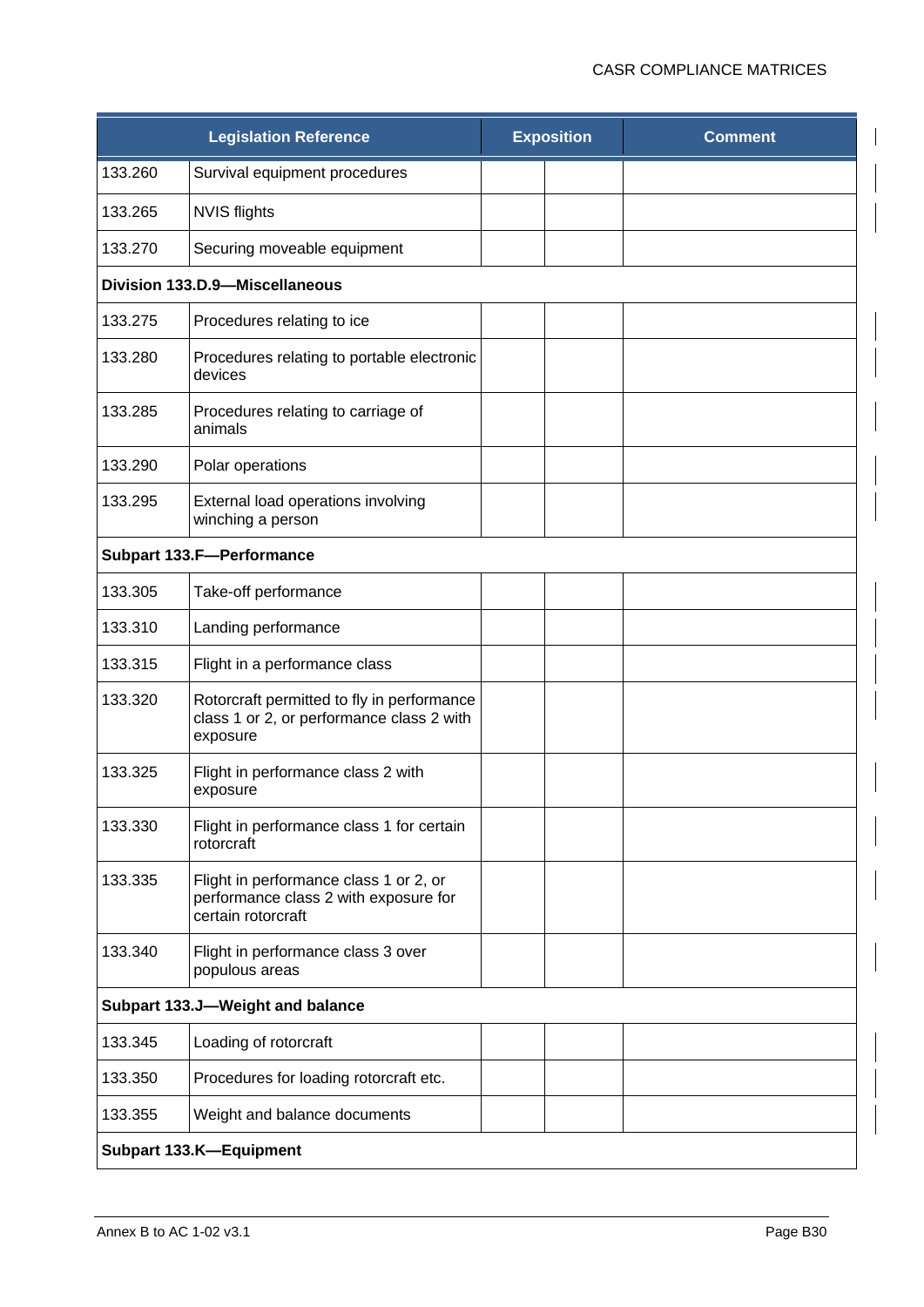|         | <b>Legislation Reference</b>                                      | <b>Exposition</b> | <b>Comment</b> |
|---------|-------------------------------------------------------------------|-------------------|----------------|
| 133.360 | Requirements relating to equipment                                |                   |                |
|         | Subpart 133.N-Flight crew                                         |                   |                |
|         | Division 133.N.1-General                                          |                   |                |
| 133.370 | Composition, number, qualifications and<br>training               |                   |                |
| 133.375 | Competence                                                        |                   |                |
| 133.377 | Training and checking to be conducted<br>by certain persons       |                   |                |
| 133.380 | Assignment to duty of pilot in command                            |                   |                |
| 133.385 | Pilot in command                                                  |                   |                |
| 133.390 | Co-pilot                                                          |                   |                |
| 133.395 | Pilot in command in non-command pilot's<br>seat                   |                   |                |
| 133.400 | Knowledge of route and aerodromes                                 |                   |                |
|         | Division 133.N.2-Flight crew training-miscellaneous               |                   |                |
|         | Division 133.N.3-Operation of rotorcraft of different types       |                   |                |
| 133.410 | Application of Division 133.N.3                                   |                   |                |
| 133.415 | Assignment of flight crew to different<br>multi-engine rotorcraft |                   |                |
|         | Division 133.N.4-Recent experience                                |                   |                |
| 133.420 | Recent experience requirements-90<br>days before flight           |                   |                |
|         | Subpart 133.P-Crew other than flight crew                         |                   |                |
|         | Division 133.P.1-Cabin crew                                       |                   |                |
| 133.425 | Number, qualifications, experience and<br>training                |                   |                |
| 133.430 | Competence                                                        |                   |                |
| 133.435 | Minimum age                                                       |                   |                |
| 133.440 | English proficiency                                               |                   |                |
| 133.445 | Assignment to duty as senior cabin crew<br>member                 |                   |                |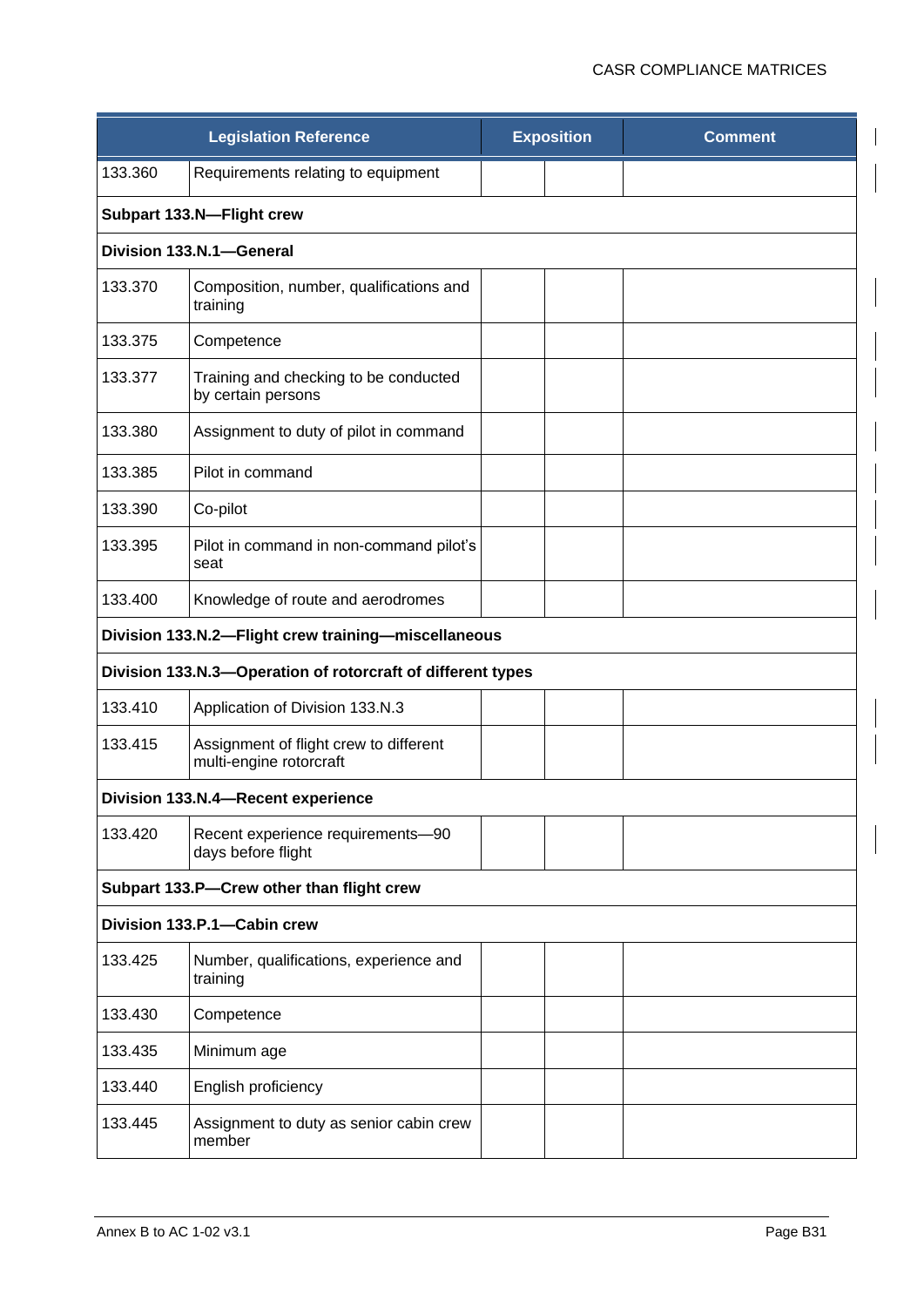|                                                | <b>Legislation Reference</b>                                       |  | <b>Exposition</b> | <b>Comment</b> |  |
|------------------------------------------------|--------------------------------------------------------------------|--|-------------------|----------------|--|
| 133.450                                        | Training and checking requirements for<br>senior cabin crew member |  |                   |                |  |
| Division 133.P.2-Air crew                      |                                                                    |  |                   |                |  |
| 133.455                                        | Training and checking                                              |  |                   |                |  |
| 133.460                                        | Competence                                                         |  |                   |                |  |
| 133.465                                        | English proficiency                                                |  |                   |                |  |
| Division 133.P.3-Medical transport specialists |                                                                    |  |                   |                |  |
| 133.470                                        | Training and checking                                              |  |                   |                |  |
| 133.475                                        | Competence                                                         |  |                   |                |  |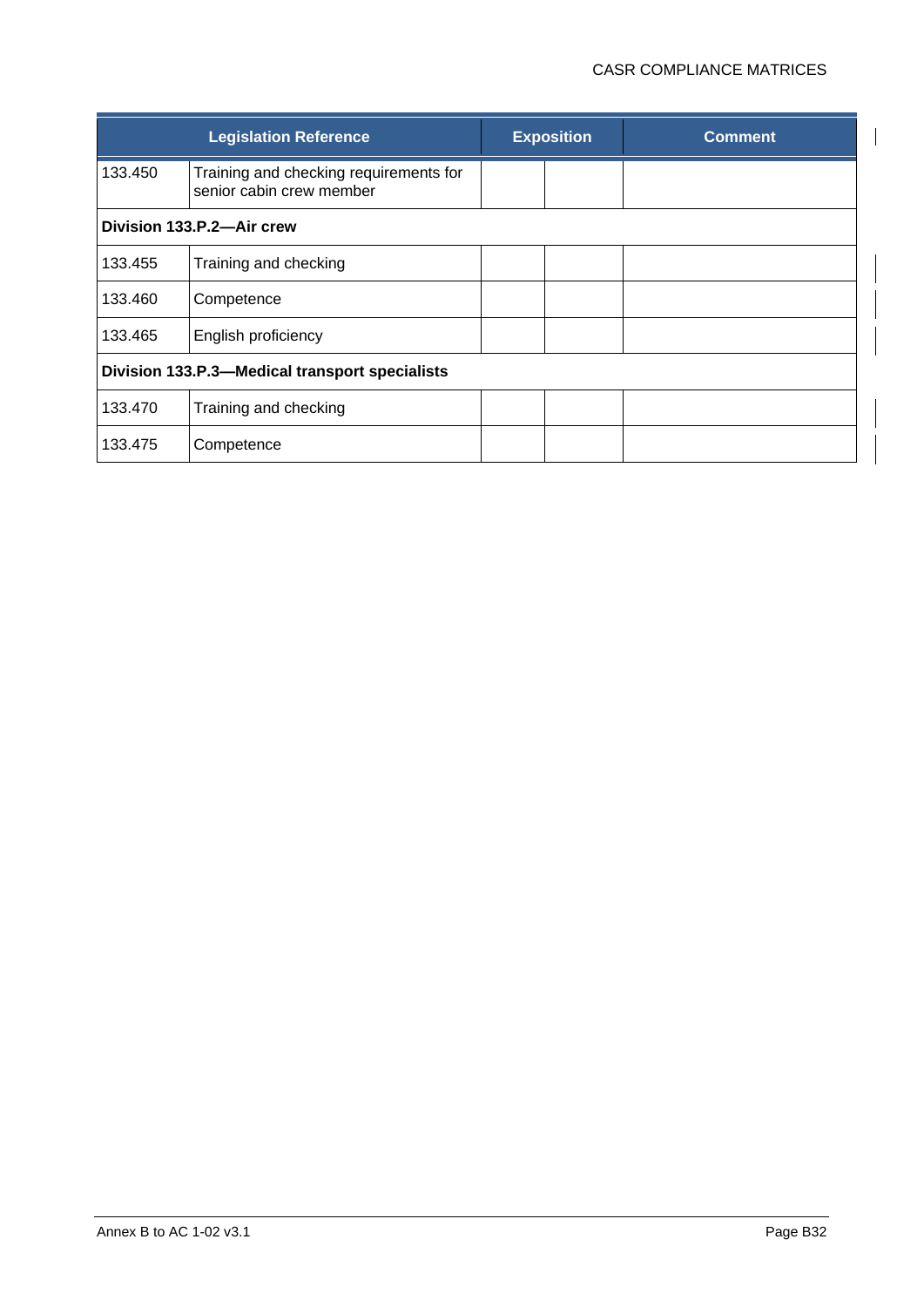## **CASR Part 135 compliance matrix**

|         | <b>Legislation Reference</b>                                                    |      | <b>Exposition</b> | <b>Comment</b> |
|---------|---------------------------------------------------------------------------------|------|-------------------|----------------|
| Reg     | Title                                                                           | Vol. | Section<br>no.    |                |
|         | <b>Subpart 135.A-Preliminary</b>                                                |      |                   |                |
| 135.005 | Application of Part 135                                                         |      |                   |                |
| 135.010 | Compliance with Part 121 provisions                                             |      |                   |                |
| 135.015 | Definition of suitable forced landing<br>area for aeroplane flights             |      |                   |                |
| 135.020 | Approvals by CASA for Part 135                                                  |      |                   |                |
| 135.025 | Issue of Manual of Standards for<br>Part 135                                    |      |                   |                |
|         | <b>Subpart 135.C-General</b>                                                    |      |                   |                |
|         | Division 135.C.1-General flight limitations                                     |      |                   |                |
| 135.030 | Permitted categories of aeroplanes                                              |      |                   |                |
| 135.035 | Flight distance limitations                                                     |      |                   |                |
|         | Division 135.C.2-Operational documents                                          |      |                   |                |
| 135.040 | Compliance with flight manual                                                   |      |                   |                |
| 135.045 | Operator to have minimum equipment<br>list for certain flights                  |      |                   |                |
| 135.050 | Availability of checklists                                                      |      |                   |                |
|         | Division 135.C.3-Flight related documents                                       |      |                   |                |
| 135.055 | Electronic documents                                                            |      |                   |                |
| 135.060 | Availability of parts of exposition                                             |      |                   |                |
| 135.065 | Carriage of documents                                                           |      |                   |                |
| 135.070 | Availability or carriage of documents for<br>certain flights                    |      |                   |                |
| 135.075 | Carriage of documents-flights that<br>begin or end outside Australian territory |      |                   |                |
| 135.080 | Keeping and updating documents etc.                                             |      |                   |                |
| 135.085 | Journey logs                                                                    |      |                   |                |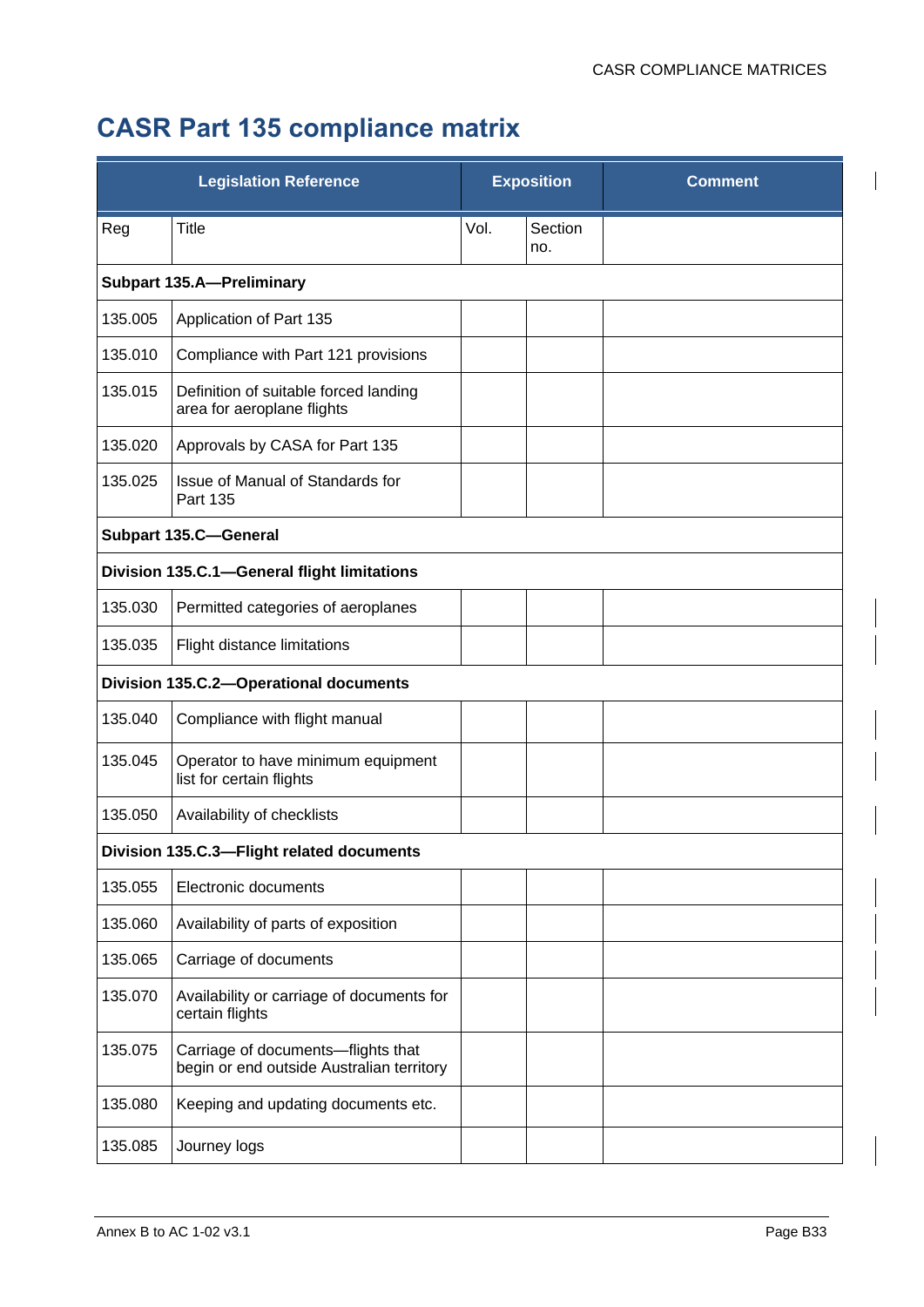|                                                                                  | <b>Legislation Reference</b>                                                           |  | <b>Exposition</b> | <b>Comment</b> |  |  |  |
|----------------------------------------------------------------------------------|----------------------------------------------------------------------------------------|--|-------------------|----------------|--|--|--|
| 135.090                                                                          | Passenger lists                                                                        |  |                   |                |  |  |  |
| 135.095                                                                          | Flight preparation forms for flights that<br>begin or end outside Australian territory |  |                   |                |  |  |  |
|                                                                                  | Division 135.C.4-Reporting and recording defects and incidents etc.                    |  |                   |                |  |  |  |
| 135.100                                                                          | Procedures for reporting and recording<br>defects etc.                                 |  |                   |                |  |  |  |
| 135.105                                                                          | Procedures for reporting and recording<br>incidents                                    |  |                   |                |  |  |  |
| Division 135.C.5-Search and rescue services and emergency and survival equipment |                                                                                        |  |                   |                |  |  |  |
| 135.110                                                                          | Information about search and rescue<br>services                                        |  |                   |                |  |  |  |
| 135.115                                                                          | Information about emergency and<br>survival equipment                                  |  |                   |                |  |  |  |
|                                                                                  | Division 135.C.6-Miscellaneous requirements                                            |  |                   |                |  |  |  |
| 135.120                                                                          | Crew activities necessary for safe<br>operation                                        |  |                   |                |  |  |  |
| 135.125                                                                          | Competence of ground support<br>personnel                                              |  |                   |                |  |  |  |
| 135.130                                                                          | Flight crew seat authorisation and<br>briefing                                         |  |                   |                |  |  |  |
|                                                                                  | <b>Subpart 135.D-Operational procedures</b>                                            |  |                   |                |  |  |  |
|                                                                                  | Division 135.D.1-Operational control                                                   |  |                   |                |  |  |  |
| 135.135                                                                          | Operational control                                                                    |  |                   |                |  |  |  |
|                                                                                  | Division 135.D.2-Flight preparation                                                    |  |                   |                |  |  |  |
| 135.140                                                                          | Flight preparation requirements                                                        |  |                   |                |  |  |  |
|                                                                                  | Division 135.D.3-Flight planning                                                       |  |                   |                |  |  |  |
| 135.145                                                                          | Operational flight plans                                                               |  |                   |                |  |  |  |
| 135.150                                                                          | Availability of flight planning information                                            |  |                   |                |  |  |  |
|                                                                                  | Division 135.D.4-Flight rules                                                          |  |                   |                |  |  |  |
| 135.155                                                                          | Take-off and landing minima                                                            |  |                   |                |  |  |  |
| 135.160                                                                          | IFR flights to or from foreign countries<br>that do not use ICAO procedures            |  |                   |                |  |  |  |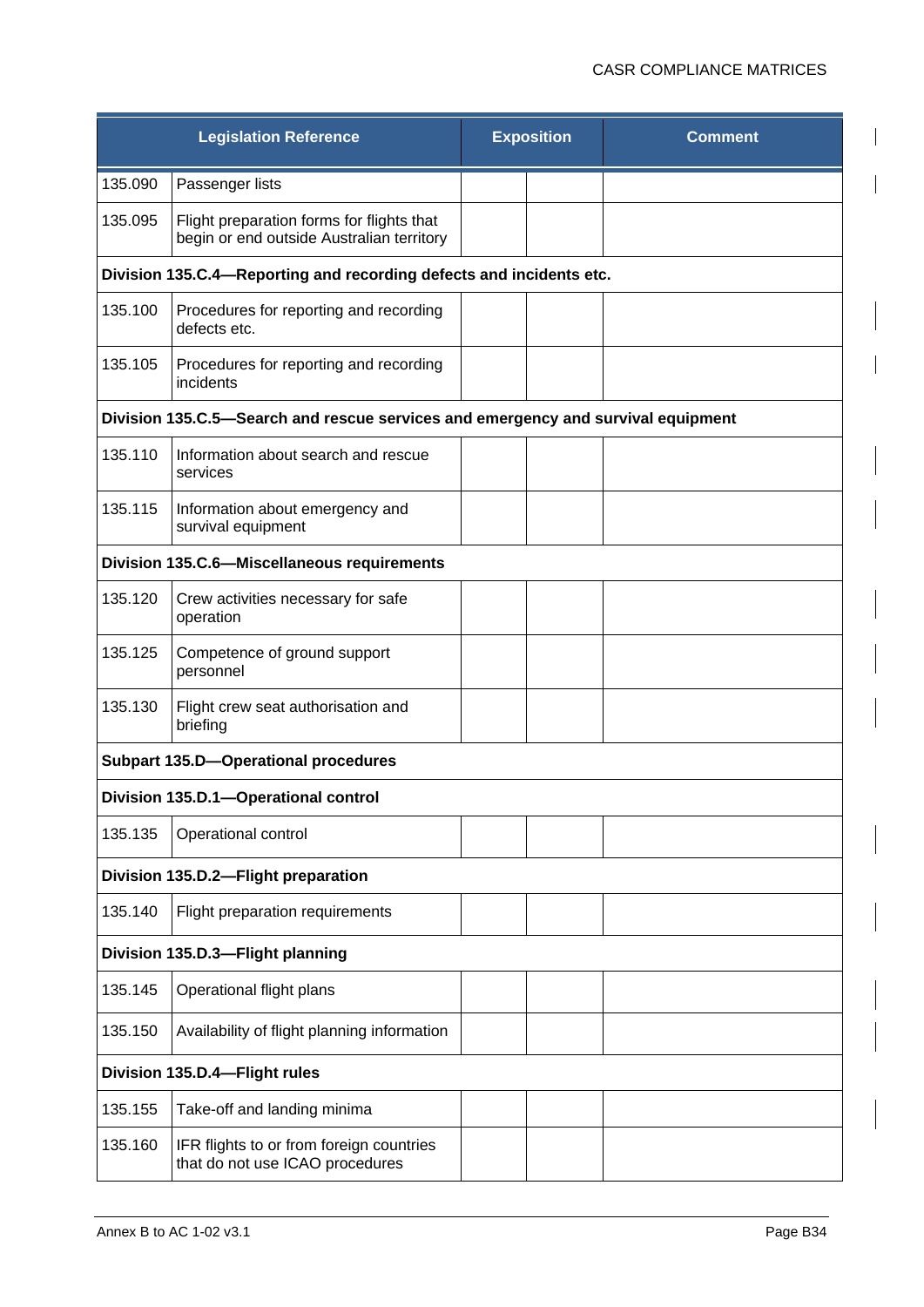|         | <b>Legislation Reference</b>                                 | <b>Exposition</b> | <b>Comment</b> |
|---------|--------------------------------------------------------------|-------------------|----------------|
| 135.165 | Authorised instrument approach<br>procedures not in the AIP  |                   |                |
| 135.170 | Exposition requirements for low-visibility<br>operations     |                   |                |
| 135.175 | Stabilised approach requirements                             |                   |                |
| 135.180 | Take-off alternate aerodromes                                |                   |                |
| 135.185 | Alternate aerodrome requirements in<br>certain circumstances |                   |                |
| 135.190 | IFR flights without destination alternate<br>aerodromes      |                   |                |
|         | Division 135.D.5-Aerodromes                                  |                   |                |
| 135.195 | Procedures to determine information<br>about aerodromes      |                   |                |
| 135.200 | Procedures for safety at aerodromes                          |                   |                |
|         | Division 135.D.6-Fuel requirements                           |                   |                |
| 135.205 | Fuel procedures                                              |                   |                |
| 135.210 | Oil requirements                                             |                   |                |
| 135.215 | Fuel requirements                                            |                   |                |
| 135.220 | Fuelling safety procedures                                   |                   |                |
|         | Division 135.D.7-Passenger transport and medical transport   |                   |                |
| 135.225 | Application of Division 135.D.7                              |                   |                |
| 135.230 | IFR flights                                                  |                   |                |
| 135.235 | VFR flights at night                                         |                   |                |
| 135.240 | Prescribed single-engine aeroplanes                          |                   |                |
| 135.245 | Simulation of emergency or abnormal<br>situations            |                   |                |
| 135.250 | Carriage of restricted persons                               |                   |                |
| 135.255 | Carry-on baggage                                             |                   |                |
| 135.260 | Obstruction of emergency exits                               |                   |                |
| 135.265 | Passengers in seats adjacent to                              |                   |                |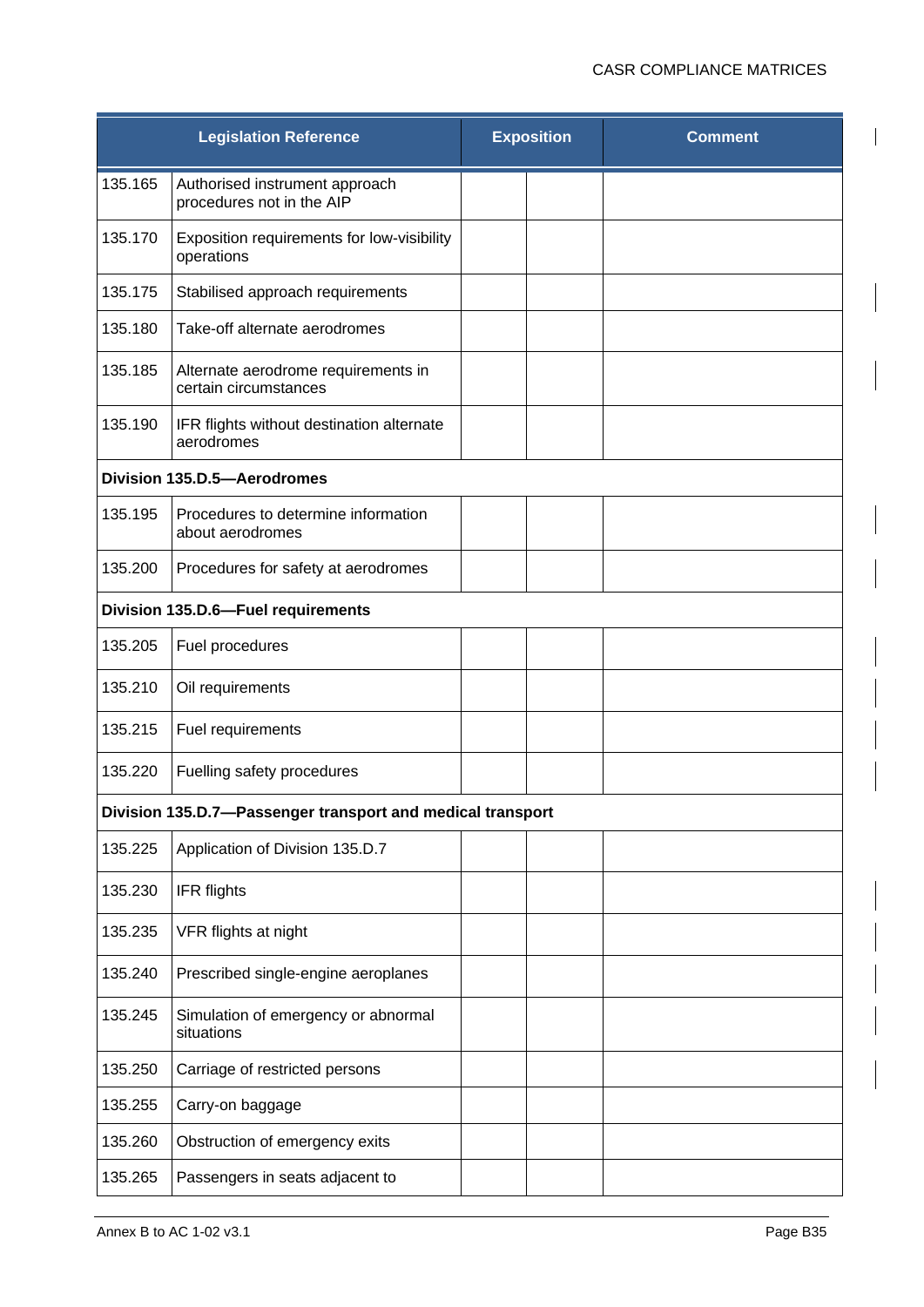|         | <b>Legislation Reference</b>                                              | <b>Exposition</b> | <b>Comment</b> |
|---------|---------------------------------------------------------------------------|-------------------|----------------|
|         | emergency exits                                                           |                   |                |
| 135.270 | Carriage of passengers with reduced<br>mobility                           |                   |                |
| 135.275 | Safety briefing cards                                                     |                   |                |
| 135.280 | Safety briefings, instructions and<br>demonstrations                      |                   |                |
| 135.285 | Safety briefing in the event of an<br>emergency                           |                   |                |
| 135.290 | Flights over water for single-engine<br>aeroplanes                        |                   |                |
|         | Division 135.D.8-Instruments, indicators, equipment and systems           |                   |                |
| 135.295 | Airborne weather radar equipment                                          |                   |                |
| 135.300 | Head-up displays, enhanced vision<br>systems and synthetic vision systems |                   |                |
| 135.305 | Survival equipment procedures                                             |                   |                |
|         | Division 135.D.9-Miscellaneous                                            |                   |                |
| 135.310 | Procedures relating to ice                                                |                   |                |
| 135.315 | Procedures relating to portable<br>electronic devices                     |                   |                |
| 135.320 | Procedures relating to carriage of<br>animals                             |                   |                |
| 135.325 | Polar operations                                                          |                   |                |
| 135.330 | Cosmic radiation                                                          |                   |                |
| 135.335 | Exceeding cosmic radiation limits                                         |                   |                |
|         | <b>Subpart 135.F-Performance</b>                                          |                   |                |
| 135.340 | Performance data                                                          |                   |                |
| 135.345 | Take-off performance                                                      |                   |                |
| 135.350 | Landing performance                                                       |                   |                |
|         | Subpart 135.J-Weight and balance                                          |                   |                |
| 135.355 | Loading of aeroplane                                                      |                   |                |
| 135.360 | Procedures for loading aeroplane etc.                                     |                   |                |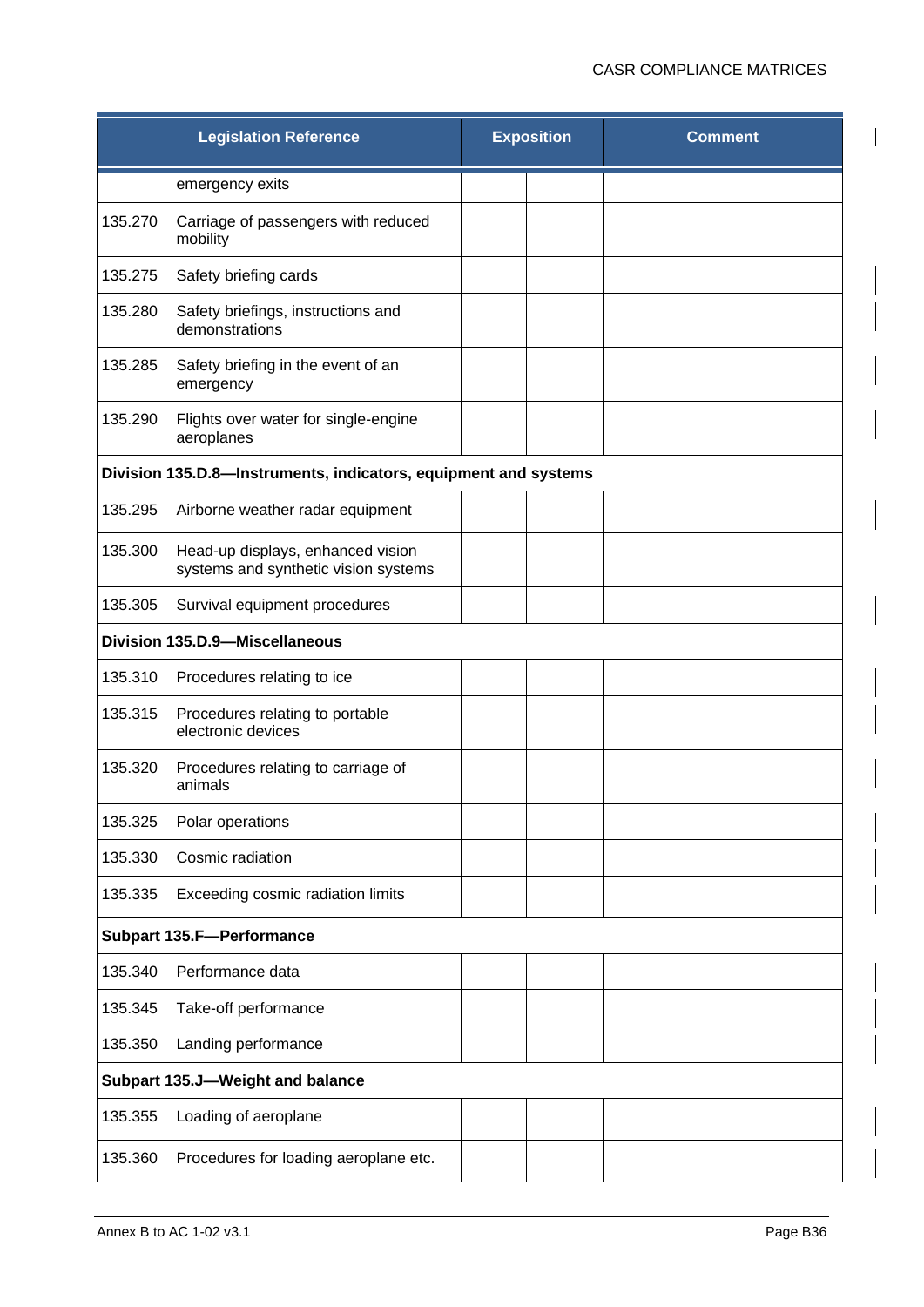|                           | <b>Legislation Reference</b>                                         | <b>Exposition</b> |  | <b>Comment</b> |  |  |
|---------------------------|----------------------------------------------------------------------|-------------------|--|----------------|--|--|
| 135.365                   | Weight and balance documents                                         |                   |  |                |  |  |
|                           | Subpart 135.K-Equipment                                              |                   |  |                |  |  |
| 135.370                   | Requirements relating to equipment                                   |                   |  |                |  |  |
| Subpart 135.N-Flight crew |                                                                      |                   |  |                |  |  |
|                           | Division 135.N.1-General                                             |                   |  |                |  |  |
| 135.380                   | Composition, number, qualifications and<br>training                  |                   |  |                |  |  |
| 135.385                   | Competence                                                           |                   |  |                |  |  |
| 135.387                   | Training and checking to be conducted<br>by certain persons          |                   |  |                |  |  |
| 135.390                   | Assignment to duty of pilot in command                               |                   |  |                |  |  |
| 135.395                   | Pilot in command                                                     |                   |  |                |  |  |
| 135.400                   | Co-pilot                                                             |                   |  |                |  |  |
| 135.405                   | Pilot in command in non-command<br>pilot's seat                      |                   |  |                |  |  |
| 135.410                   | Knowledge of route and aerodromes                                    |                   |  |                |  |  |
|                           | Division 135.N.2-Operation of aeroplanes of different type ratings   |                   |  |                |  |  |
| 135.415                   | Application of Division 135.N.2                                      |                   |  |                |  |  |
| 135.420                   | Assignment of flight crew to aeroplanes<br>of different type ratings |                   |  |                |  |  |
|                           | Division 135.N.3-Operation of aeroplanes of different types          |                   |  |                |  |  |
| 135.425                   | Application of Division 135.N.3                                      |                   |  |                |  |  |
| 135.430                   | Assignment as pilot in command on<br>aeroplanes of different types   |                   |  |                |  |  |
|                           | Division 135.N.4-Recent experience                                   |                   |  |                |  |  |
| 135.435                   | Recent experience requirements-90<br>days before flight              |                   |  |                |  |  |
|                           | Subpart 135.P-Crew other than flight crew                            |                   |  |                |  |  |
|                           | Division 135.P.1-General                                             |                   |  |                |  |  |
|                           | Division 135.P.2-Air crew                                            |                   |  |                |  |  |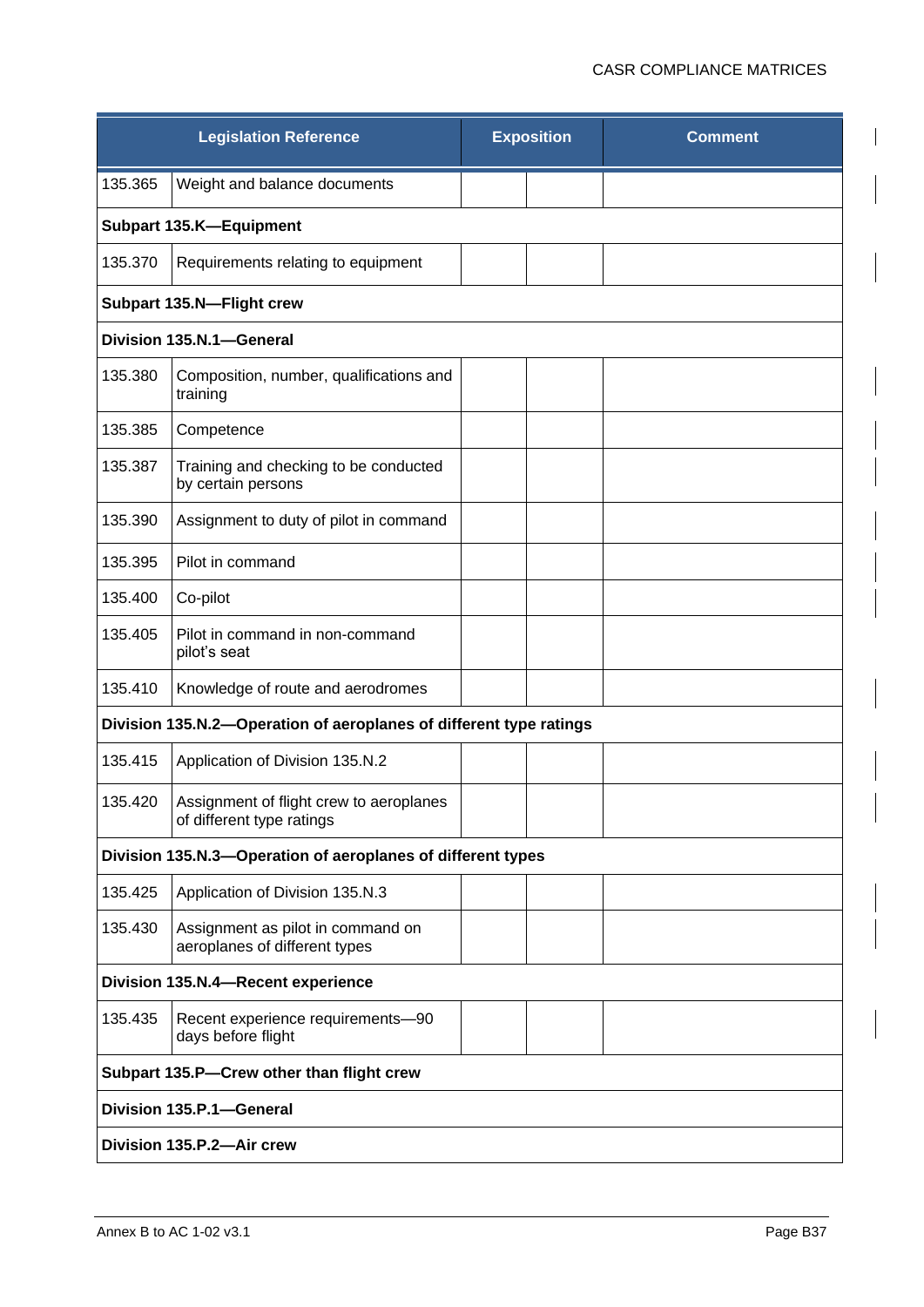|                                                | <b>Legislation Reference</b> |  | <b>Exposition</b> | <b>Comment</b> |  |
|------------------------------------------------|------------------------------|--|-------------------|----------------|--|
| 135.445                                        | Training and checking        |  |                   |                |  |
| 135.450                                        | Competence                   |  |                   |                |  |
| 135.455                                        | English proficiency          |  |                   |                |  |
| Division 135.P.3-Medical transport specialists |                              |  |                   |                |  |
| 135.460                                        | Training and checking        |  |                   |                |  |
| 135.465                                        | Competence                   |  |                   |                |  |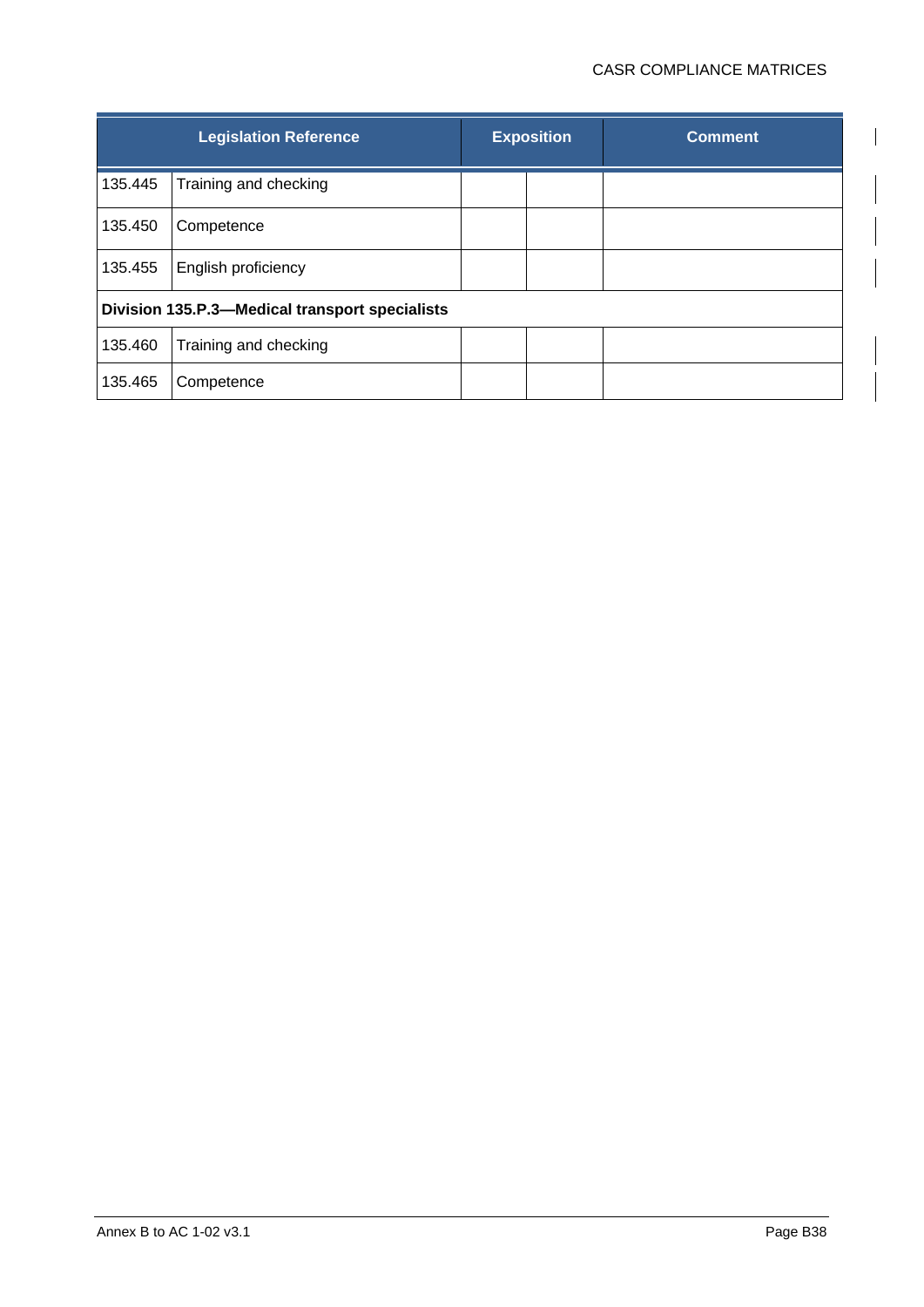## **CASR Part 138 aeroplanes compliance matrix**

| <b>Legislation Reference</b>                               |                                                                            | <b>Operations</b><br><b>Manual</b> |                | <b>Comment</b> |
|------------------------------------------------------------|----------------------------------------------------------------------------|------------------------------------|----------------|----------------|
| Reg                                                        | Title                                                                      | Vol.                               | Section<br>no. |                |
| <b>Subpart 138.A-Preliminary</b>                           |                                                                            |                                    |                |                |
| 138.005                                                    | Application of Part 138                                                    |                                    |                |                |
| 138.010                                                    | Definition of aerial work operation etc.                                   |                                    |                |                |
| 138.012                                                    | Definition of significant change                                           |                                    |                |                |
| 138.015                                                    | Definition of task specialist                                              |                                    |                |                |
| 138.020                                                    | Issue of Manual of Standards for<br><b>Part 138</b>                        |                                    |                |                |
| 138.025                                                    | Approvals by CASA for Part 138                                             |                                    |                |                |
| <b>Subpart 138.B-Certification</b>                         |                                                                            |                                    |                |                |
|                                                            | Division 138.B.1-Requirement for certification for certain operations      |                                    |                |                |
| 138.030                                                    | Requirement to hold aerial work<br>certificate                             |                                    |                |                |
|                                                            | Division 138.B.2-Aerial work certificates                                  |                                    |                |                |
| 138.035                                                    | Application for aerial work certificate                                    |                                    |                |                |
| 138.040                                                    | Issue of aerial work certificate                                           |                                    |                |                |
| 138.045                                                    | Approval of manuals                                                        |                                    |                |                |
| 138.050                                                    | Conditions of aerial work certificates                                     |                                    |                |                |
| 138.055                                                    | Compliance with conditions of aerial<br>work certificates                  |                                    |                |                |
| Division 138.B.3-Changes relating to aerial work operators |                                                                            |                                    |                |                |
| 138.060                                                    | Changes of name etc.                                                       |                                    |                |                |
| 138.062                                                    | Application for approval of significant<br>changes                         |                                    |                |                |
| 138.064                                                    | Approval of significant changes                                            |                                    |                |                |
| 138.066                                                    | Changes must be made in<br>accordance with process in<br>operations manual |                                    |                |                |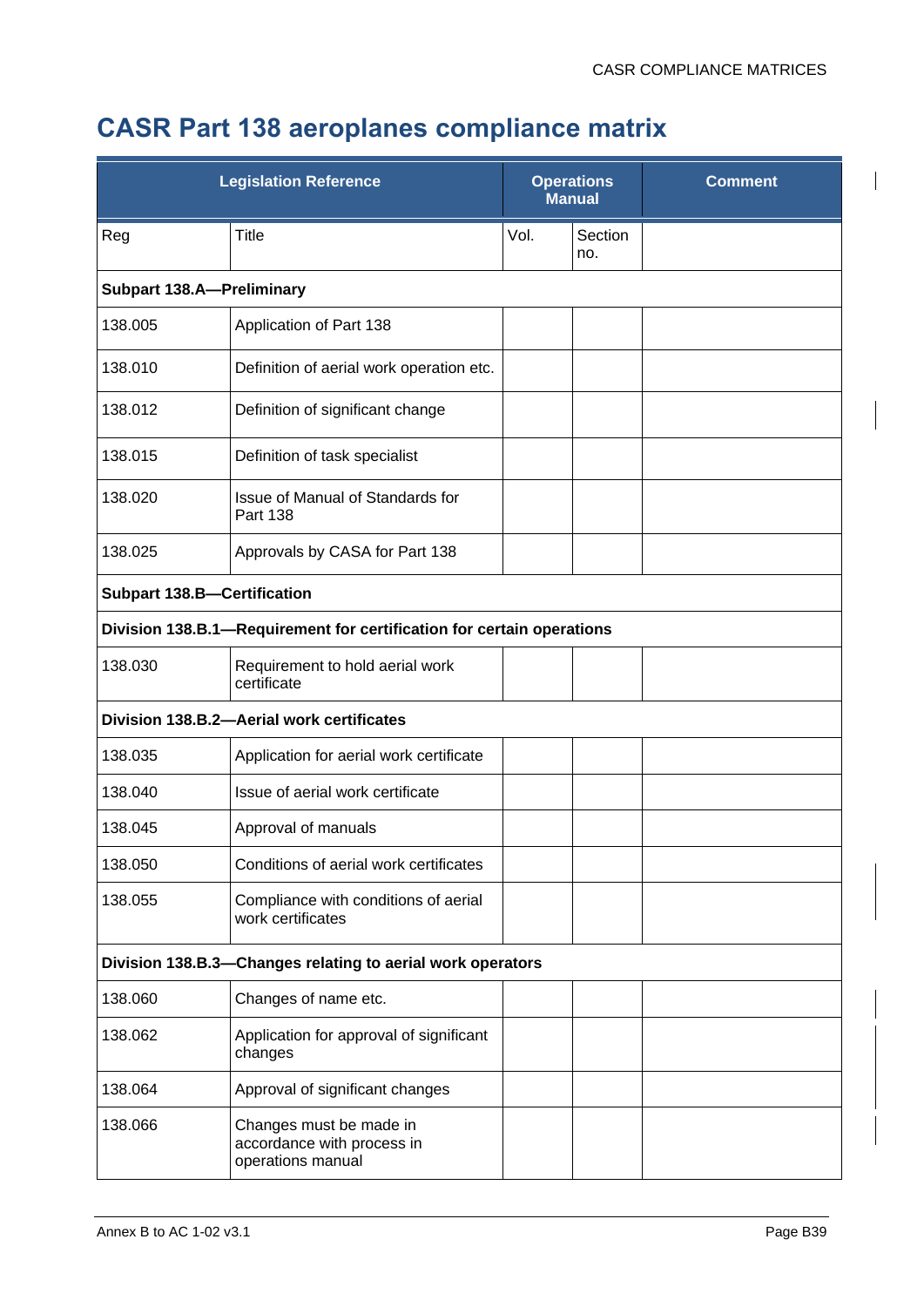|                                           | <b>Legislation Reference</b>                                                                                                                                                                                            | <b>Operations</b><br><b>Manual</b> | <b>Comment</b> |  |  |
|-------------------------------------------|-------------------------------------------------------------------------------------------------------------------------------------------------------------------------------------------------------------------------|------------------------------------|----------------|--|--|
| 138.068                                   | CASA directions relating to operations<br>manual or key personnel                                                                                                                                                       |                                    |                |  |  |
|                                           | Division 138.B.4-Organisation and personnel                                                                                                                                                                             |                                    |                |  |  |
| 138.070                                   | An aerial work operator must<br>maintain an organisational structure<br>that effectively manages the<br>operator's aerial work operations,<br>taking into account the size, nature<br>and complexity of the operations. |                                    |                |  |  |
| 138.075                                   | Key personnel cannot carry out<br>responsibilities                                                                                                                                                                      |                                    |                |  |  |
| 138.080                                   | Familiarisation training for key<br>personnel                                                                                                                                                                           |                                    |                |  |  |
| 138.085                                   | Responsibilities and accountabilities<br>of chief executive officer                                                                                                                                                     |                                    |                |  |  |
| 138.090                                   | Qualifications and experience of head<br>of operations                                                                                                                                                                  |                                    |                |  |  |
| 138.095                                   | Responsibilities of head of operations                                                                                                                                                                                  |                                    |                |  |  |
| 138.100                                   | Qualifications and experience of head<br>of training and checking                                                                                                                                                       |                                    |                |  |  |
| 138.105                                   | Responsibilities of head of training<br>and checking                                                                                                                                                                    |                                    |                |  |  |
| 138.110                                   | Experience of safety manager                                                                                                                                                                                            |                                    |                |  |  |
| 138.115                                   | Responsibilities of safety manager                                                                                                                                                                                      |                                    |                |  |  |
| 138.120                                   | Additional qualification and<br>experience requirements for key<br>personnel                                                                                                                                            |                                    |                |  |  |
| Division 138.B.5-Training and checking    |                                                                                                                                                                                                                         |                                    |                |  |  |
| 138.125                                   | Operators who are required to have a<br>training and checking system                                                                                                                                                    |                                    |                |  |  |
| 138.130                                   | Requirements for flight crew                                                                                                                                                                                            |                                    |                |  |  |
| 138.135                                   | Requirements for other operational<br>safety-critical personnel                                                                                                                                                         |                                    |                |  |  |
| Division 138.B.6-Safety management system |                                                                                                                                                                                                                         |                                    |                |  |  |
| 138.140                                   | Operators who are required to have a<br>safety management system                                                                                                                                                        |                                    |                |  |  |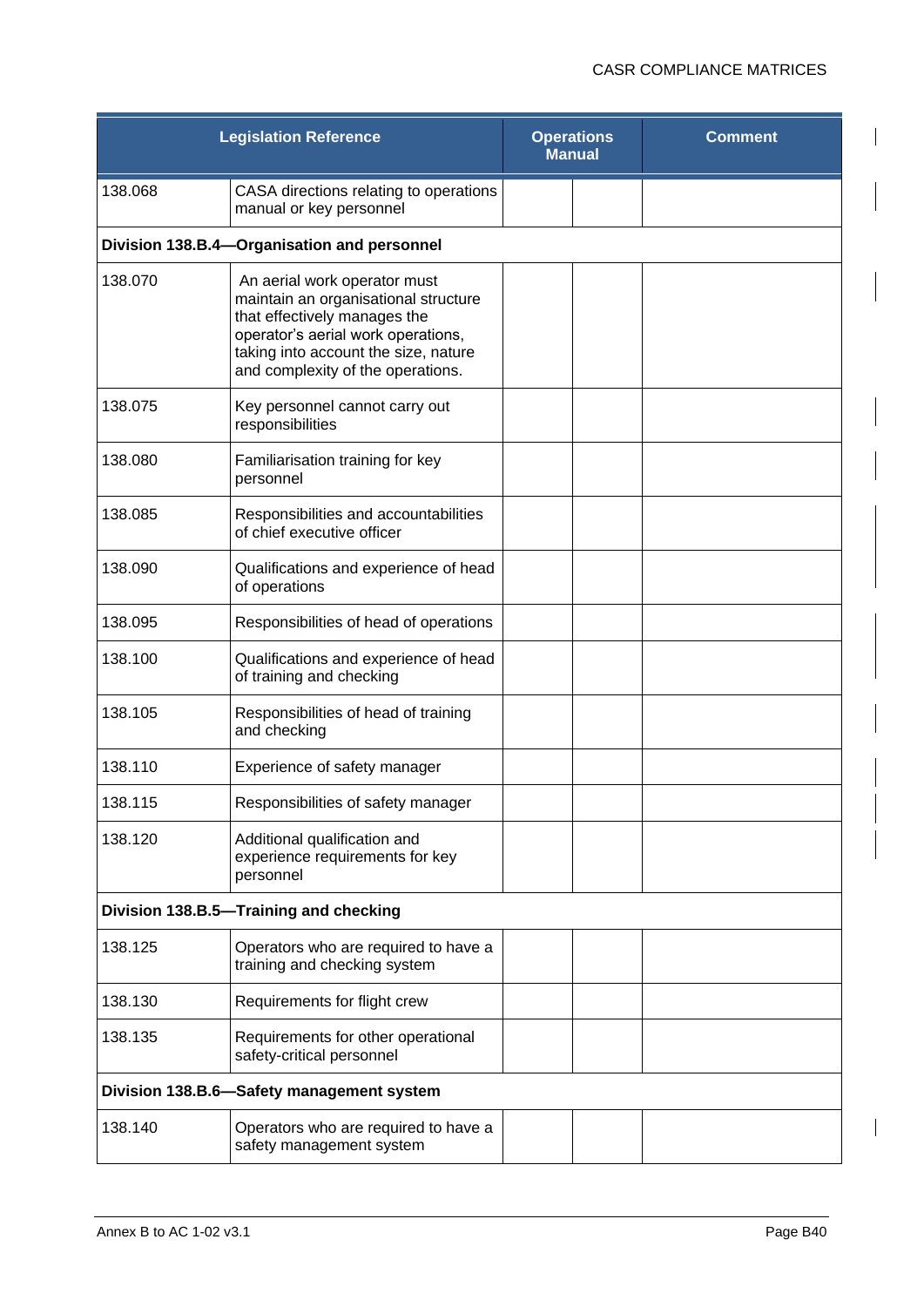| <b>Legislation Reference</b>                |                                                                                     | <b>Operations</b><br><b>Manual</b> | <b>Comment</b> |  |  |
|---------------------------------------------|-------------------------------------------------------------------------------------|------------------------------------|----------------|--|--|
| 138.145                                     | Safety management system<br>requirements                                            |                                    |                |  |  |
|                                             | Division 138.B.7-Personnel fatigue management                                       |                                    |                |  |  |
| 138.150                                     | Operators who are required to have a<br>crew fatigue management system              |                                    |                |  |  |
|                                             | Division 138.B.8-Operations manuals                                                 |                                    |                |  |  |
| 138.155                                     | Content of operations manual                                                        |                                    |                |  |  |
| 138.157                                     | Compliance with operations manual<br>by operator                                    |                                    |                |  |  |
| 138.160                                     | Compliance with operations manual<br>by personnel                                   |                                    |                |  |  |
| 138.165                                     | Providing personnel with operations<br>manual                                       |                                    |                |  |  |
|                                             | Division 138.B.9-Records and documents                                              |                                    |                |  |  |
| 138.170                                     | Personnel training and checking<br>records                                          |                                    |                |  |  |
| 138.175                                     | Availability of records                                                             |                                    |                |  |  |
| 138.180                                     | Copies of flight crew licences and<br>medical certificates                          |                                    |                |  |  |
| 138.185                                     | Retention periods for personnel<br>records                                          |                                    |                |  |  |
| Division 138.B.10-Miscellaneous             |                                                                                     |                                    |                |  |  |
| 138.195                                     | Reference library                                                                   |                                    |                |  |  |
| 138.200                                     | Maximum period for use of foreign<br>registered aircraft in Australian<br>territory |                                    |                |  |  |
| <b>Subpart 138.C-General</b>                |                                                                                     |                                    |                |  |  |
| Division 138.C.1-General flight limitations |                                                                                     |                                    |                |  |  |
| 138.205                                     | Permitted categories of aircraft for<br>aerial work operations                      |                                    |                |  |  |
| Division 138.C.2-Operational documents      |                                                                                     |                                    |                |  |  |
| 138.210                                     | Compliance with flight manual                                                       |                                    |                |  |  |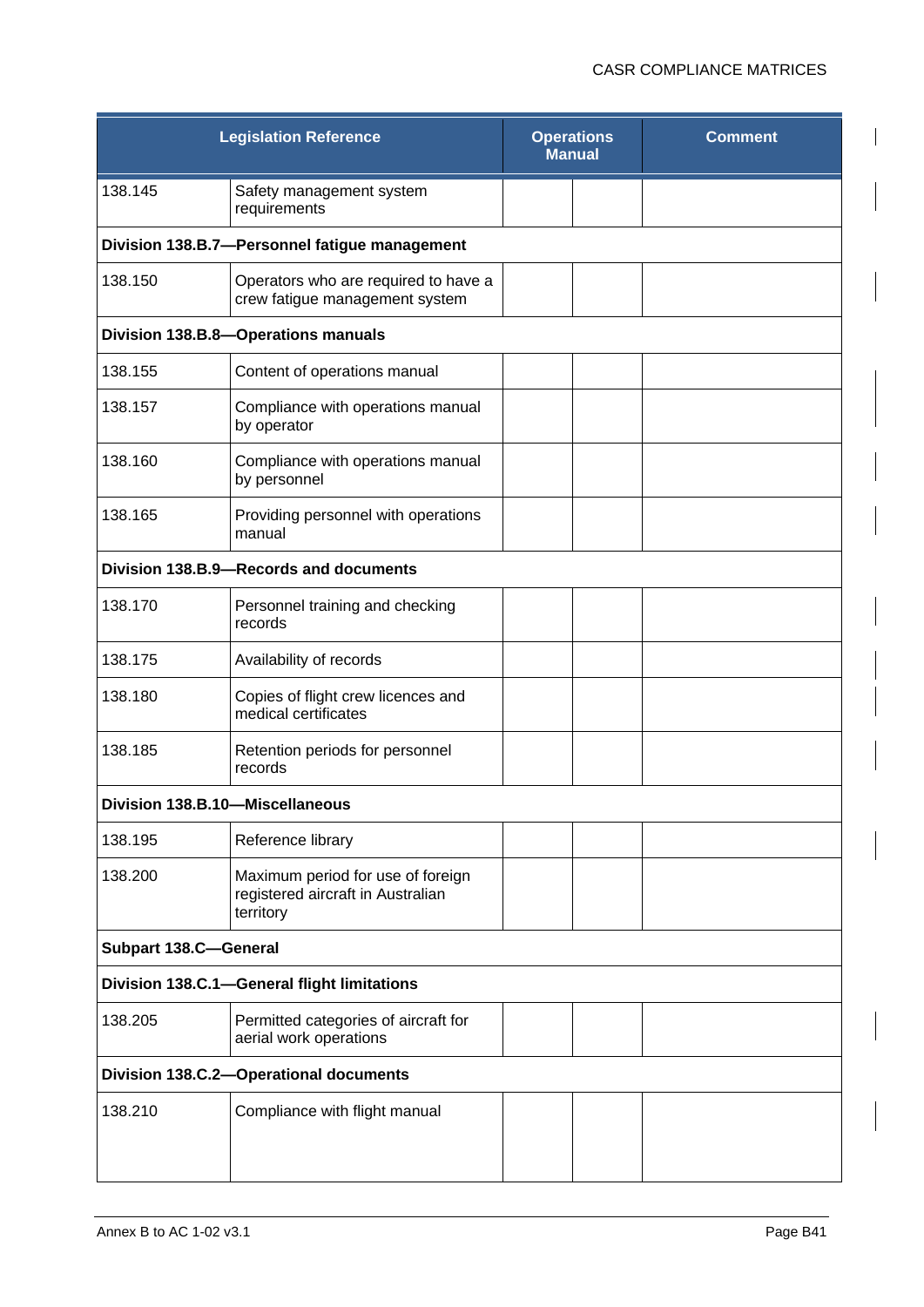| <b>Legislation Reference</b>                     |                                                                                  | <b>Operations</b><br><b>Manual</b> |  | <b>Comment</b> |  |  |
|--------------------------------------------------|----------------------------------------------------------------------------------|------------------------------------|--|----------------|--|--|
| 138.215                                          | Availability of checklists                                                       |                                    |  |                |  |  |
| Division 138.C.3-Flight related documents        |                                                                                  |                                    |  |                |  |  |
| 138.220                                          | Electronic documents                                                             |                                    |  |                |  |  |
| 138.225                                          | Availability of parts of operations<br>manual                                    |                                    |  |                |  |  |
|                                                  | Division 138.C.4-Reporting and recording defects and incidents etc.              |                                    |  |                |  |  |
| 138.230                                          | Procedures for reporting and<br>recording defects etc.                           |                                    |  |                |  |  |
| 138.235                                          | Reporting and recording incidents                                                |                                    |  |                |  |  |
|                                                  | Division 138.C.5-Search and rescue services and emergency and survival equipment |                                    |  |                |  |  |
|                                                  | Division 138.C.6-Miscellaneous requirements                                      |                                    |  |                |  |  |
|                                                  | <b>Subpart 138.D-Operational procedures</b>                                      |                                    |  |                |  |  |
|                                                  | Division 138.D.1-Operational control                                             |                                    |  |                |  |  |
|                                                  | Division 138.D.2-Flight preparation                                              |                                    |  |                |  |  |
| 138.265                                          | Flight preparation requirements                                                  |                                    |  |                |  |  |
| Division 138.D.3-Flight planning                 |                                                                                  |                                    |  |                |  |  |
| 138.270                                          | Availability of flight planning<br>information                                   |                                    |  |                |  |  |
| Division 138.D.4-Flight rules                    |                                                                                  |                                    |  |                |  |  |
| 138.275                                          | Minimum height rules                                                             |                                    |  |                |  |  |
|                                                  | Division 138.D.5-Take-offs and landings                                          |                                    |  |                |  |  |
| 138.280                                          | Procedures for safety at aerodromes                                              |                                    |  |                |  |  |
| Division 138.D.6-Fuel requirements               |                                                                                  |                                    |  |                |  |  |
| 138.285                                          | Fuel procedures                                                                  |                                    |  |                |  |  |
| 138.290                                          | Oil requirements                                                                 |                                    |  |                |  |  |
| 138.300                                          | Hot fuelling                                                                     |                                    |  |                |  |  |
| 138.302                                          | Fuelling safety procedures                                                       |                                    |  |                |  |  |
| Division 138.D.7-Carriage of passengers or cargo |                                                                                  |                                    |  |                |  |  |
| 138.305                                          | Carriage of passengers-general                                                   |                                    |  |                |  |  |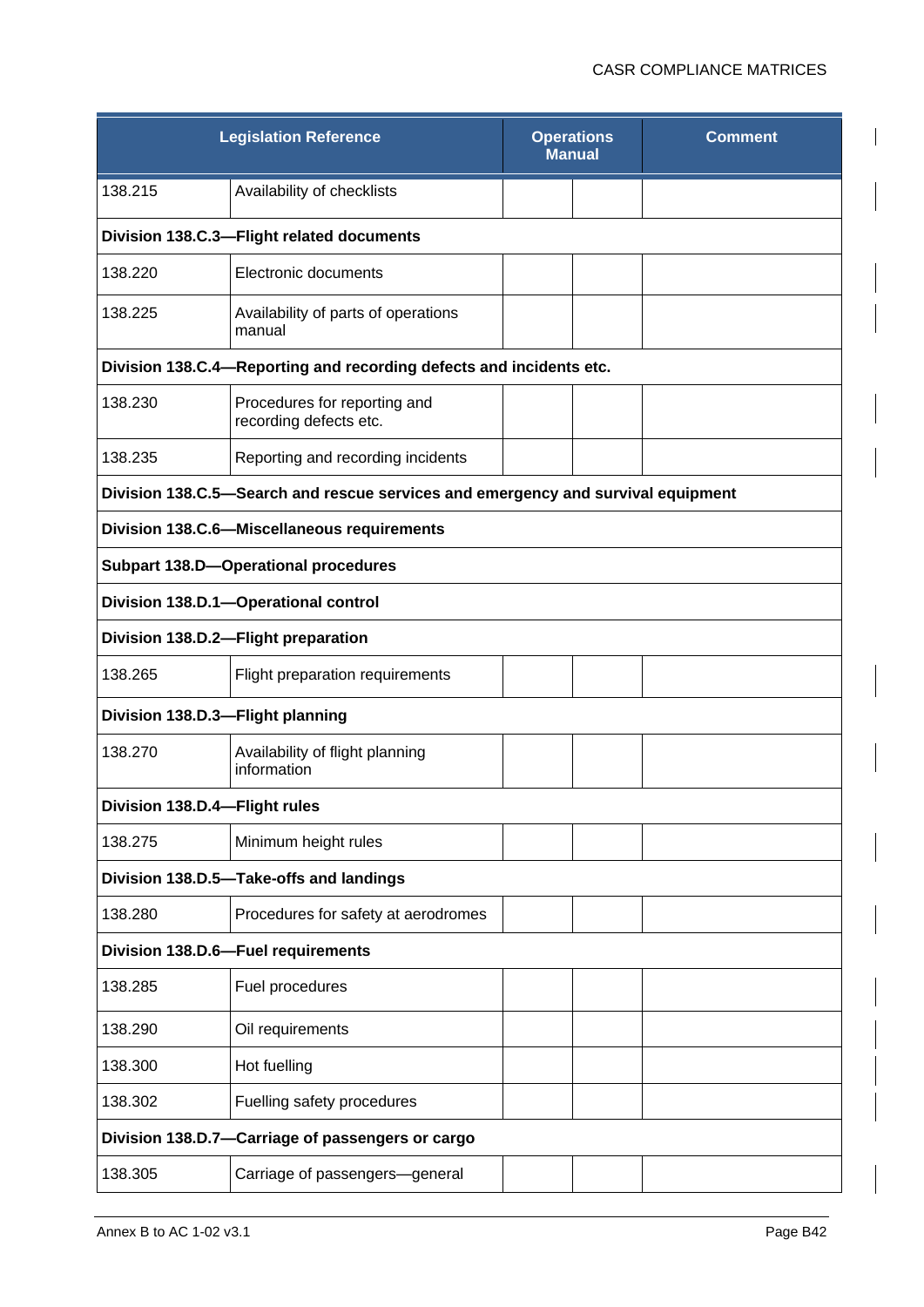| <b>Legislation Reference</b>                           |                                                                                                                            | <b>Operations</b><br><b>Manual</b> | <b>Comment</b> |  |  |
|--------------------------------------------------------|----------------------------------------------------------------------------------------------------------------------------|------------------------------------|----------------|--|--|
| 138.320                                                | Procedures for carriage of restricted<br>persons                                                                           |                                    |                |  |  |
|                                                        | Division 138.D.8-Instruments, indicators, equipment and systems                                                            |                                    |                |  |  |
| 138.340                                                | Head-up displays, enhanced vision<br>systems and synthetic vision systems                                                  |                                    |                |  |  |
| 138.345                                                | Survival equipment procedures                                                                                              |                                    |                |  |  |
| 138.350                                                | <b>NVIS flights</b>                                                                                                        |                                    |                |  |  |
| Division 138.D.9-Miscellaneous                         |                                                                                                                            |                                    |                |  |  |
| 138.370                                                | Operator must conduct risk<br>assessments                                                                                  |                                    |                |  |  |
| 138.375                                                | Wearing of seatbelts and other<br>restraint devices                                                                        |                                    |                |  |  |
| 138.380                                                | Procedures in relation to frost etc.                                                                                       |                                    |                |  |  |
| 138.385                                                | Procedures in relation to polar<br>operations                                                                              |                                    |                |  |  |
|                                                        | Division 138.D.10-Rules for external load operations                                                                       |                                    |                |  |  |
| 138.400                                                | Certain night operations prohibited<br>unless operation is an emergency<br>service operation or approved by<br><b>CASA</b> |                                    |                |  |  |
| 138.410                                                | Manual of Standards may prescribe<br>requirements for external load<br>operations                                          |                                    |                |  |  |
|                                                        | Division 138.D.11-Rules for dispensing operations                                                                          |                                    |                |  |  |
| 138.425                                                | Manual of Standards may prescribe<br>requirements for dispensing<br>operations                                             |                                    |                |  |  |
| Division 138.D.12-Rules for task specialist operations |                                                                                                                            |                                    |                |  |  |
| 138.430                                                | Manual of Standards may prescribe<br>requirements for task specialist<br>operations                                        |                                    |                |  |  |
| 138.432                                                | Possessing and discharging firearms                                                                                        |                                    |                |  |  |
| <b>Subpart 138.F-Performance</b>                       |                                                                                                                            |                                    |                |  |  |
| 138.435                                                | Take-off performance                                                                                                       |                                    |                |  |  |